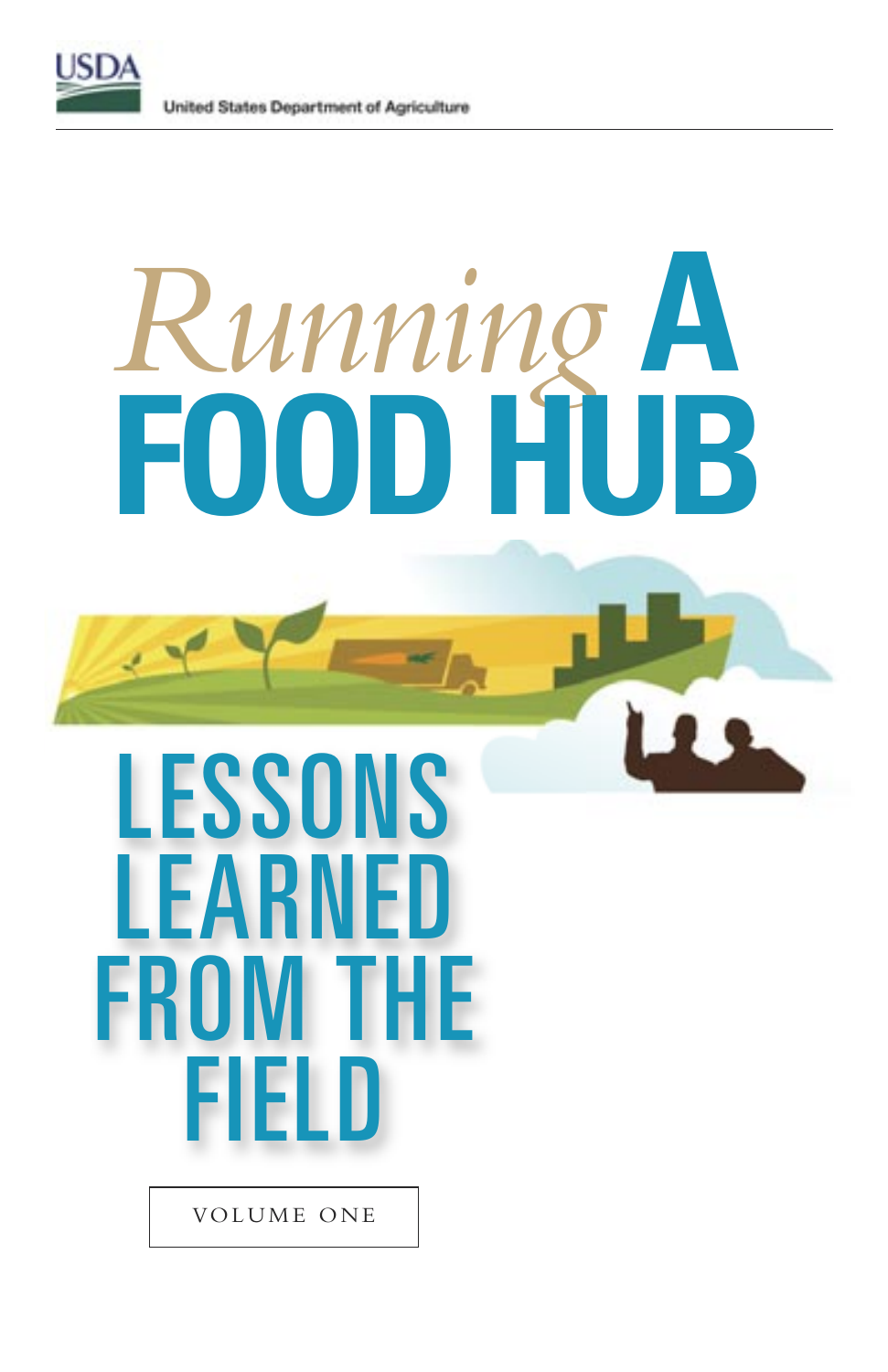

Rural Development

Funding for this study was provided by VAFAIRS, a nonprofit co-op and small business development office in Richmond, Va., and by the Cooperative Programs office of USDA Rural Development.

Mention in this report of company and brand names does not signify endorsement over other companies' products and services.

#### **Service Report 77 Issued April 2015**

For questions or additional copies of this report, contact:

James.Barham@wdc.usda.gov or call 202-690-1411. This report and many others that may be useful to food businesses are posted on the USDA Rural Development, Cooperative Programs website at: www.rurdev.usda.gov/LP\_CoopPrograms.html

The U.S. Department of Agriculture (USDA) prohibits discrimination in all its programs and activities on the basis of race, color, national origin, age, disability, and where applicable, sex, marital status, familial status, parental status, religion, sexual orientation, genetic information, political beliefs, reprisal, or because all or part of an individual's income is derived from any public assistance program. (Not all prohibited bases apply to all programs.) Persons with disabilities who require alternative means for communication of program information (Braille, large print, audiotape, etc.) should contact USDA's TARGET Center at (202) 720-2600 (voice and TDD). To file a complaint of discrimination, write to USDA, Director, Office of Civil Rights, 1400 Independence Avenue, S.W., Washington, D.C. 20250-9410, or call (800) 795-3272 (voice) or (202) 720-6382 (TDD). USDA is an equal opportunity provider and employer.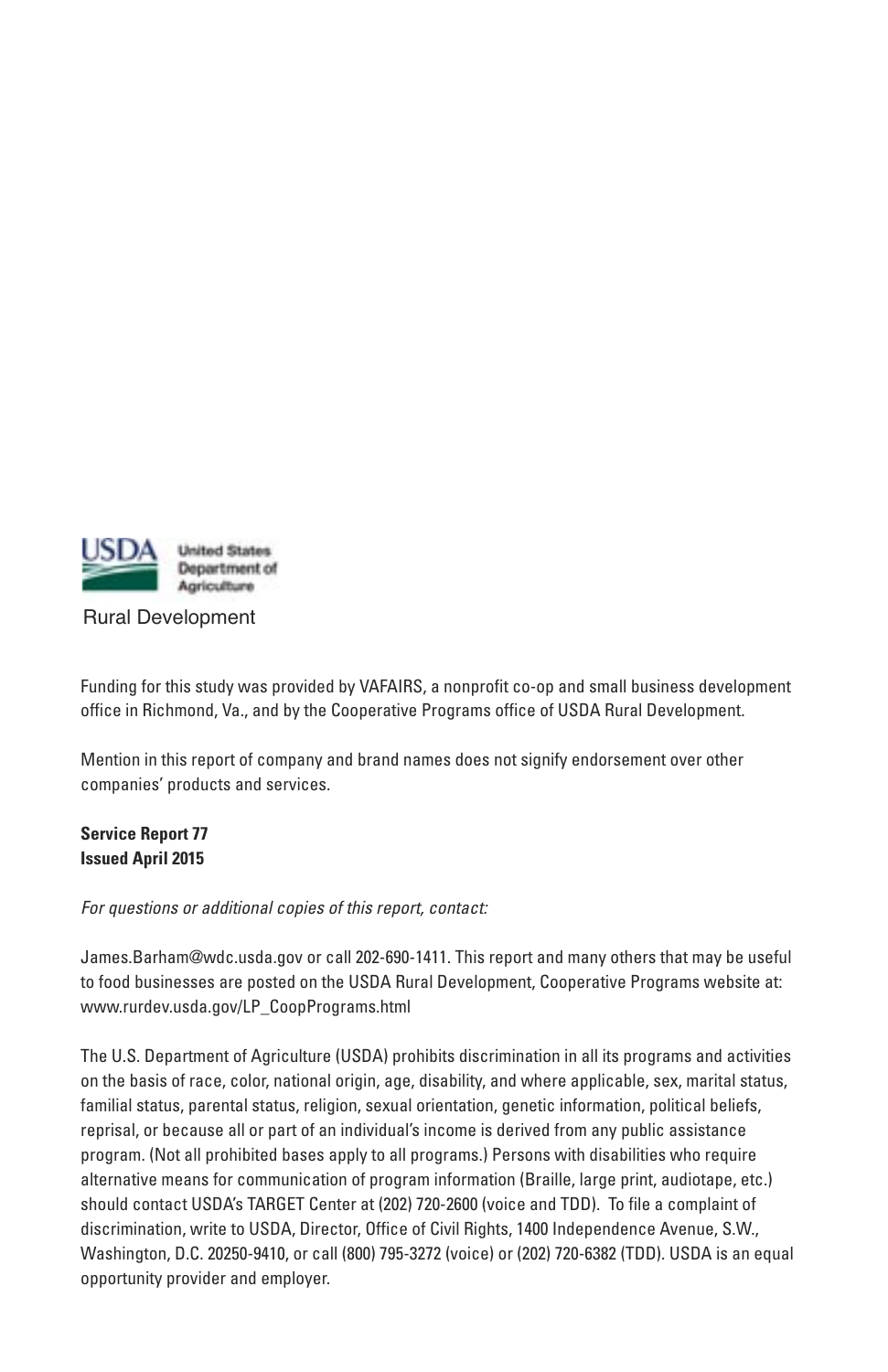## Running a Food Hub

*Lessons learned from the field* 

**By James Matson, Jeremiah Thayer, and Jessica Shaw** Matson Consulting, Aiken, S.C.

*The authors thank James Barham of USDA Cooperative Programs for his help in preparing this report. Thanks also to Erin Foster West, a Tufts University graduate student and intern at USDA, for editorial and graphic assistance. They also extend their thanks to all of the food hubs profiled in this report for allowing their staff to devote time to participate in this study and for their dedication to building robust regional food systems.*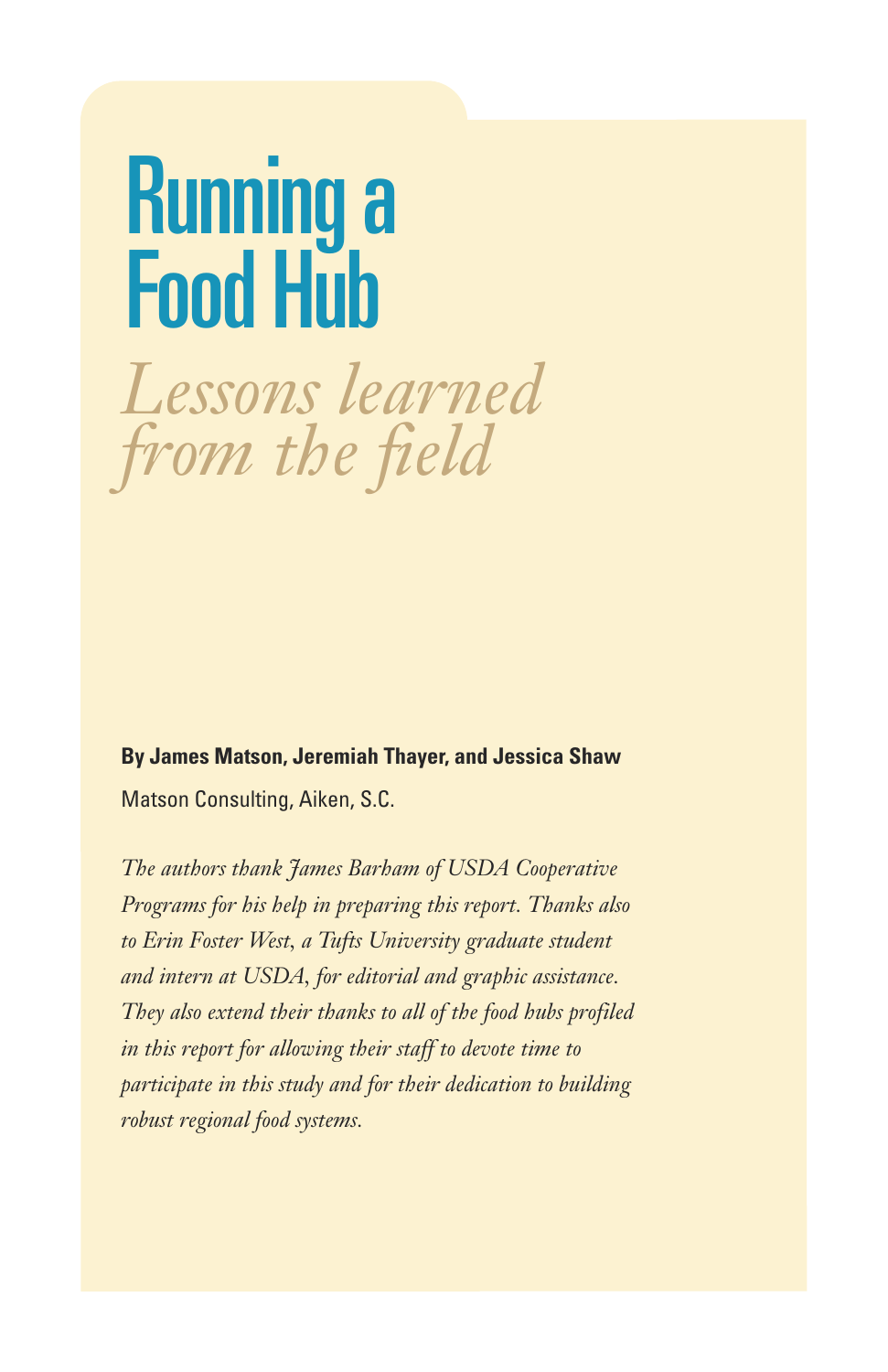#### **Contents**

- Background and Approach
- Customers
- Products
- Food Safety Certifications
- Infrastructure
- Viability and Success
- Labor



Illustration by David James, courtesy of Capay Valley Farm Shop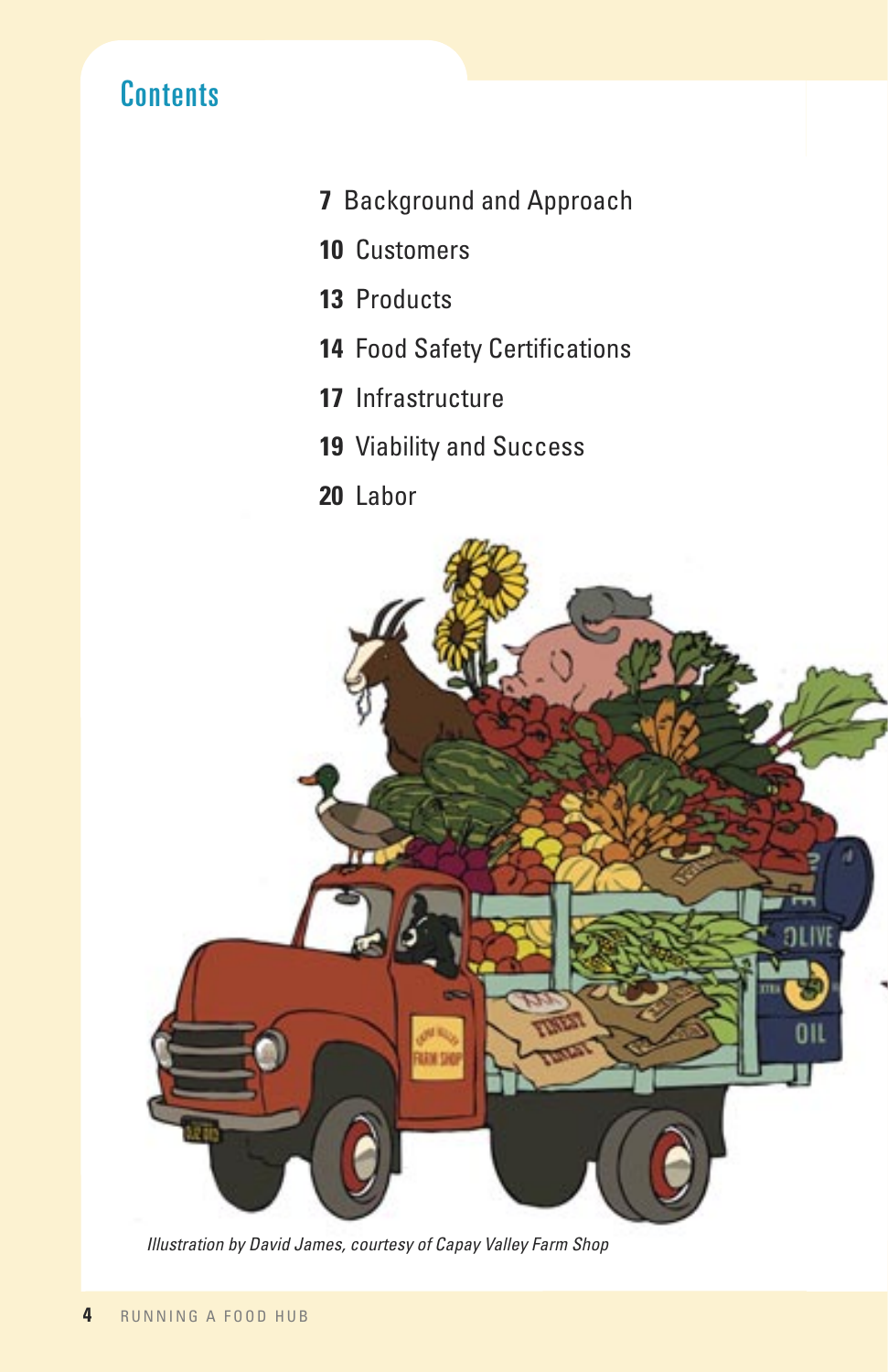- Operations
- Transportation
- Software
- Food Hub Insights and Recommendations

#### Appendix

- Fifth Season Cooperative
- La Montanita's Co-op Distribution Center
- Capay Valley Farm Shop
- This Old Farm
	- Greenmarket Co.
	- Sandhills Farm to Table Cooperative
	- Idaho's Bounty
	- Nashville Grown
	- Eastern Carolina Organics
	- Local Food Hub
	- Red Tomato

**Cover:** Ilustration by Sharon Szegedy Graphic Design, Inc. Cover and book design by Stephen Hall, Kota Design.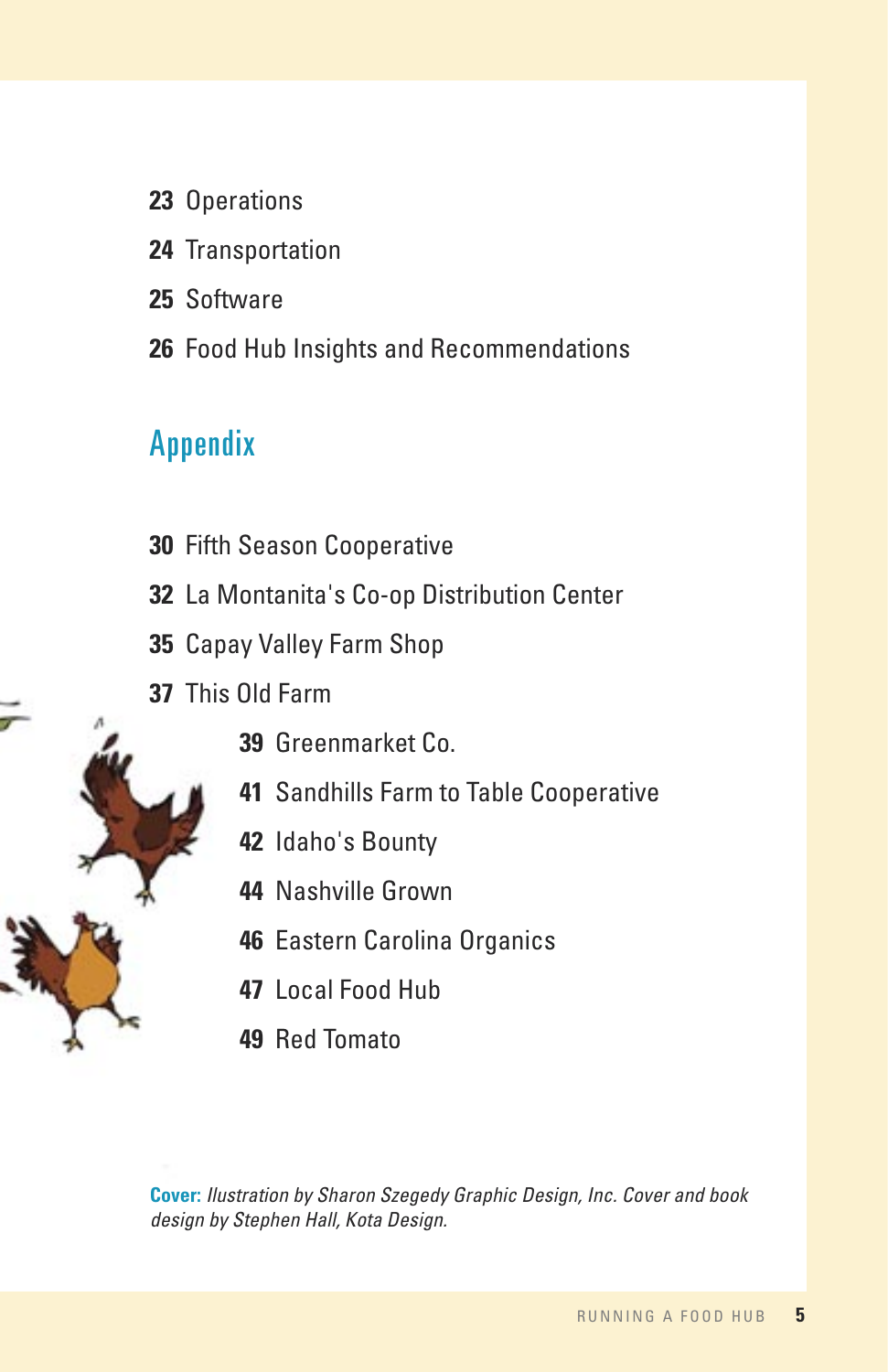

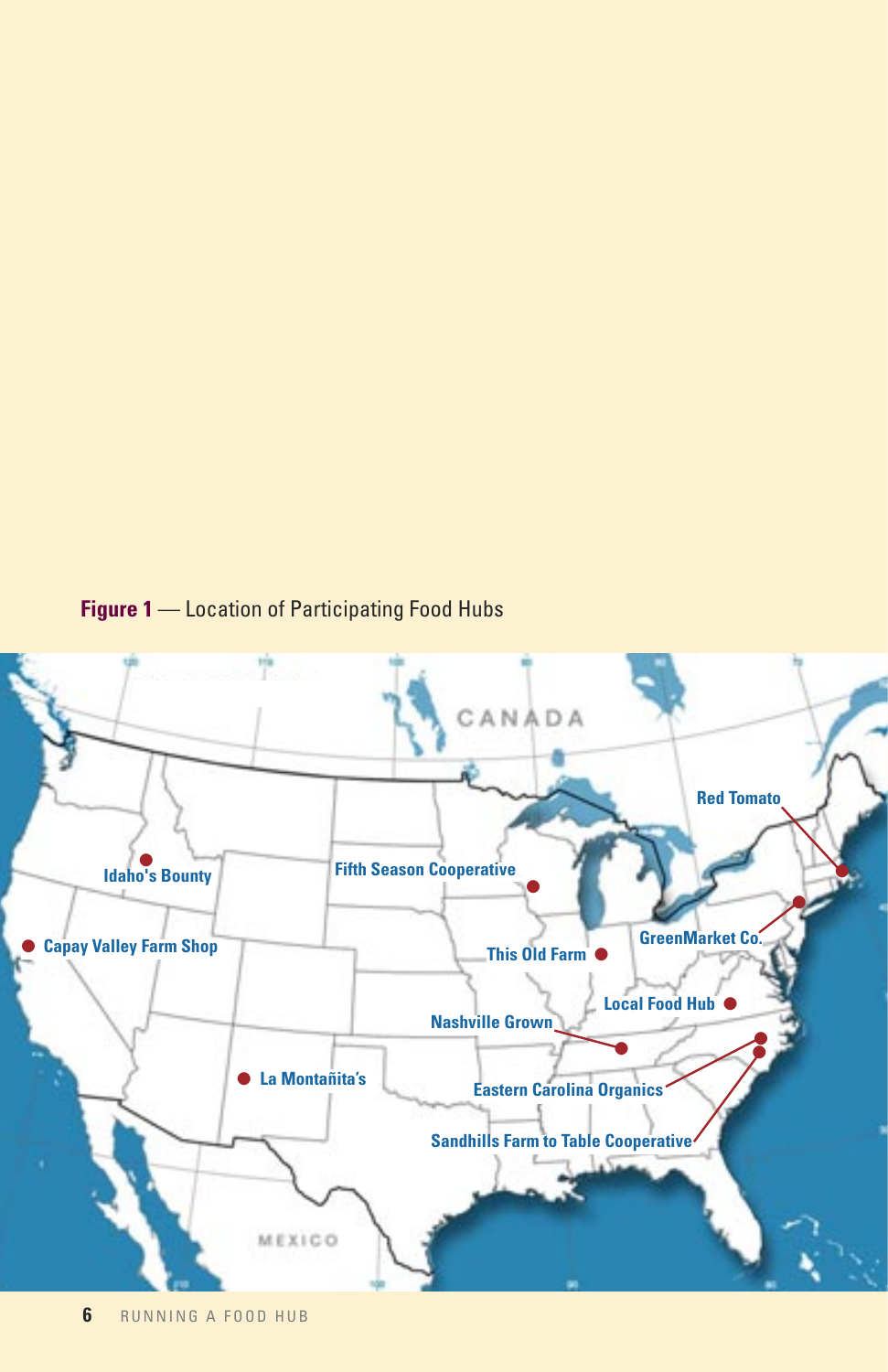#### Background and Approach

**IN RECENT YEARS**, several surveys—including the 2013 National Food Hub Survey<sup>1</sup> and the Food Hub Benchmarking Study<sup>2</sup>—have collected data on U.S. food hubs. What seems to be lacking from the current research on food hubs is information on operations and "lessons learned" from those involved in starting and operating food hubs.

 To help fill this void, interviews were conducted with the leaders of 11 food hubs, using an open-ended, free-flowing format. This allowed for maximum flexibility during each interview and the ability to further capture the unique nature of each entity. The food hubs, located throughout the United States, represent a diversity of organization types, product offerings, operation structures, and missions.

 Food hub leaders were interviewed via telephone or email during the early spring of 2013 and spring of 2014. The interviews were guided by a list of pre-selected topics that were common to all the interviews, but the goal was not to collect rigorous statistical data. As new topics were identified, additional questions were asked to further probe and capture the unique and individual nature of each entity.

#### **Locations**

 As can be seen on the map in Figure 1, the food hubs that participated in the study are located across the country, with a generally higher concentration in the Midwest and East Coast, reflecting the large number of such operations in those regions. In many cases, the location of the food hub affected aspects of the business, such as legal structure and customer focus.

<sup>2</sup> Food Hub Benchmarking Survey: Report on Findings 2013. The Wallace Center at Winrock International in partnership with Farm Credit East, Farm Credit Council, and Morse Marketing Connections. Retrieved from http://ngfn.org/resources/food-hubs.

<sup>1</sup> Fischer, M., Hamm, M., Pirog, R., Fisk, J., Farbman, J., and Kiraly, S. 2013. Findings of the 2013 National Food Hub Survey. Michigan State University Center for Regional Food Systems and The Wallace Center at Winrock International. Retrieved from http://foodsystems.msu.edu/activities/food-hub-survey.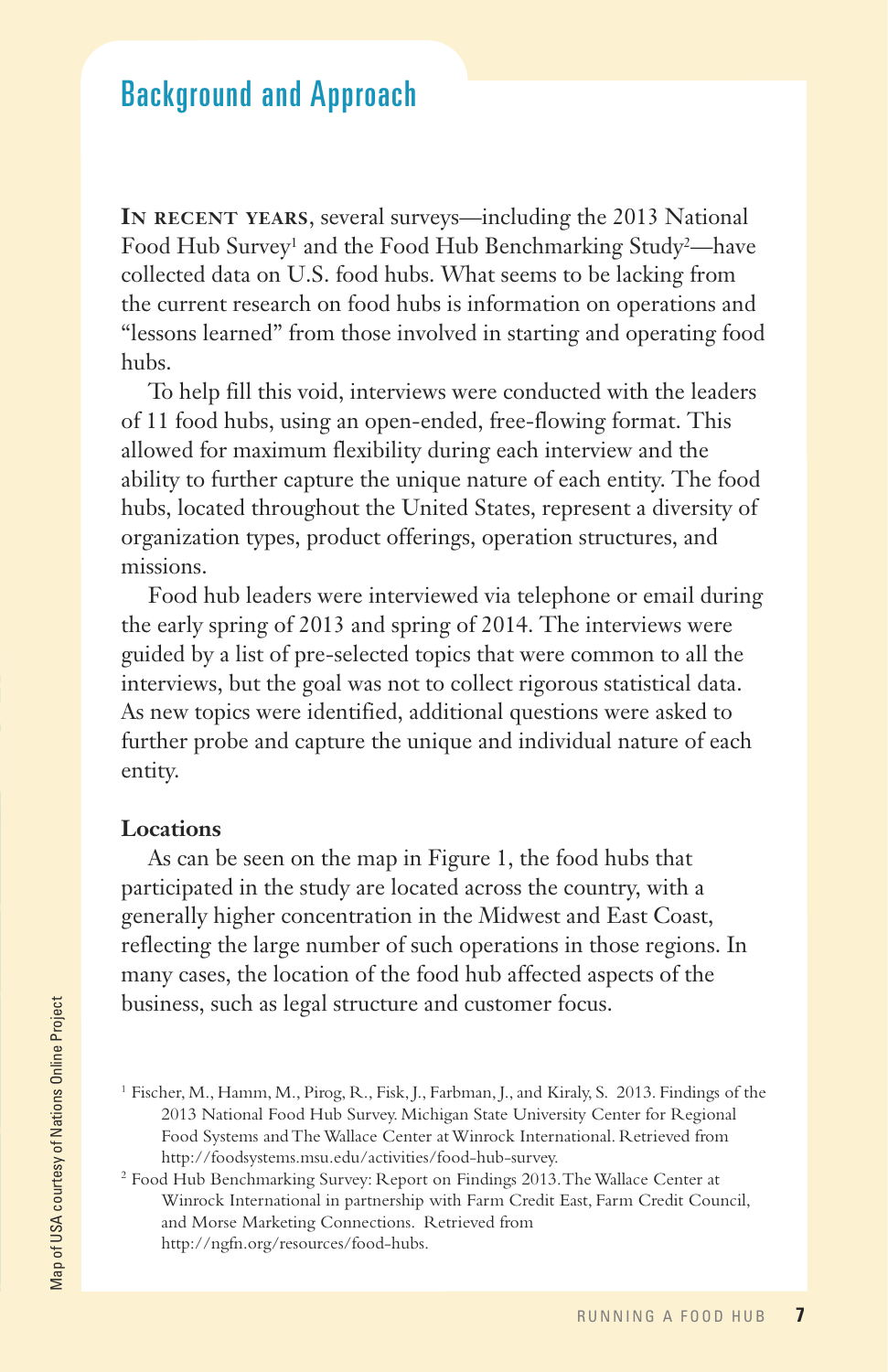#### **Food Hub Profiles**

 Table 1 provides a general description and comparison of the food hub businesses studied. These profiles cover basic points of comparison, including location, legal structure, number of staff, estimated number of participating producers, estimated sales revenues, and the year the entity was established. Additional information on the food hubs can be found in the appendix.

#### **Table 1** — Participating Food Hub Profiles

| <b>Food Hub Name</b>                       | <b>Location</b>       | <b>Legal Structure</b> |
|--------------------------------------------|-----------------------|------------------------|
| <b>Fifth Season Cooperative</b>            | Wisconsin             | Cooperative            |
| La Montañita's Co-op Distribution Center   | <b>New Mexico</b>     | Cooperative            |
| <b>Capay Valley Farm Shop</b>              | California            | S-Corp                 |
| This Old Farm                              | Indiana               | S-Corp                 |
| GreenMarket Co.                            | New York              | Nonprofit              |
| <b>Sandhills Farm to Table Cooperative</b> | North Carolina        | Cooperative            |
| <b>Idaho's Bounty</b>                      | Idaho                 | Cooperative            |
| Nashville Grown                            | <b>Tennessee</b>      | Nonprofit              |
| <b>Eastern Carolina Organics</b>           | <b>North Carolina</b> | <b>LLC</b>             |
| Local Food Hub                             | Virginia              | Nonprofit              |
| <b>Red Tomato</b>                          | <b>Massachusetts</b>  | <b>Nonprofit</b>       |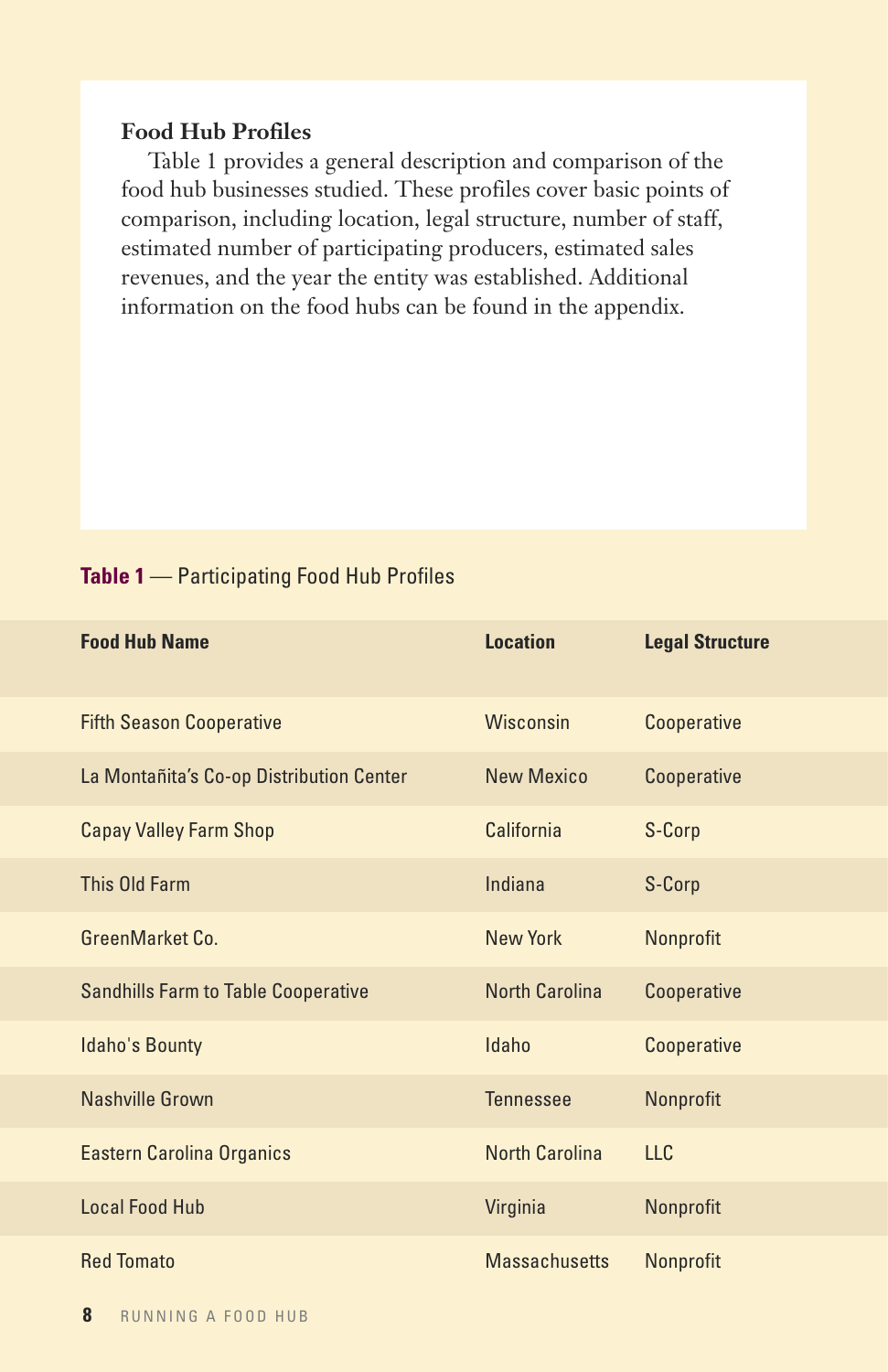#### **Lessons Learned**

 The use of the "open interview" format was intended to gather general information in order to highlight any similarities or differences in the operations of food hubs throughout the Nation as well as "lessons learned" that could be shared with other entities.

The remainder of this document groups these lessons learned by the food hubs according to the following key areas:

- Customers
- Labor
- Products
- Operations
- Food safety certifications
- Transportation
- Infrastructure
- Software
- Viability and success
- Common ground

| <b>Personnel</b>                                                | <b>Estimated Sales</b>     | Number of<br><b>Producers</b> | <b>Date</b><br><b>Established</b> |
|-----------------------------------------------------------------|----------------------------|-------------------------------|-----------------------------------|
| 1 Full time, 1-3 Part time/ Seasonal \$350,000-\$400,000 (2014) |                            | 25                            | 2010                              |
| 8 Full time                                                     | \$5,500,000 (FY 2014)      | 700                           | 2007                              |
| 10 (FT and PT)                                                  | \$1,000,000 (2014)         | 45                            | 2007                              |
| 22 (FT and PT)                                                  | \$1,400,000                | 40-125                        | 2009                              |
| 6 Full time, 4 Seasonal                                         | \$650,000 (Fiscal 2013-14) | $30 - 55$                     | 2012                              |
| 3 Full time, 5 Part time                                        | \$460,000 (2013)           | 30-38                         | 2009                              |
| 3 Full time, 7 Part time                                        | \$900,000 (2013)           | 70-100                        | 2006                              |
| 2 Full time, 2 Part time                                        | \$60,000 (2013)            | $12 - 54$                     | 2012                              |
| 13 (FT and PT)                                                  | \$3,800,000 (2012)         | 50                            | 2004                              |
| 10-12 (FT and PT/Seasonal)                                      | \$985,000 (2013)           | $80 +$                        | 2009                              |
| 6 Full time                                                     | \$3,750,000 (2013)         | $40+$                         | 1996                              |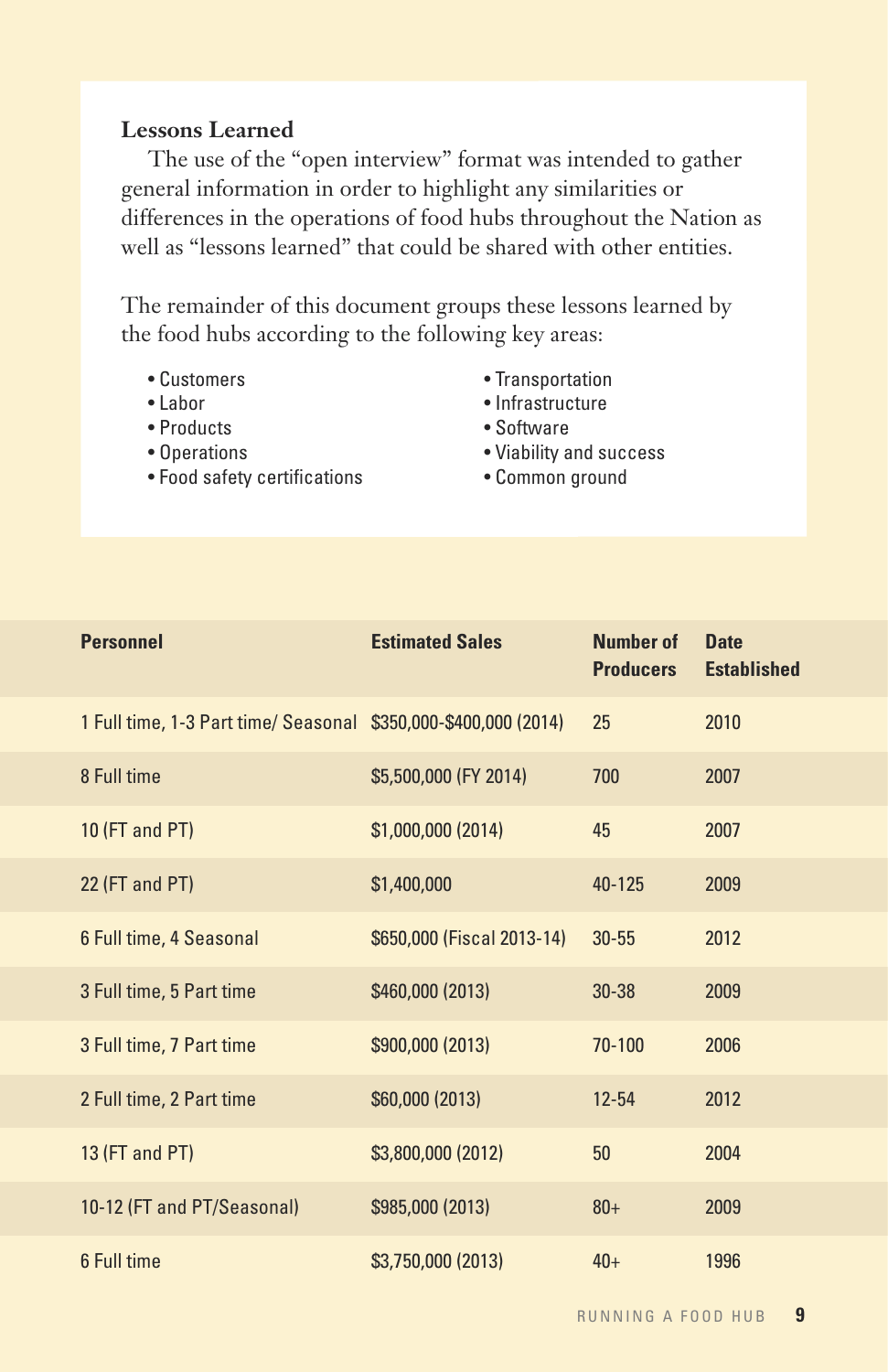#### **Customers**

Types of customer varied significantly. Ranging from individual customers to large-scale foodservice operations, the targeted customer often dictates other aspects of the venture, including whether or not safety certifications were important, the level of infrastructure necessary, and the type of marketing approach used.

#### **Small**

#### **Medium**

Some smaller food hubs focus on selling primarily to restaurants, independently owned or regional grocery stores, and directly to consumers.

Mid-scale food hubs sell to the same customers as small food hubs, but also add institutions such as schools, hospitals and colleges, or larger regional grocery chains.

#### **Large**

Larger food hubs often focus on national chain grocery stores and distribution warehouses with limited sales to individual customers.

 While all share a desire to increase local and regional access to fresh local foods and promote the success of agricultural producers, the food hubs took two distinct approaches to finding customers. Some organizations choose to market themselves as "direct from the farm." They focus on the individuality of the farmer or the unique aspects of the products. Others have chosen to focus on freshness, flavor, and quality. They put a great amount of effort into packaging, maintaining a consistent supply, and ease of ordering.

Lesson Learned: *Determine who your customers are (retail, wholesale, organic, grass-fed, etc.), then tailor the food hub's products and approach to suit the identified market.*

A producer-member of the Sandhills Farm to Table Cooperative (SFTC), in Whispering Pines, N.C., delivers a 'thank you' along with food. Photo courtesy SFTC.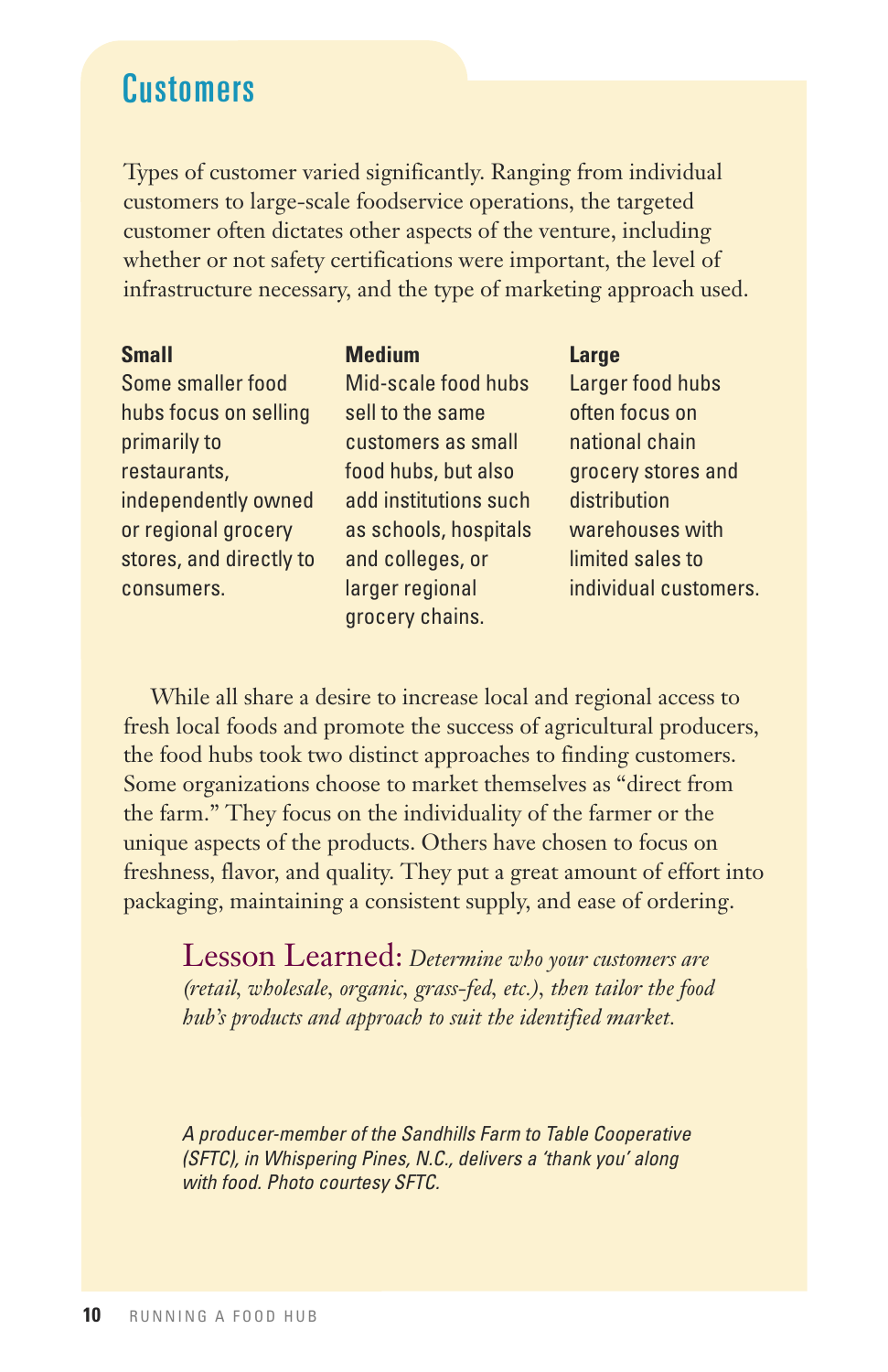## THANK YOU,

Sandhills Farm to Table Subscribers<br>for allowing our family to shown free for allowing our formily to shorriber<br>freshness of our family to share the freshness of our family to share the **TNE**<br>tradings of our garden with yours! It's beyon



 $\begin{split} \text{Trur Smithilb} \; &\text{Family} \; \text{Family} \\ &\text{Farmory} \end{split}$ 

RUNNING A FOOD HUB **11**

٠

PRODUCE

**WATER** 

grap :

m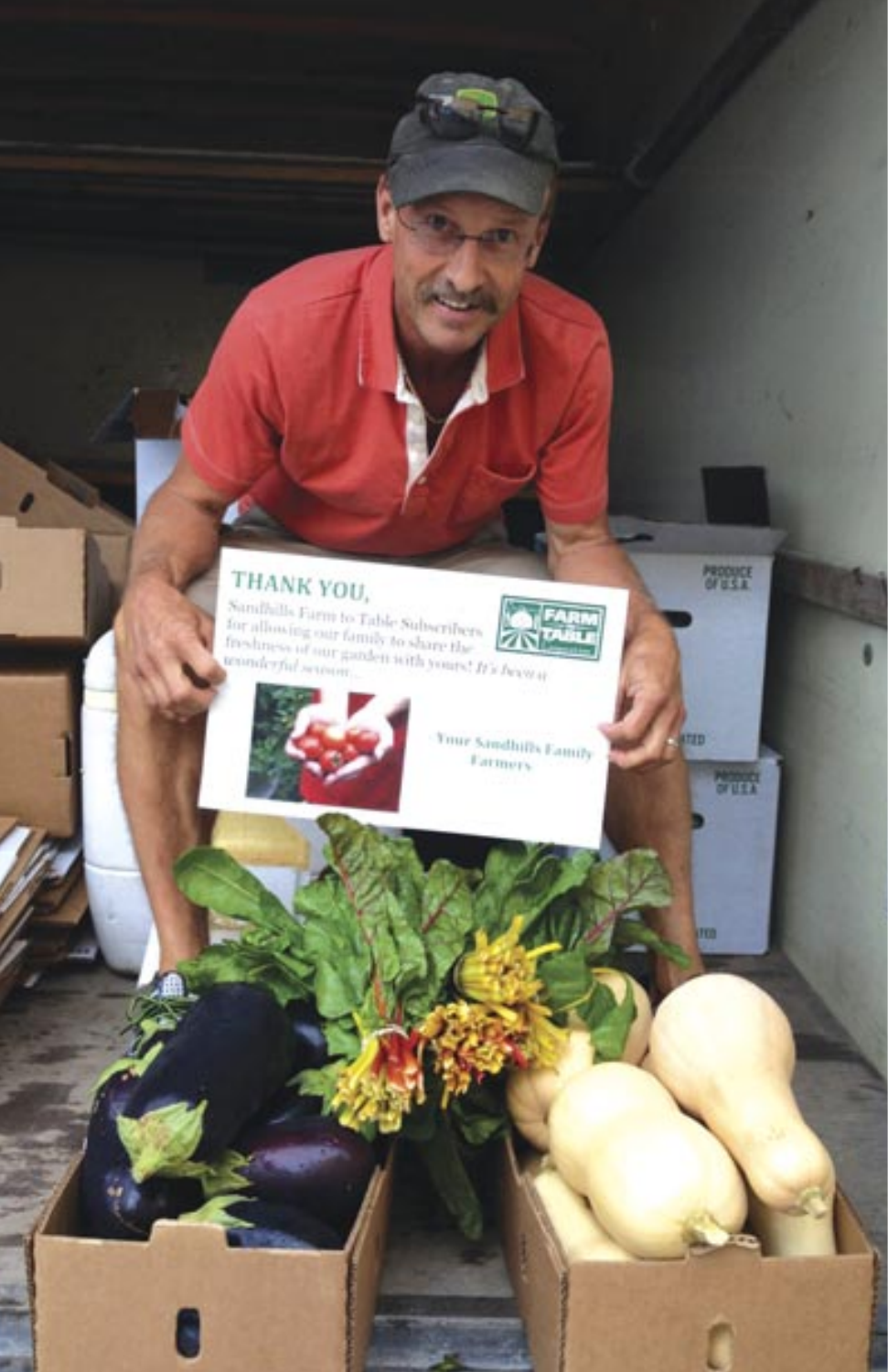

Livestock on pasture that will be processed through a USDA-inspected facility and marketed through This Old Farm (TOF) food hub. Photo courtesy of TOF. Below: Like many of his fellow producer-members in Fifth Season Cooperative (FSC) in Viroqua, Wis., this producer is proud of his deep roots in organic agriculture. Photo courtesy FSC. Opposite page: This egg producer serves the local market around Charlottesville, Va., through Local Food Hub (LFH). Photo by Justin Ide, courtesy of LFH.

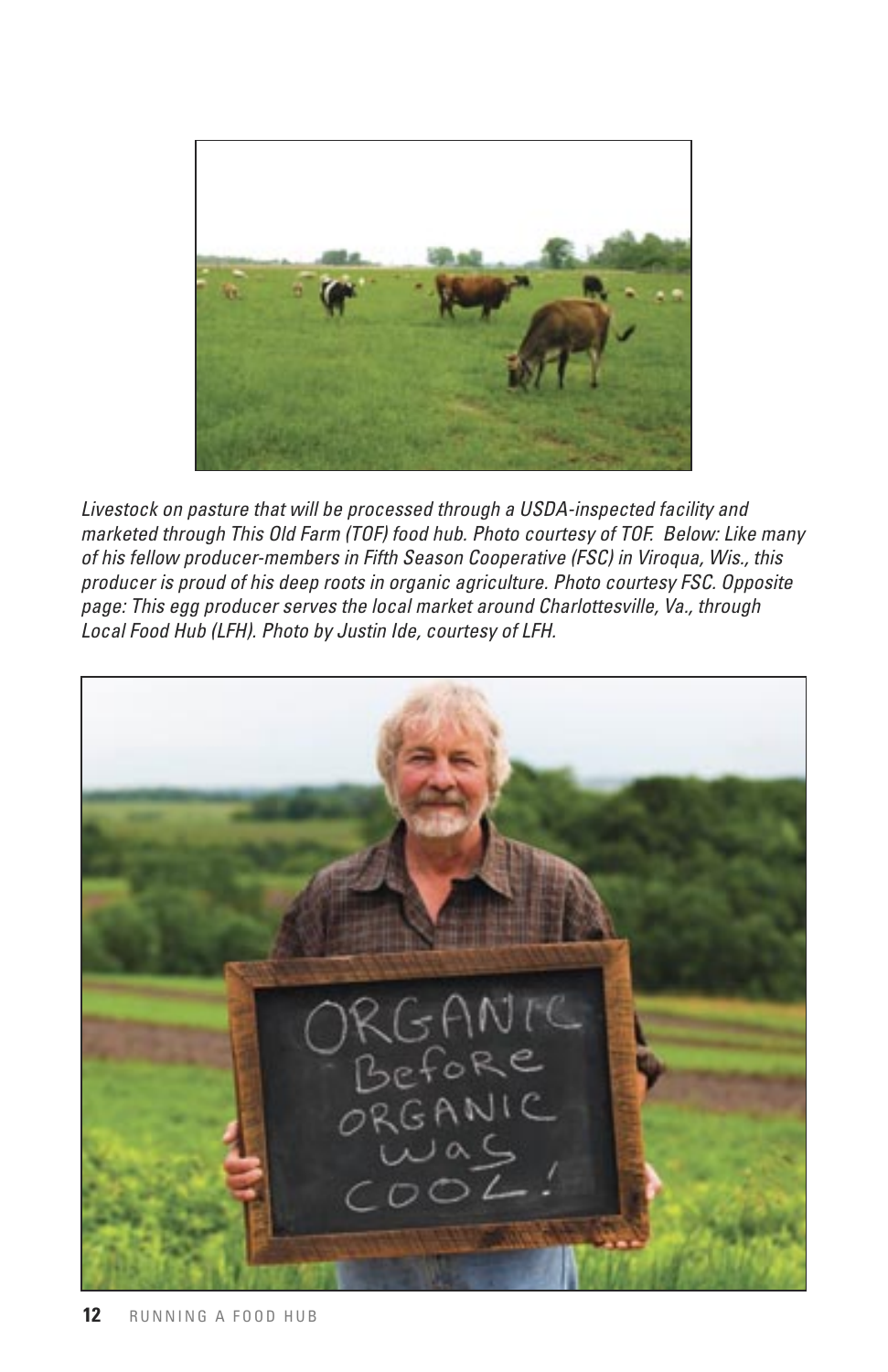#### **Products**

Fresh fruits and vegetables are often the main staples of food hubs. But many food hubs also offer additional product categories, including dairy products, meats, and more shelf-stable items—such as local grains and flours—to extend their operating season. This helps to mitigate drops in revenue during non-production months.

 Increasingly, value-added products are another avenue being explored by many food hubs. A few of the food hub leaders interviewed manufacture their own value-added goods or have partnered with members who do. Many of the other food hubs are reselling value-added products in order to expand their product line. These products allow an opportunity for better margins than some traditional food hub products and also help extend the selling season.

 A few of the food hubs also distribute non-local items that still fit the core values of the food hub. These items were often products not available locally, such as nuts, oils, or coffee, or which were designated as a "specialty" in some way, such a "fair trade" or a certified organic item.

Lesson Learned: *Seek to source and provide a mix of product that will allow you to satisfy demand or an identified need in the market. This may include distribution of products that are not strictly "local," but which still suit the mission of the food hub.*

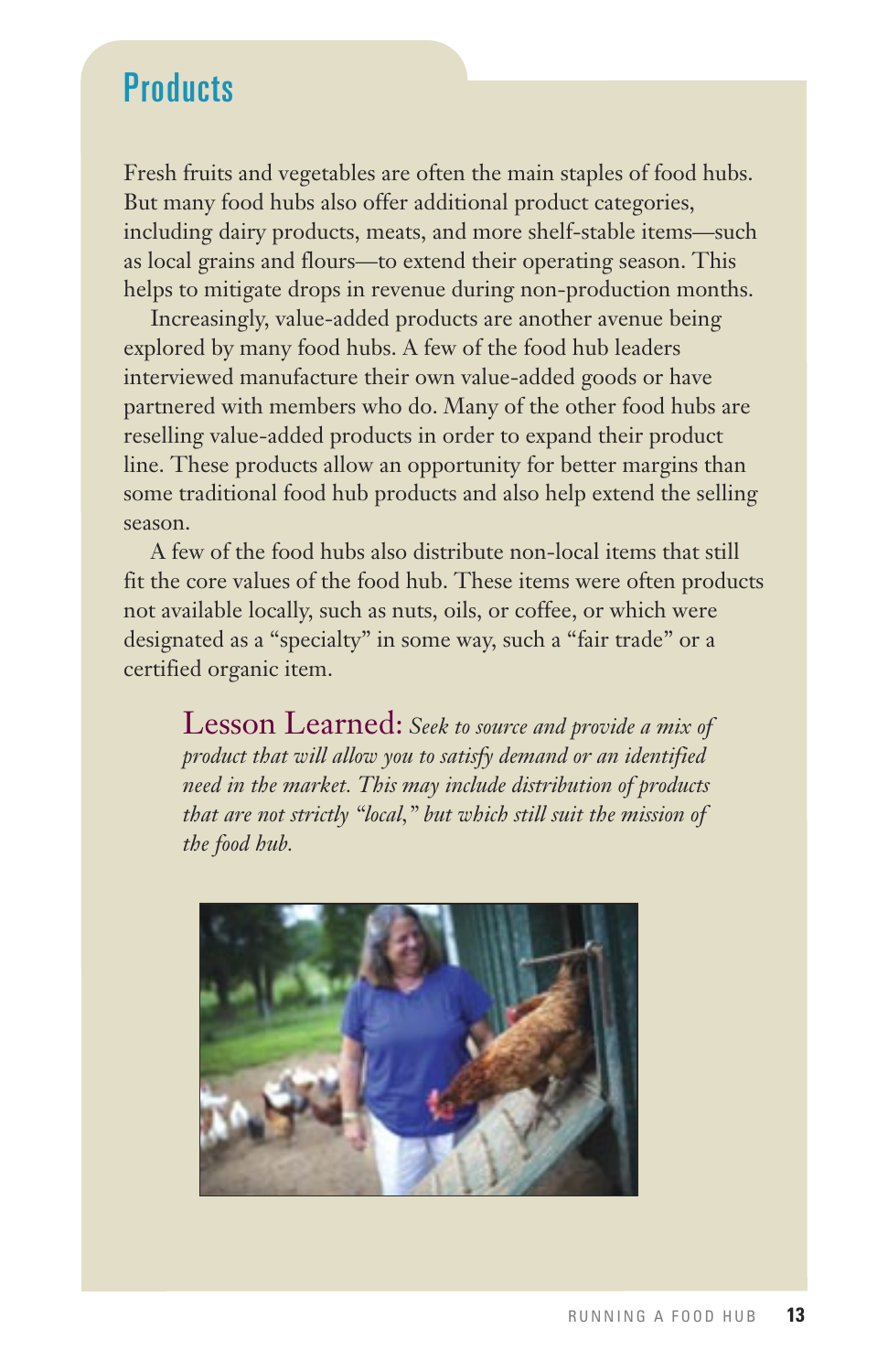### Food Safety Certifications

While each of the entities contacted expressed varying levels of concern and prioritization regarding food safety, every organization was aware of the need to consider safety certifications, which they expect to be even more important in the future. A few of the food hubs have begun to require mandatory Good Agricultural Practices (GAP) certification of their producers, while others simply help producers become more aware of food safety practices in an effort to prepare them for the future.

 The general consensus among those interviewed was that if they were not already required, safety certifications would soon become



About 80 producers have partnered with Local Food Hub to provide a wide variety of produce and meats to customers, including the Brookville Restaurant (seen here) in Charlottesville, Va. Photo by Justin Ide, courtesy of LFH.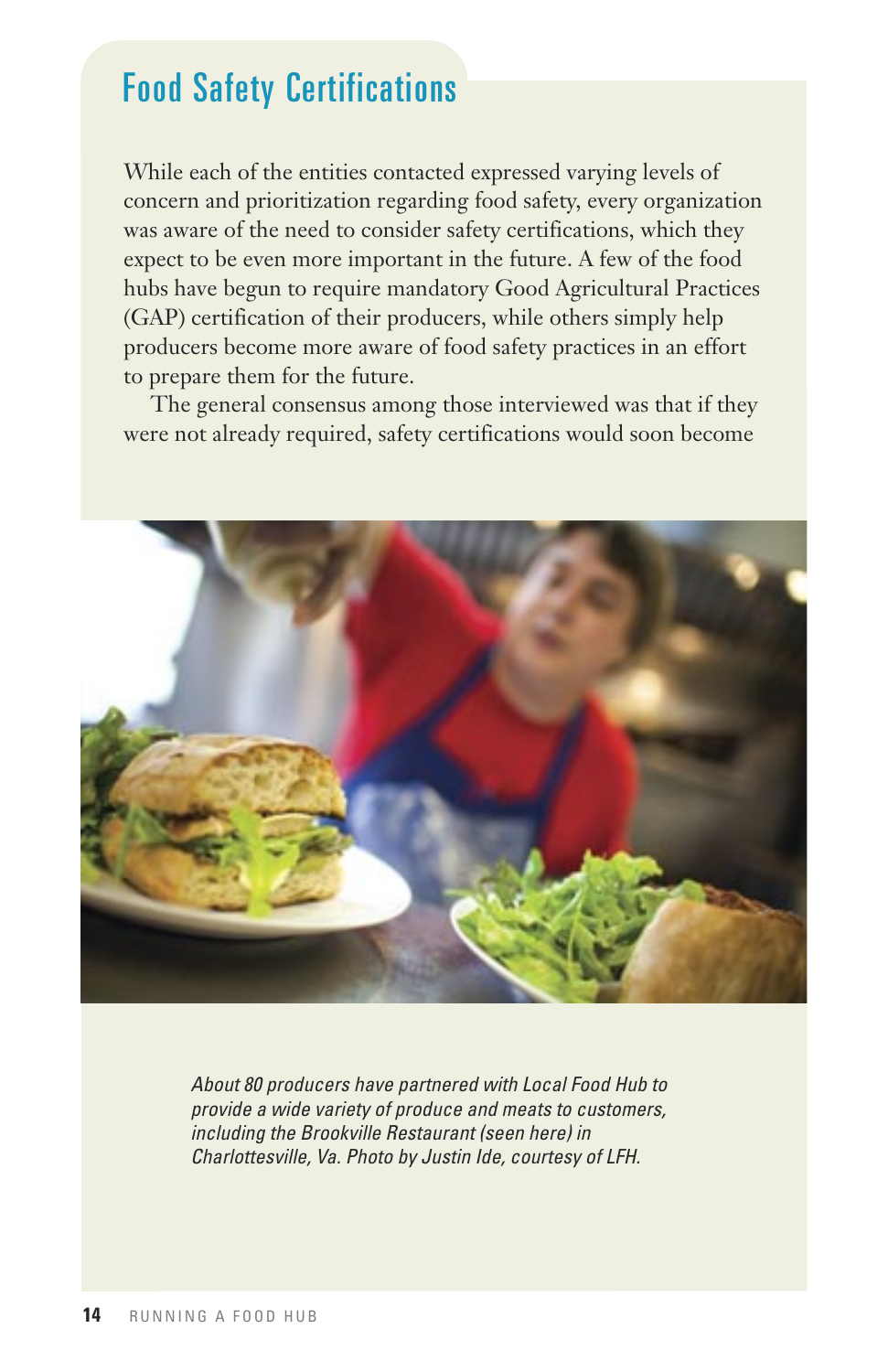a mandatory part of doing business. Almost all of the hubs contacted are actively working in some capacity to move their producers and the business toward obtaining safety certifications.

 The targeted customer base of a food hub has a large impact on its level of concern with safety certification. Organizations that focused on restaurant and direct retail customers were the least concerned with safety certification because these organizations are typically not pressured by their customers to offer GAP or other safety-certified produce. Instead, they were able to rely on their own assurances to customers regarding food safety.

 A hub's level of compliance with safety certification is mostly due to the variety in demand in its market. As the size of the food hub increased, or as the hub became more focused on large-scale customers and institutional buyers, the level of concern over safety certification requirements increased. Those with institutional customers—including hubs that sell to hospitals and school districts, or those dealing with the sale of protein foods (such as meats, eggs, and dairy)—are typically much more interested in food safety certification and strongly encourage producers to be certified. In other cases, the hubs used surveys and other methods to gauge the readiness of member-growers to accept safety certification as a condition for supply.

Lesson Learned: *Allow the needs of the food hub customers to dictate the certification requirements of the hub. Whether required by customers or not, food hubs should take a long-term view by maintaining awareness of the food safety and regulatory environment in order to be prepared for future demand.*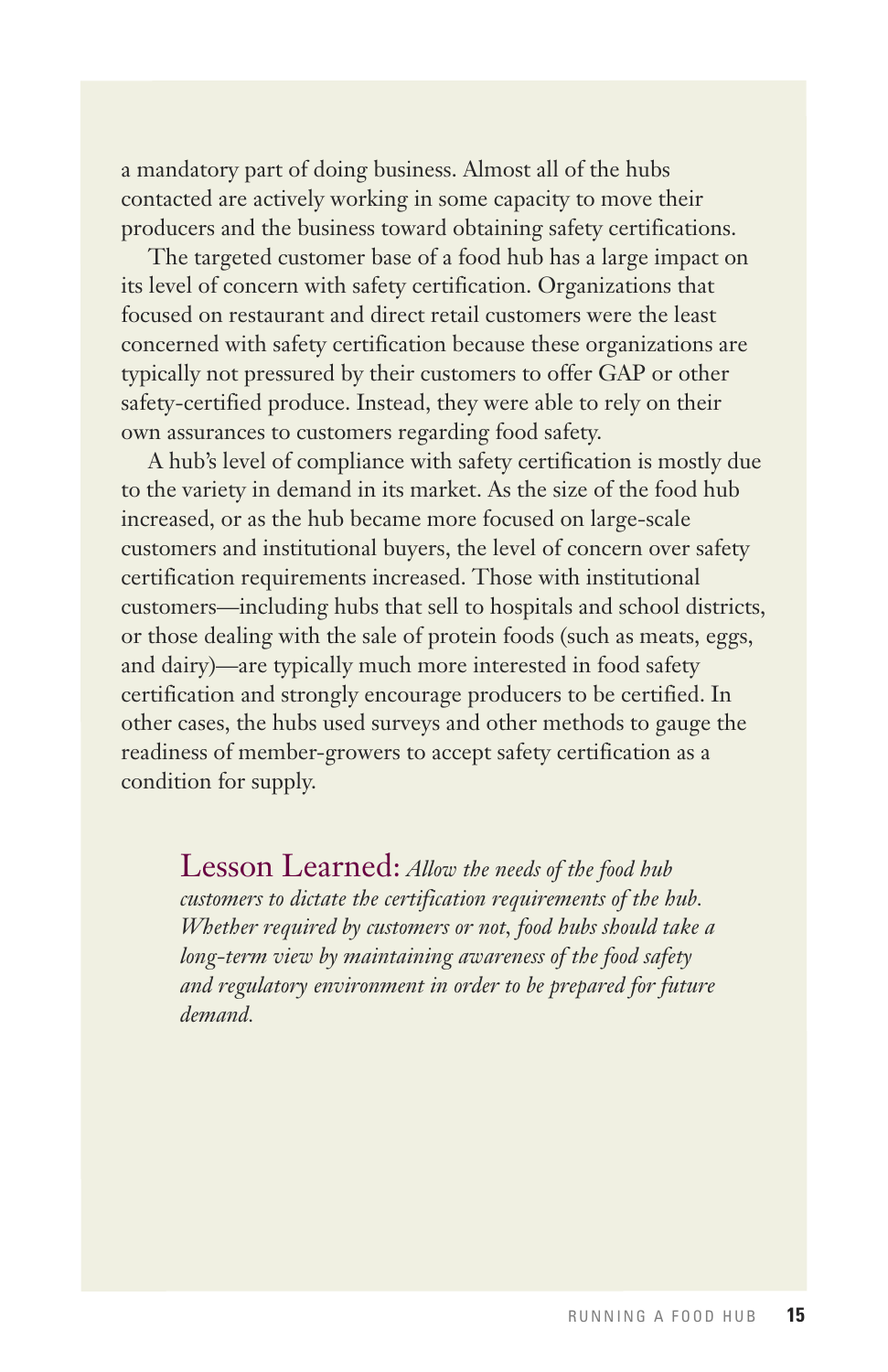

Capay Valley Farm Shop (CVFS), Esparto, Calif., is a direct-to-consumer and wholesale food hub in Central California. It does wholesale business with independent specialty retailers, restaurants and corporate cafeterias. Photo courtesy CVFS. Below: A Greenmarket Co. delivery truck makes its rounds. Photo by Vitaliy Piltser, courtesy of GrowNYC.

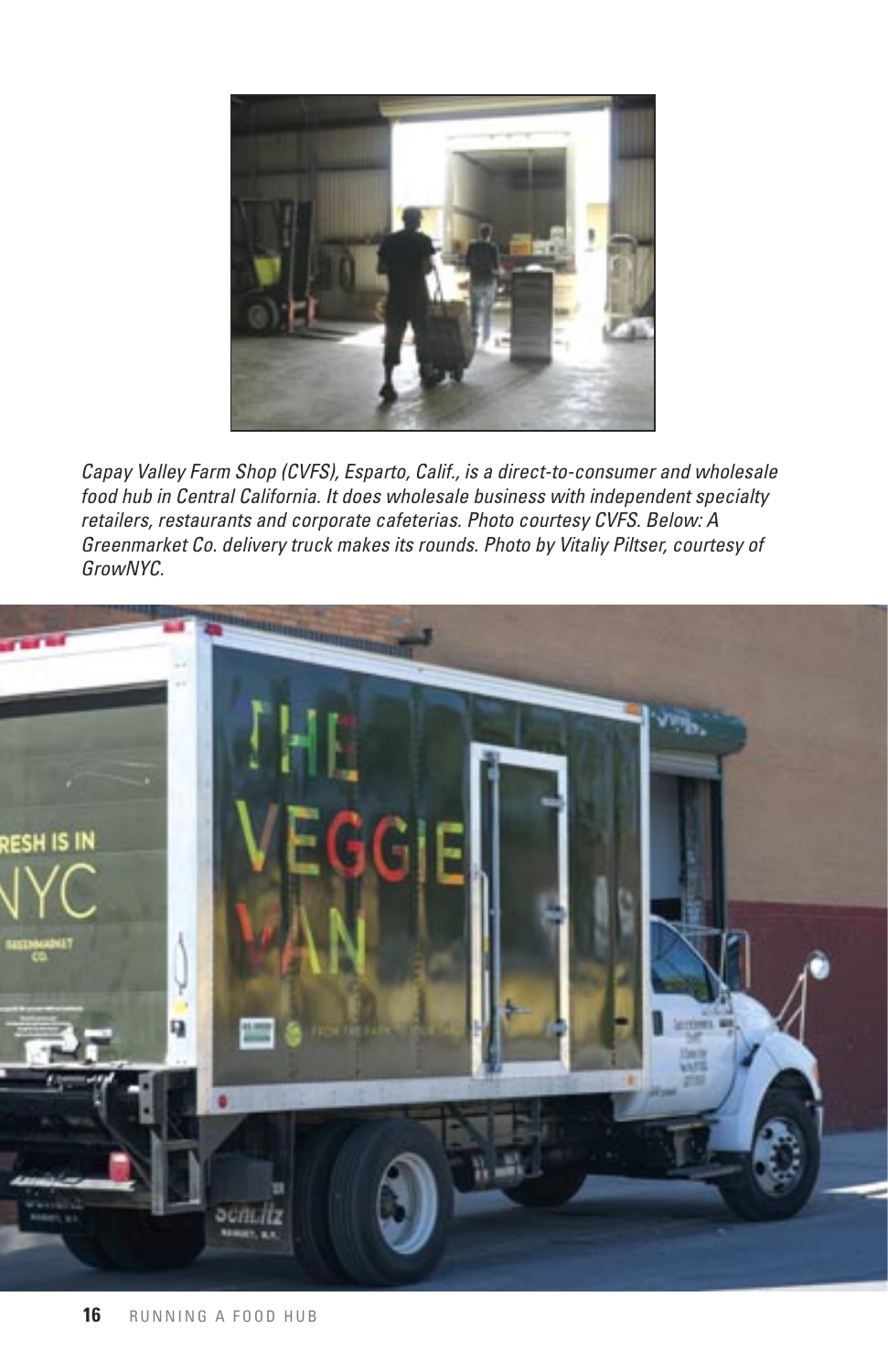#### **Infrastructure**

Infrastructure seemed to depend on two different approaches to operations:

**Approach 1**—Food hubs that provide more services—such as physical aggregation, grading, packing, sales, and delivery—often have a warehouse, equipment, and other infrastructure.

 Food hubs taking this approach use the equivalent of a medium-sized warehouse (5,000-10,000 sq. ft.) that included sufficient room for truck parking, loading, product storage, dry goods storage, and cooling capacity. When one of these food hubs expands or begins to offer other services—such as light food processing or freezing—supplementary warehouse space and additional equipment are often necessary.

**Approach 2**—Other food hubs provide fewer physical services and thus have more limited infrastructure. They instead focus on coordination, payment, marketing, and promotion.

 These food hubs tend to use much smaller warehouses (1,000-4,000 sq. ft.), or a mix of owned and rented/borrowed warehouse space (the latter can sometimes be supplied by food hub growers). While some hubs maintain longterm storage facilities, many use a "just-in-time" distribution approach that minimizes the need for storage and cooling space. Food hubs that use larger spaces often rent or lease excess space to producers or other entities for storage to help offset costs.

Of the food hubs operating with infrastructure, nearly all used company-owned trucks to do at least some local delivery to customers. Local trucking resources typically consist of smaller short-haul vehicles. However, based on their specific circumstances, some hubs outsourced hauling to local trucking companies to move large volumes of product over greater distances.

Lesson Learned: *Infrastructure will be based on the product handling and storage needs of the food hub, but food hubs should incorporate a long-term view of infrastructure and equipment to provide easier transitions through growth periods in the future.*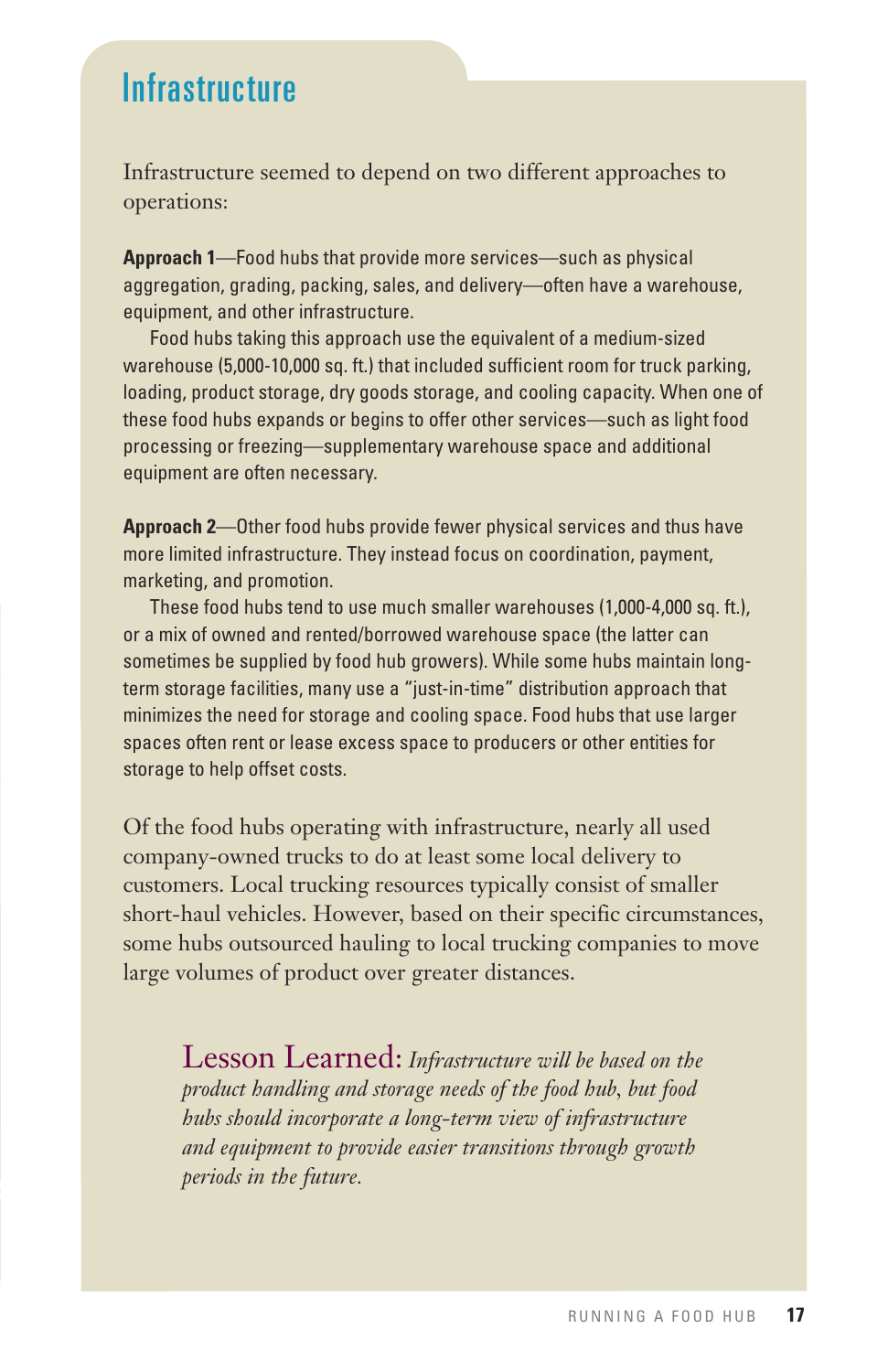

Greenmarket Co., a program of GrowNYC, was launched in 2012. It focuses on the wholesale distribution of locally sourced farm products. Photo by Vitaliy Piltser, courtesy of GrowNYC. Below: The Red Tomato food hub supplies much more than its namesake food, including peaches and other fruits. Located in Plainville, Mass., Red Tomato is a multi-structured nonprofit that partners with farmers and for-profit distributors. Photo by Diane Stalford, courtesy of Red Tomato.

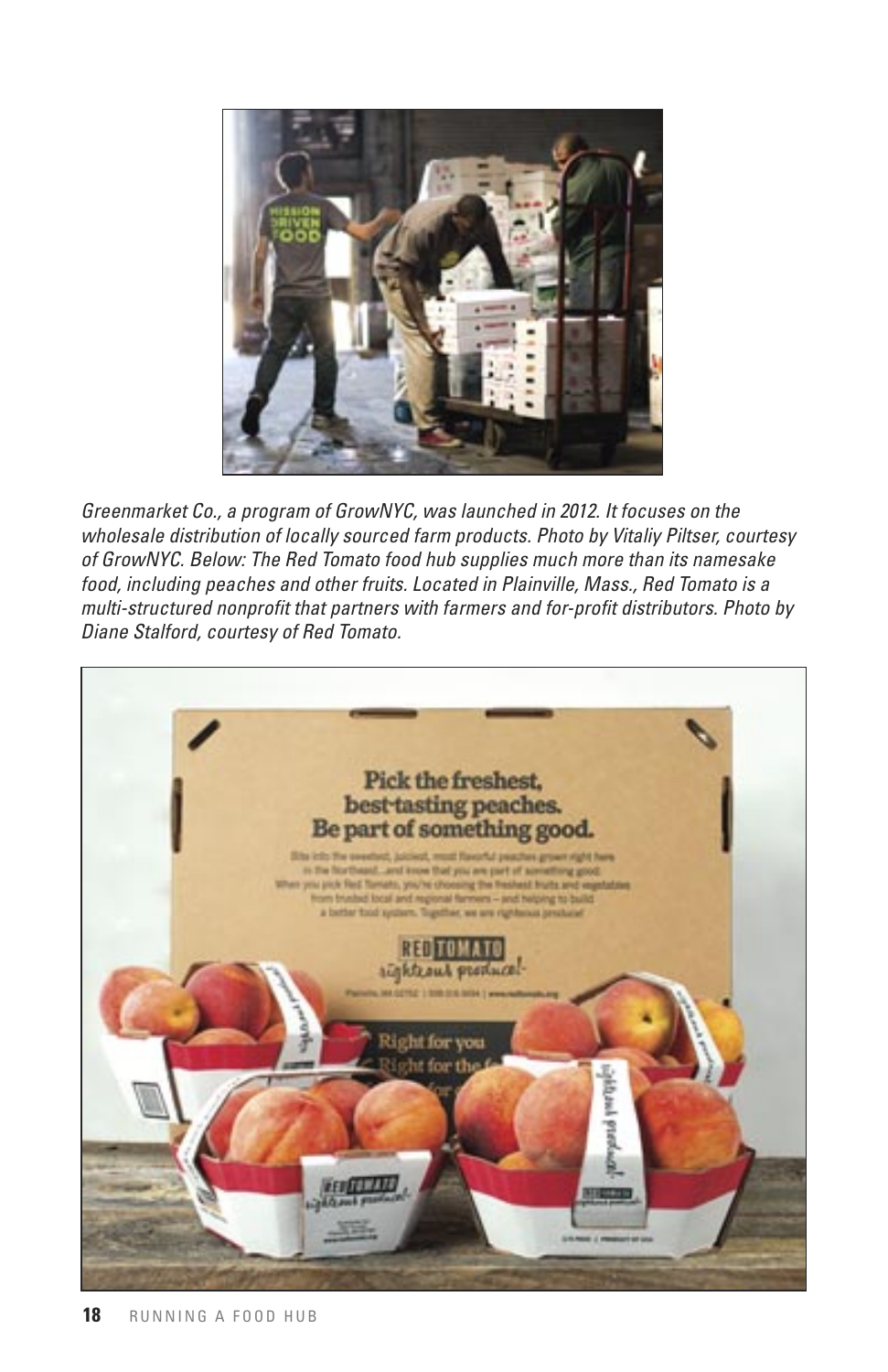#### Viability and Success

Many of the food hubs studied were not yet profitable. To remain in business, these food hubs exhibited some cost-saving advantage, such as volunteer labor, logistics arrangements and partnerships, or received outside funding, such as grants. Most have remained in business by obtaining outside funds, whether in the form of donations, grants, foundation funding, or by being part of a larger organization or by obtaining some form of business advantage.

 Long-term financial goals of food hubs almost always include reaching a point where the business does not have to rely on outside funding. While a few hubs plan for outside funding to be a regular part of their operations for the foreseeable future, most believe that grants and other sources of short-term funding were necessary to begin operations or to reach a new plateau but were not good options for the long term, since continuation of such funding is not assured. Further, large amounts of time and effort are required to apply for grants and other outside funding. The vast majority of food hubs expressed a desire to cover operational costs internally by increasing sales.

Lesson Learned: *Use any available funding to get started but have a long-term strategic plan to achieve operational profitability, as this is necessary to ensure longterm viability of the business.*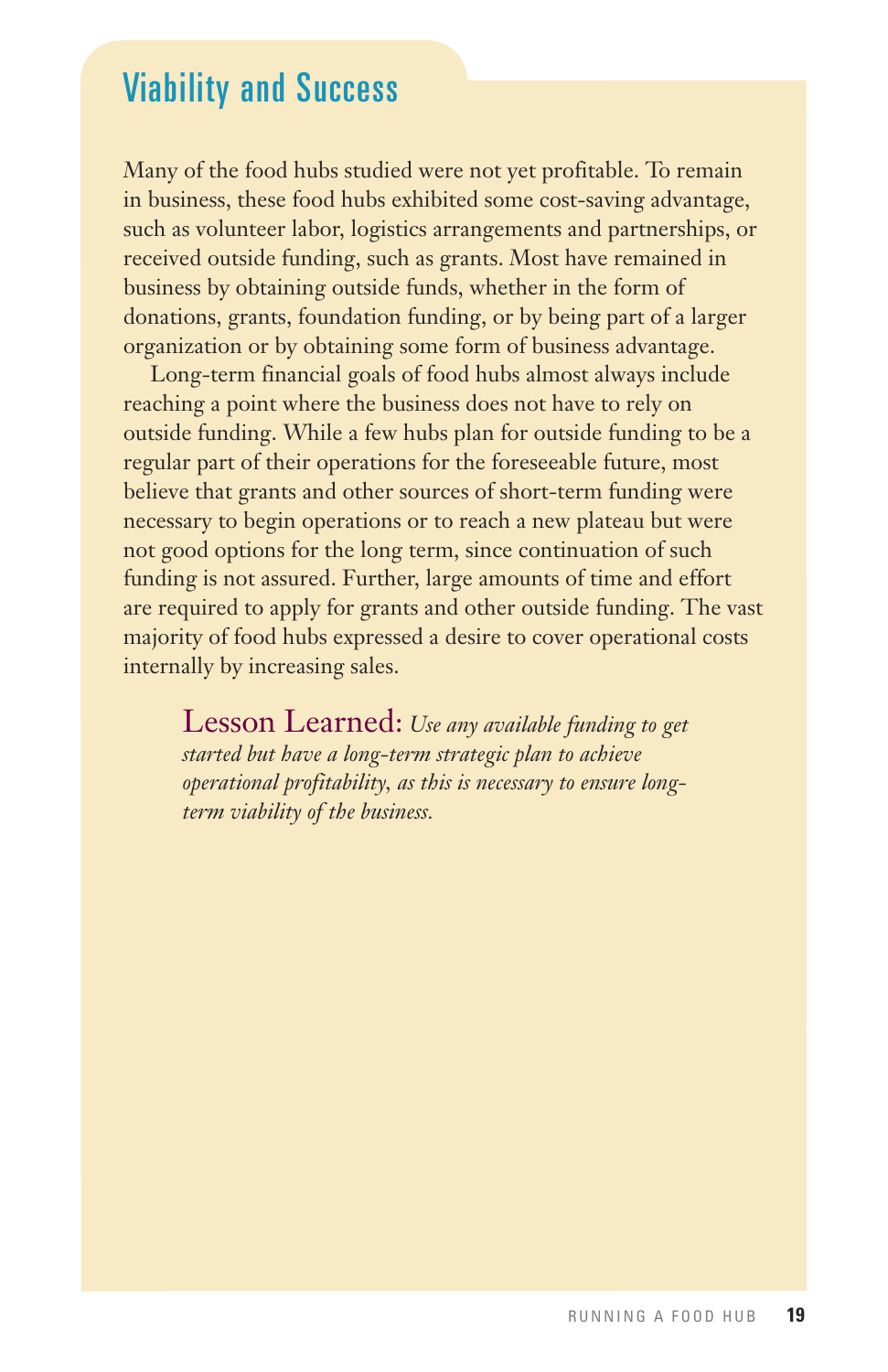#### **Lahor**

Continuity of labor in management and sales is important because frequent staff changes can have a negative impact on food hub operations. Some food hubs experienced declines in sales volumes during periods of employee transition because these hubs typically rely on employee-customer relationship marketing.

 Due to the specific skills needed to operate a food hub and reliance on relationships with producers and customers, finding good part-time labor is a common challenge. While some employees may be part time or seasonal, they still need to possess the skills necessary to communicate with growers, especially in cases where there are product quality issues. Honesty and work ethic are two other important traits needed in a labor force.

 Nearly all the hubs had used volunteer labor in the past, or still use it. But many hub operators cautioned that volunteer labor lacks consistency and skill continuity. While volunteers are useful when the food hub needs more help, a hub needs to maintain key skills and a knowledge base to achieve stability in operations and sales.

Lesson Learned: *Volunteer labor can be useful, particularly during startup or periods of growth. But longterm success will require regular employees and the continuity of institutional knowledge and the relationships they bring.*



These Eastern Carolina Organics (ECO) farmers are among the food hubs' 50 growers. Farmers own 40 percent of the business and retain 80 percent of total sales. Photo courtesy ECO.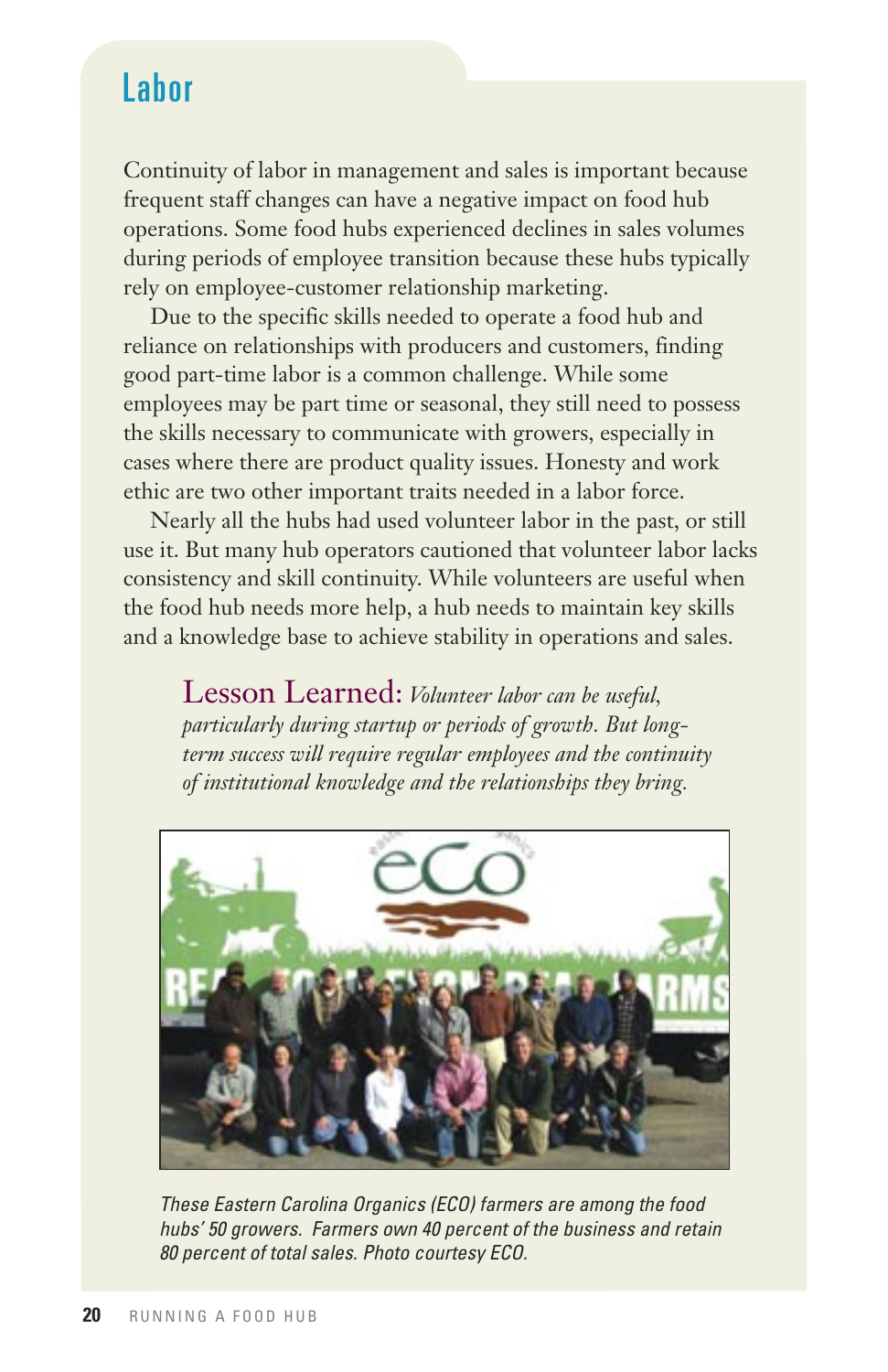Idaho's Bounty is a food hub in south-central Idaho that primarily focuses on wholesale marketing to local and regional grocery chains and restaurants. It also makes retail sales to individual consumers via the co-op's website and pickup locations. Photo by Paulette Phlipot, courtesy Idaho's Bounty.

 $1.44A$ 

RUNNING A FOOD HUB **21**

Ŵ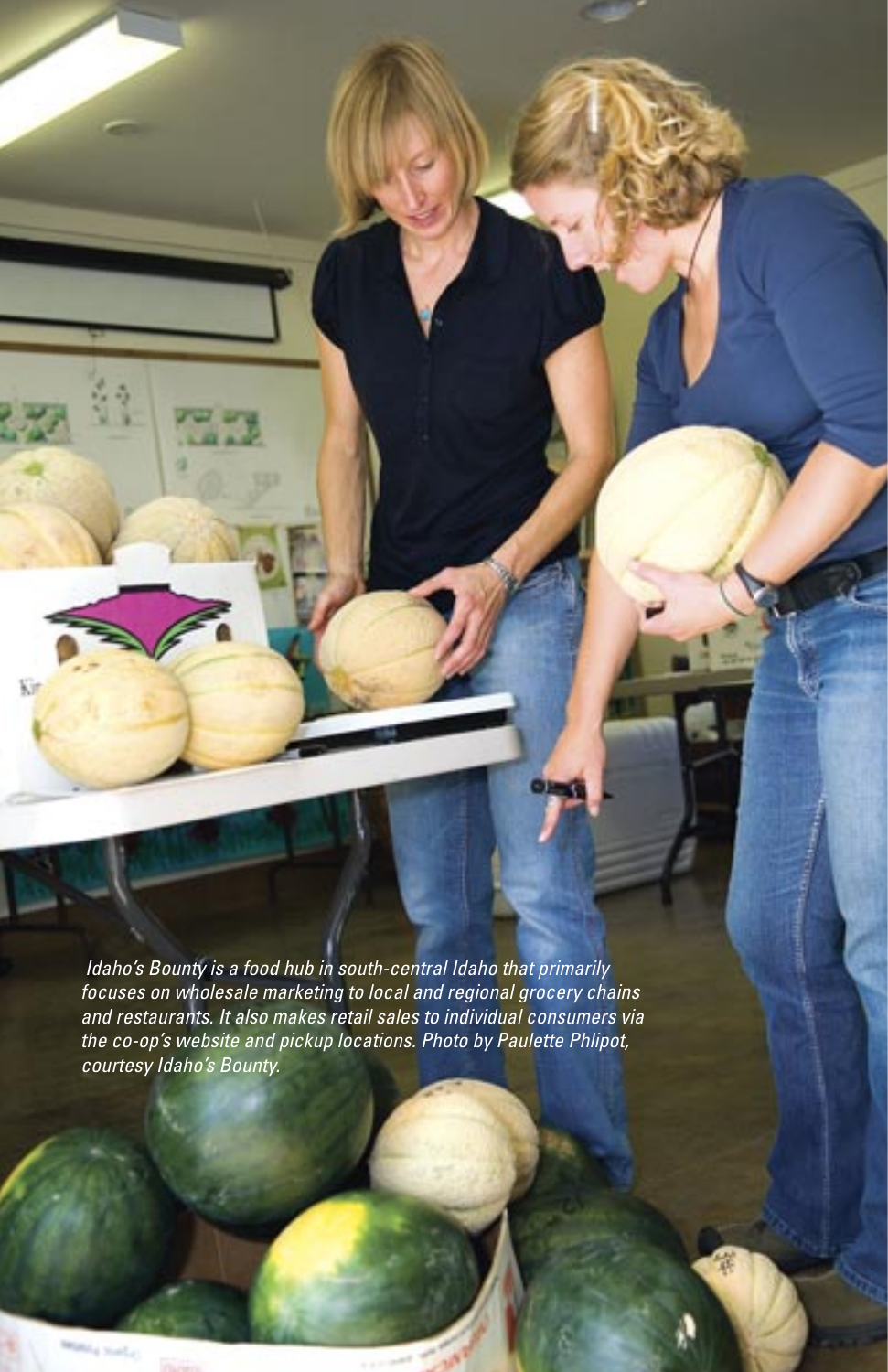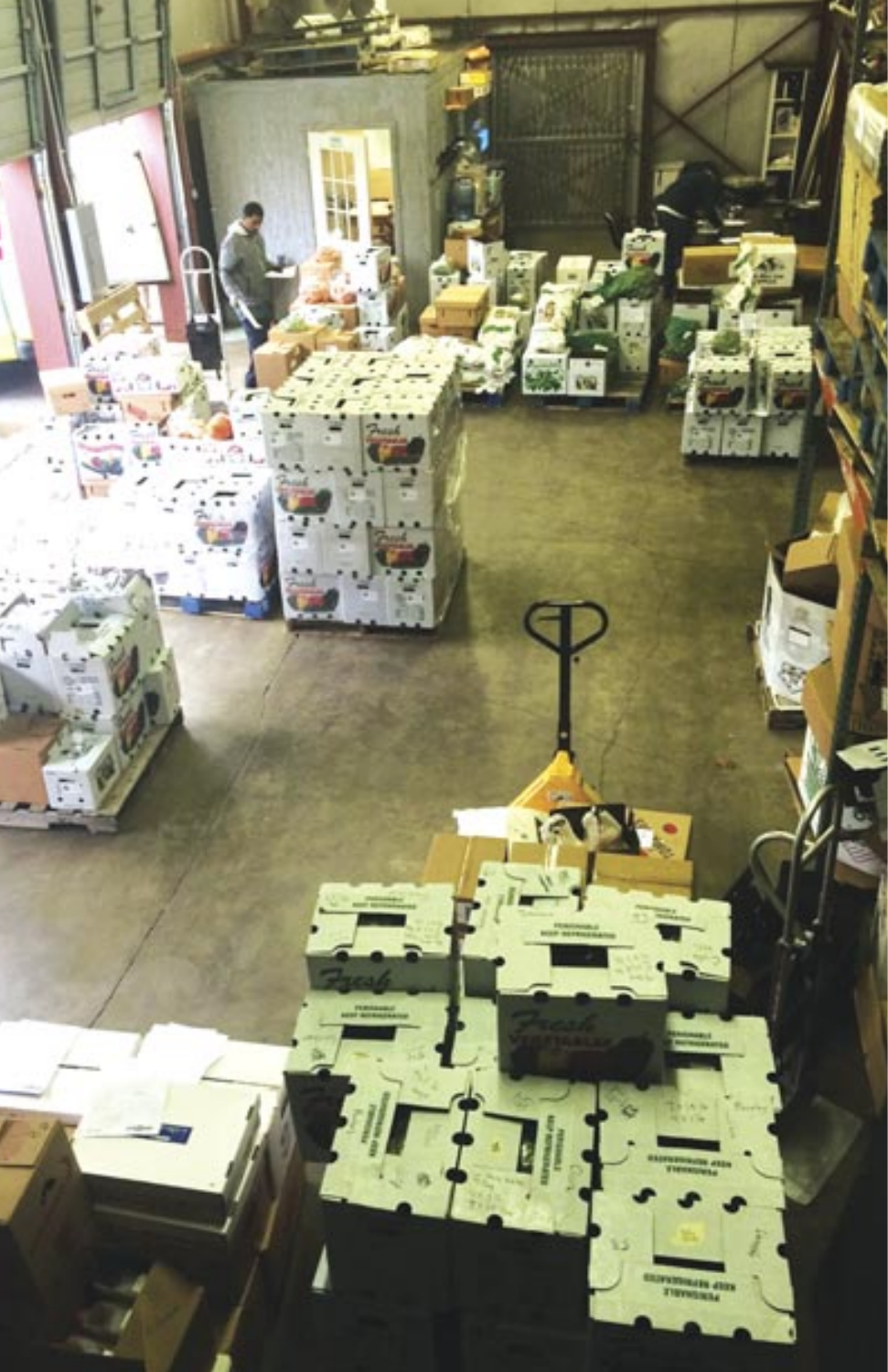#### **Operations**

Food hubs have proven to be innovators in dealing with, and offsetting, costs. In an effort to sustain their operations, food hubs have limited the scope of their initial operations or acquired sources of outside funding and capital, formed partnerships, or gained access to advantageous infrastructure.

 One venture began operations by renting a truck daily and using a cell phone to communicate with the driver. When the time came to invest in infrastructure, efforts were made to source inexpensive facilities and used equipment that met the basic needs of the business. Another food hub manager said the operation could not have been successful selling only local produce. The solution was to work with a larger specialty manufacturer as a licensed distributor. This provided the food hub with many new sales opportunities, as well as a large amount of inventory, steady sales, and products that could be sold year-round.

 Instead of developing new distribution infrastructure and trade networks, some food hubs have found ways to partner with foodservice companies to take advantage of the already efficient logistics network and large volume of sales and marketing. This could also involve making arrangements with food hub members or other nonprofit business entities for low-cost storage and cooling facilities or transportation equipment.

Lesson Learned: *Seek to find operational advantages through partnerships or by working with existing infrastructure in a region. Make sure the food hub has sufficient funding to sustain operations until revenues are at a sufficient level.*

Local Food Hub's (LFH) warehouse, handles incoming deliveries from producers and out-going shipment to customers. Photo by Justin Ide, courtesy of LFH.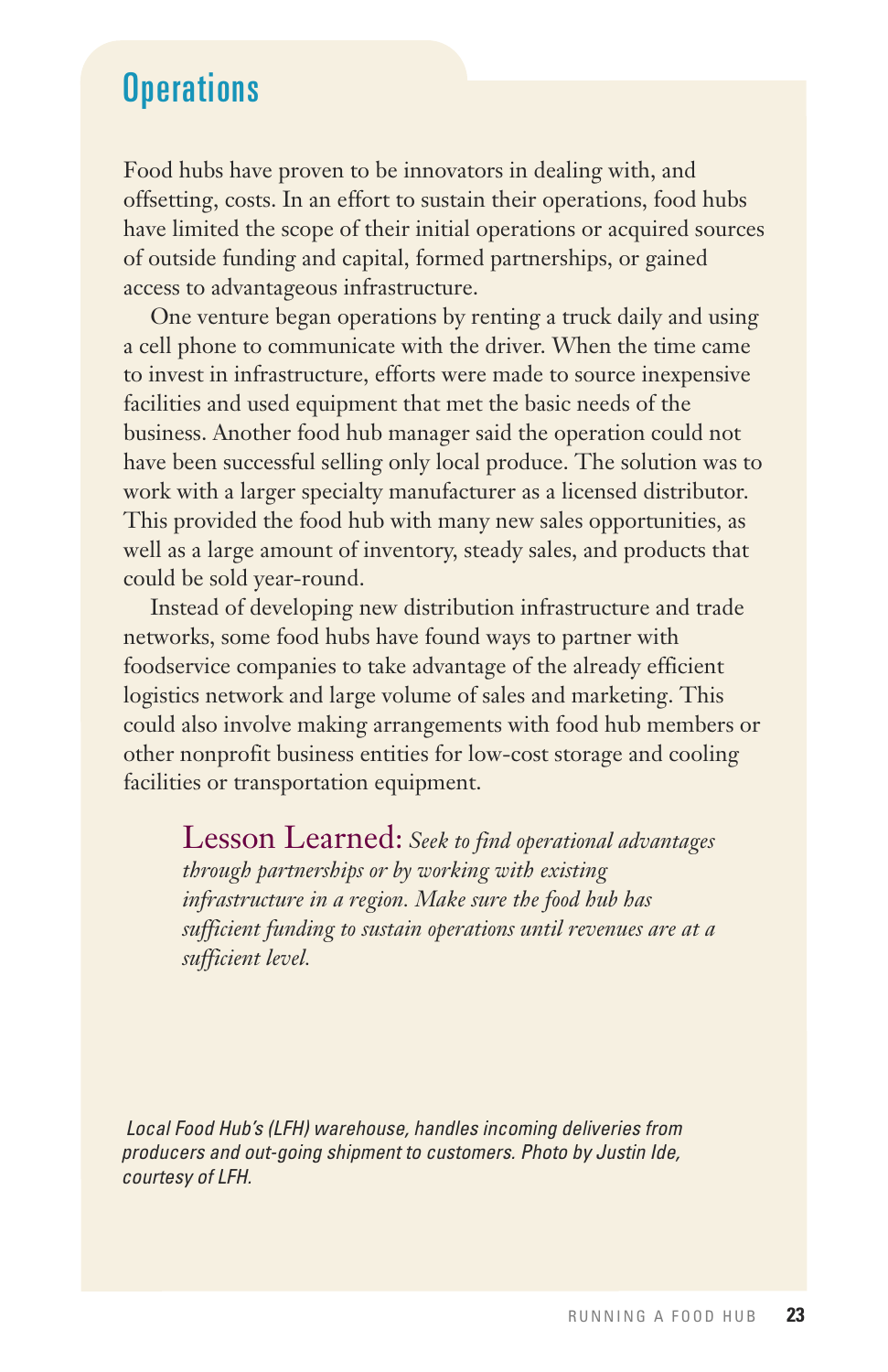#### **Transportation**

Transportation and delivery expenses were often identified as the main costs for operating a food hub. In addition to purchasing or leasing trucks, transportation costs include paying drivers and the time spent in organizing the logistics of pick-ups from producers and deliveries to customers—all of which contributes significantly to the financial overhead of the food hub. Even food hubs that have been able to acquire trucks, equipment, or other infrastructure items through grants or other funding sources still have to deal with the significant cost of ongoing maintenance.

 Some food hubs have found ways to minimize the cost of transportation. Use of out-sourced shipping and trucking often alleviated some of the burden of maintaining a consistent method of delivery. Many hubs established relationships that help a trucking company fill empty loads while providing efficient transportation for the food hub, thus lowering costs for shipping and transportation.

Lesson Learned: *Whether leased or purchased, trucking and logistics will often be one of the largest costs of operating the food hub. Know your costs to avoid delivery expenses exceeding order values.*

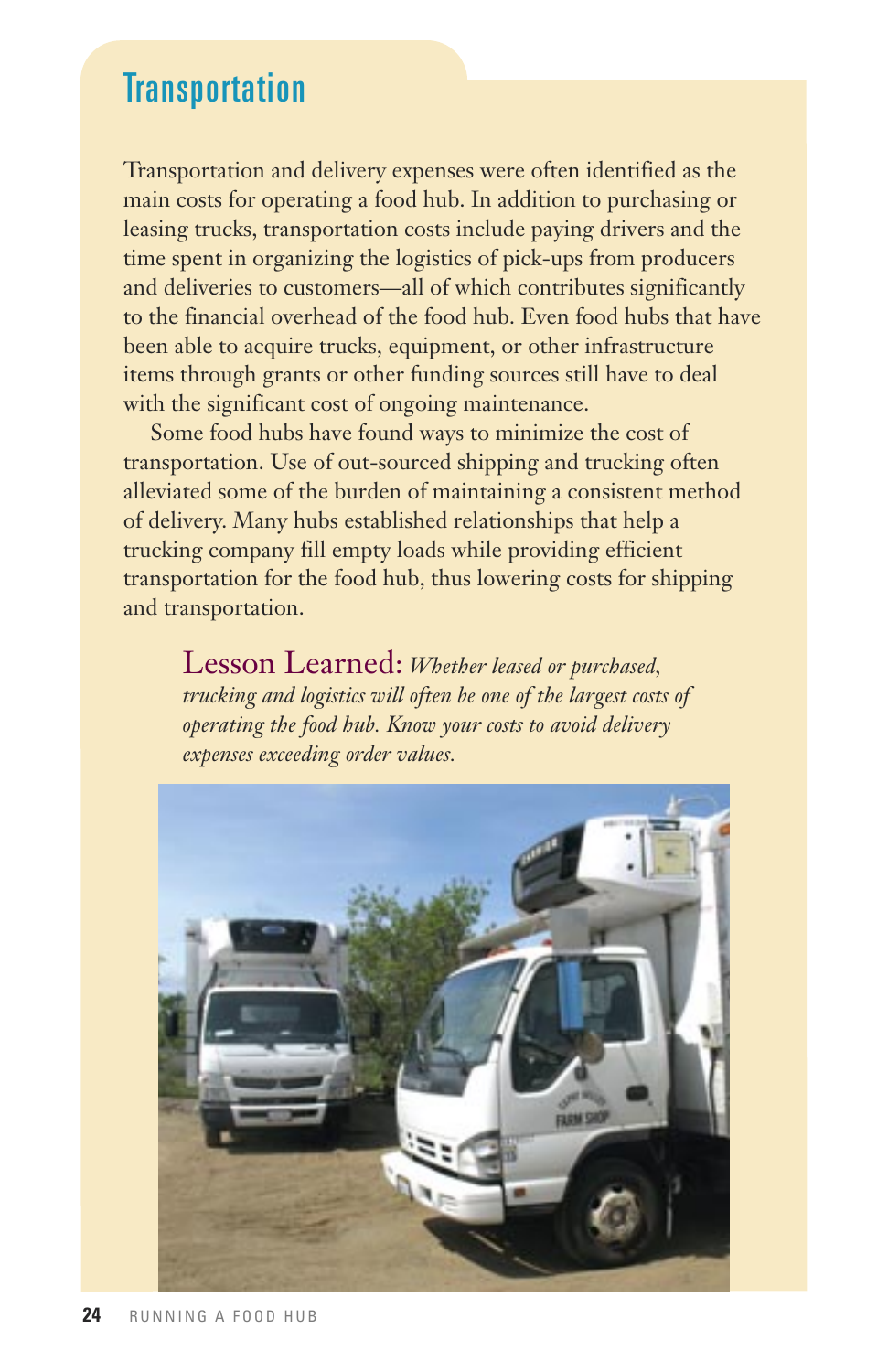## **Software**

The food hubs use a broad range of information technology in their operations. Software used by hubs may include Microsoft Excel, custom-designed software, off-the-shelf products, such as Quickbooks, specialty food hub software, or a blend of all of the above. In general, there is little consensus on the optimal software for food hubs. Typically, food hubs use software to track:

- Inventory
- Finances
- Orders
- Customer and supplier information

 Food hubs that have dealt with the creation of proprietary software have found that it is important to have the input of both designers and of those familiar with the food hub's intended operations during the software's design and implementation. Including both of these perspectives during the early stages of the process allows a software designer to benefit from the input of farmer contacts and can avoid costly redesigns in the future. They also note that custom software should be viewed as an ongoing process; many hubs continue to change or add components for years after an initial purchase at additional cost.

Lesson Learned: *There is no "one size fits all" software solution. Conscientiously choosing software to suit as many needs of the food hub as possible will lead to the greatest efficiency in operations, but will likely still not produce ideal results.*

Capay Valley Farm Shop (CVFS) trucks deliver to the food hub's customers in Central California. Photo courtesy CVFS.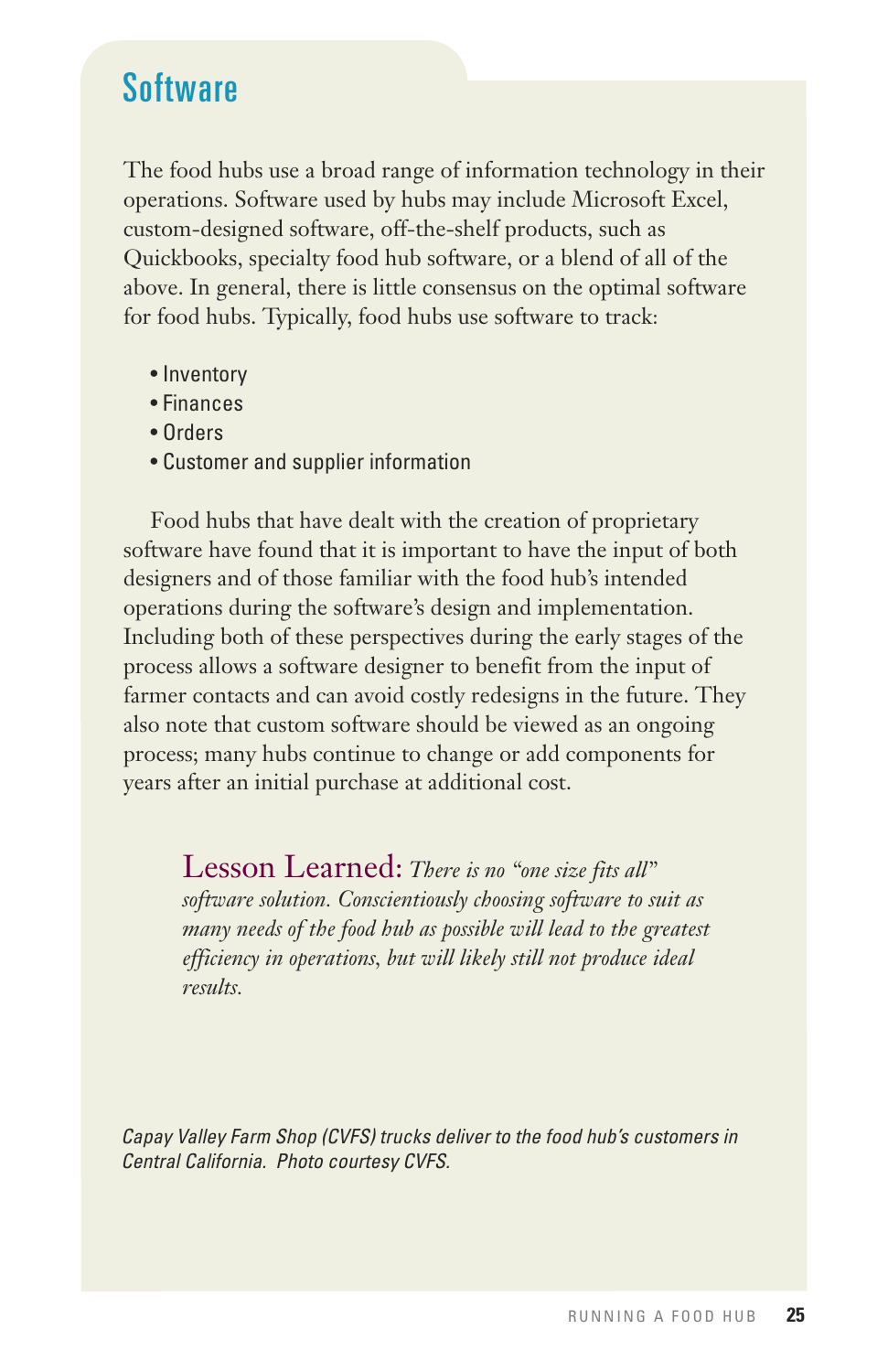#### Common Ground

Each of the food hubs included in this study had unique operations and goals that reflect the local community environment. While there is great diversity among them, the food hubs also share some common ground, including:

 $\blacksquare$  All felt their own market and sales levels were still in a growth phase.

 $\blacksquare$  All were operating with minimal staff. All staff members were fulfilling multiple roles in the organization.

 $\blacksquare$  Most had their own transportation infrastructure. However, their vehicle fleets were limited. Many used local or regional transportation firms to augment their transportation capacity.

**n Many were interested in aggregating and selling value-added** products, often as a season-extending service.

n Only a few hubs were directly engaged in processing activities. Some of the hubs that attempted these activities in the past are now outsourcing them to other firms.

 $\blacksquare$  The time and costs of safety certifications and insurances were of concern to all. They expressed keen awareness of the impacts of new food-safety regulations, especially those stemming from the Food Safety Modernization Act.

**n** Most hubs had access to a small- or medium-sized warehouse (1,000-10,000 sq. ft.) for storage, as well as holding coolers or their equivalents.

 $\blacksquare$  They rarely used formal advertising or media campaigns. The food hubs depended mainly on relationship marketing and direct contacts with producers and buyers.

 Because of their adaptability, no one measure can be applied to all food hubs. Each one must be measured by its success or failure in achieving its own underlying goals. From fulfilling a specific social mission to achieving independent financial profitability, food hubs are positively impacting both their member-producers and communities in numerous ways. Though much remains to be learned about them, food hubs continue to be one of the most exciting innovations in the local foods supply chain.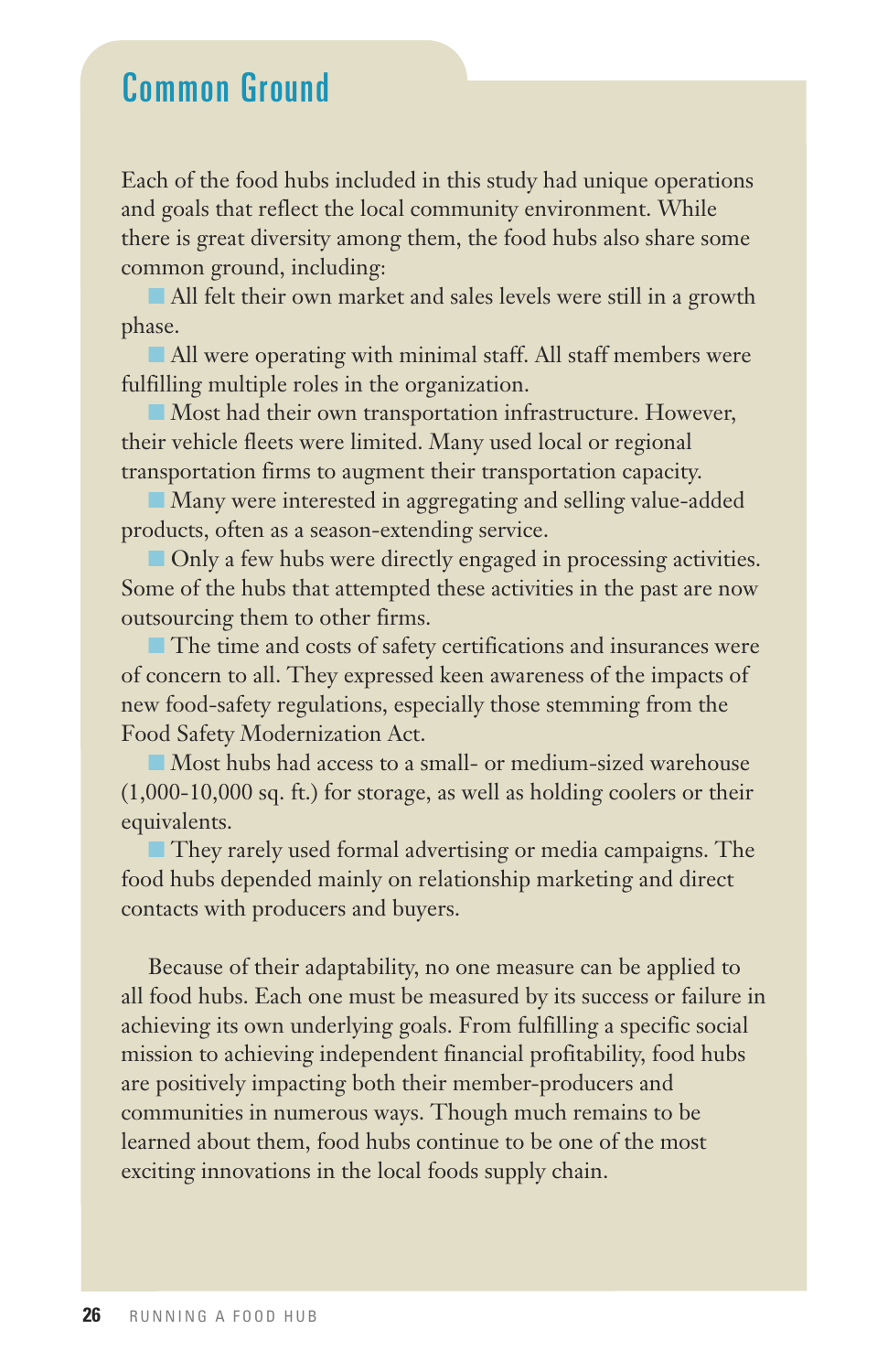#### Food hub insights and recommendations

Many of the food hub operators interviewed offered insight into issues they had faced or provided information that was not directly related to the general categories covered by the interviews. These recommendations and observations include:

 $\blacksquare$  Seek partnerships.

■ A local food bank, community kitchen, or retail store can provide access to distribution resources as well as to storage space and cooling facilities.

**n** Logistics partnerships will help offset high transportation costs.

 $\blacksquare$  Be aware that if producers have already established direct marketing relationships, it will be harder to convince them to participate in aggregated distribution. The hub may have to work to educate producers as to the need or benefit of joining the food hub.

■ Involve leadership that has the necessary business experience and skill set to make decisions that will lead to long-term success. While vision and passion are important, make sure decisions include a solid business-oriented viewpoint.

 $\blacksquare$  Maintain continuity of human resources to retain the established relationships and institutional knowledge of the staff.

 $\blacksquare$  No matter how well you think you know your market, you will very likely have to be flexible in order to meet the actual demand. Be willing to change.

■ Building a food hub is like running a marathon with interval sprints every mile. Training, focus, and perseverance are keys to succeeding.

■ Lack of funding will constrain your growth.

n Volunteers can be hard to train and difficult to manage.

**n** Develop training materials and forms (order forms, contract forms, etc.) early in the startup process. Lacking these documents can cause inefficiency and take time to produce correctly.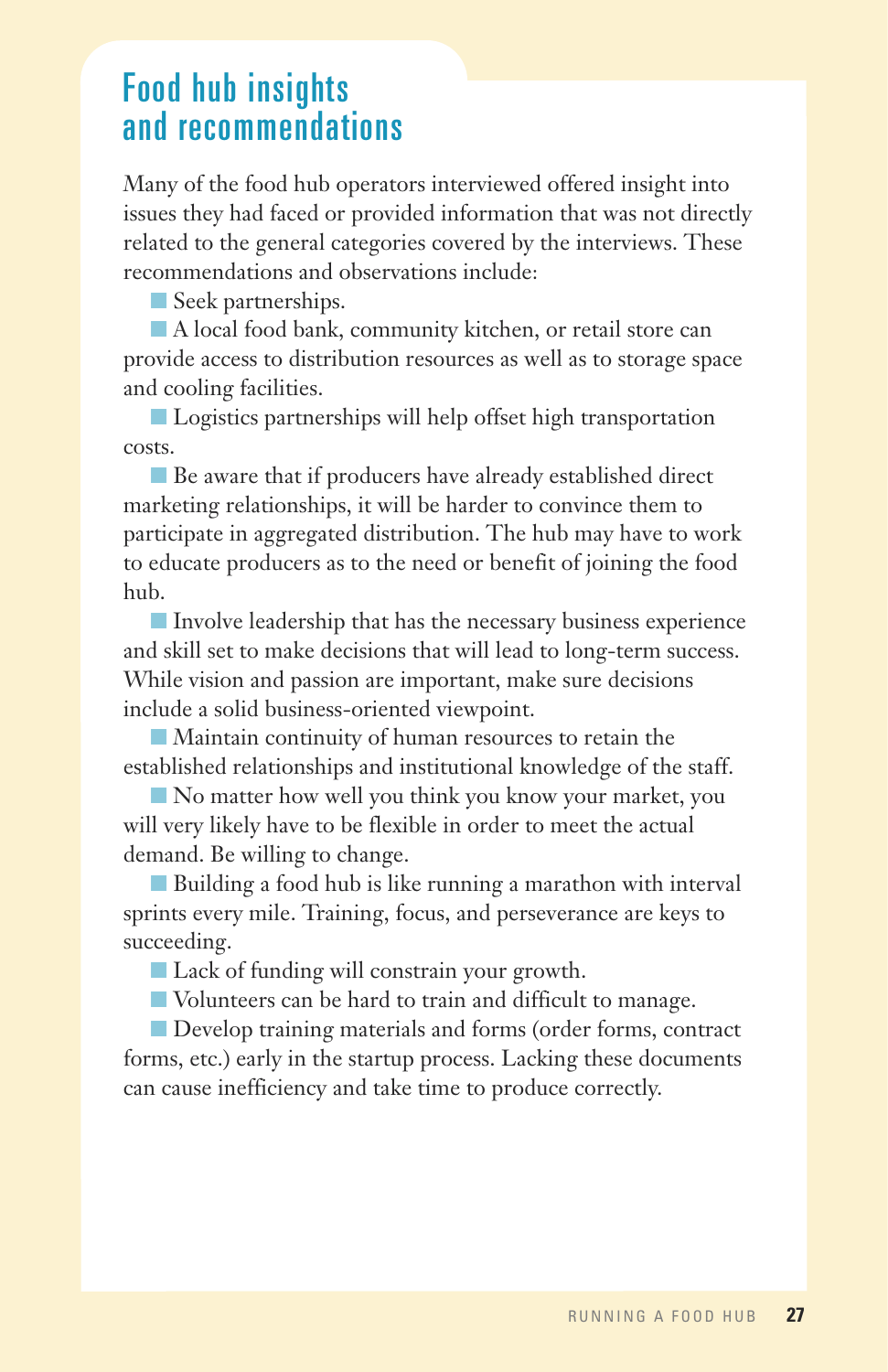

These farmers (above and below) are some of the 700 producers that partner with La Montañita's Co-op Distribution Center in Albuquerque, N.M. This food hub's operations include retail stores and wholesale distribution services, as well as community involvement work. Fiscal-year 2014 sales surpassed \$30 million. Photos courtesy La Montanita.

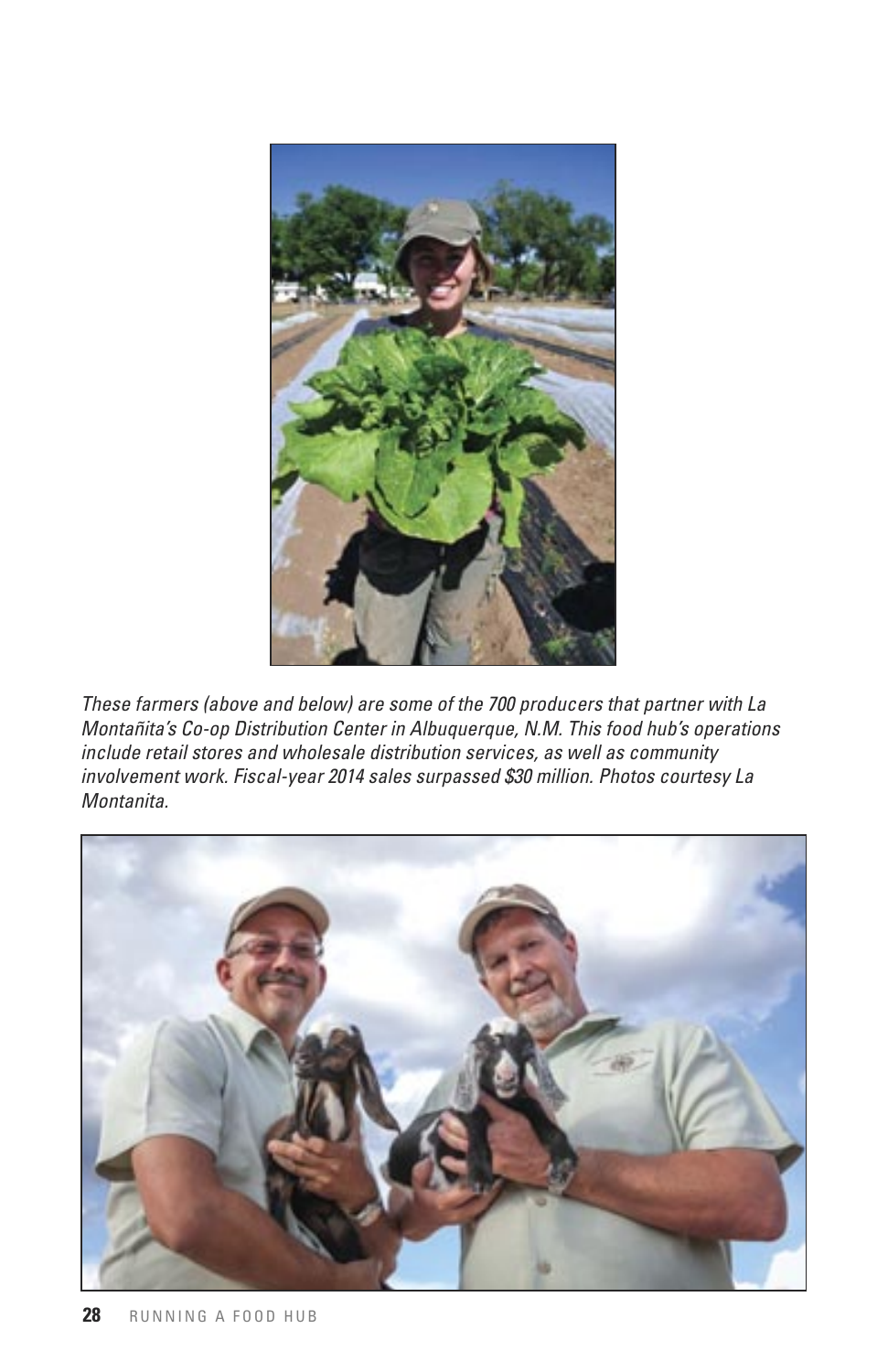Appenddix

## Food Hub **Profiles**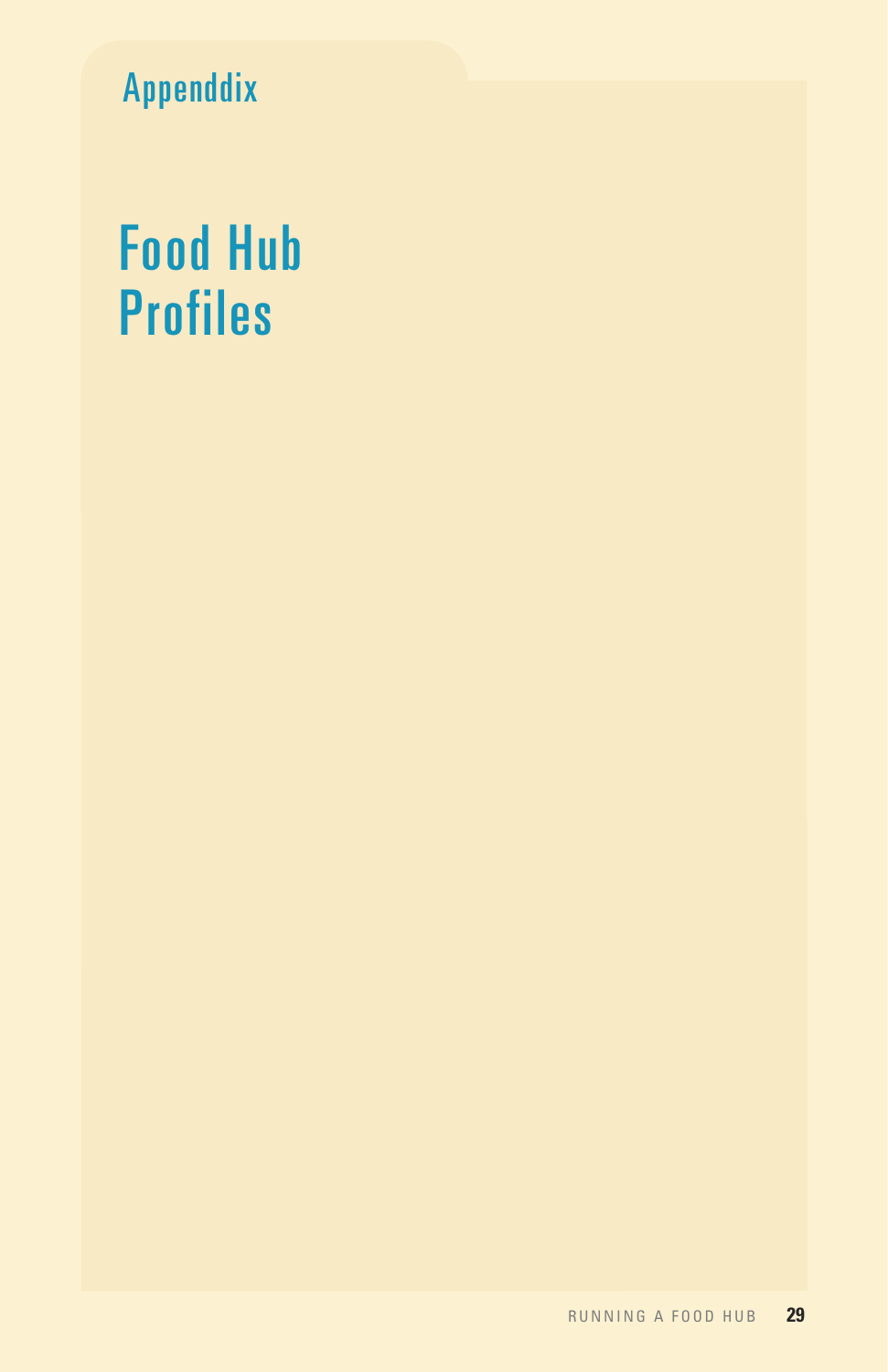## Fifth Season Cooperative

**Location:** Viroqua, WI **Organization:** For Profit Co-op **Personnel:** 4 **Est. Sales:** \$350-400,000 (Projected 2014) **Est. Producers:** 25 **Established:** 2010



Headquartered in Viroqua, WI, the Fifth Season Cooperative was founded in 2010 as a for-profit cooperative with six membership classes. The cooperative began operations in 2011 by renting about 4,000-square-feet of warehouse space and access to a 600-square-foot cooler from the Viroqua Food Enterprise Center. The cooperative's staff currently consists of a single full-time operations manager, one part-time office worker, and two seasonal workers.

 The primary customer base for the cooperative is foodservice distributors and industrial buyers. Voting buyer-members include two hospitals, one university, and three school districts. The co-op also serves a large buyer pool of over 100 accounts that include restaurants, K-12 schools, colleges, and hospitals.

 Fifth Season focuses on moving regional foods to regional customers. The co-op provides a well-rounded line of 140 products, including dairy, frozen and value-added meats, shelf-stable products, refrigerated valueadded products, and a full line of frozen fruits and vegetables. The co-op helps extend the season by offering a line of frozen, value-added vegetable blends "with a regional flair." While Fifth Season uses space at the Food Enterprise Center in Viroqua for its offices and gathering point during the season, the co-op plays the role of a broker for the frozen and refrigerated meat and dairy products to avoid storage costs. It also sells its own processed and frozen vegetable blends under the Fifth Season Label sourced from its producer and producer group members. This allows the co-op to move food efficiently across a 150-mile region.

Membership classes include:

- *Producers:* Growers in the region who sell produce, meat, or dairy;
- *Producer Groups:* Agricultural businesses in the region that aggregate and sell produce;
- *Processors:* Businesses from the region that make value-added products;
- *Distributors:* Businesses from the region that transport agricultural products;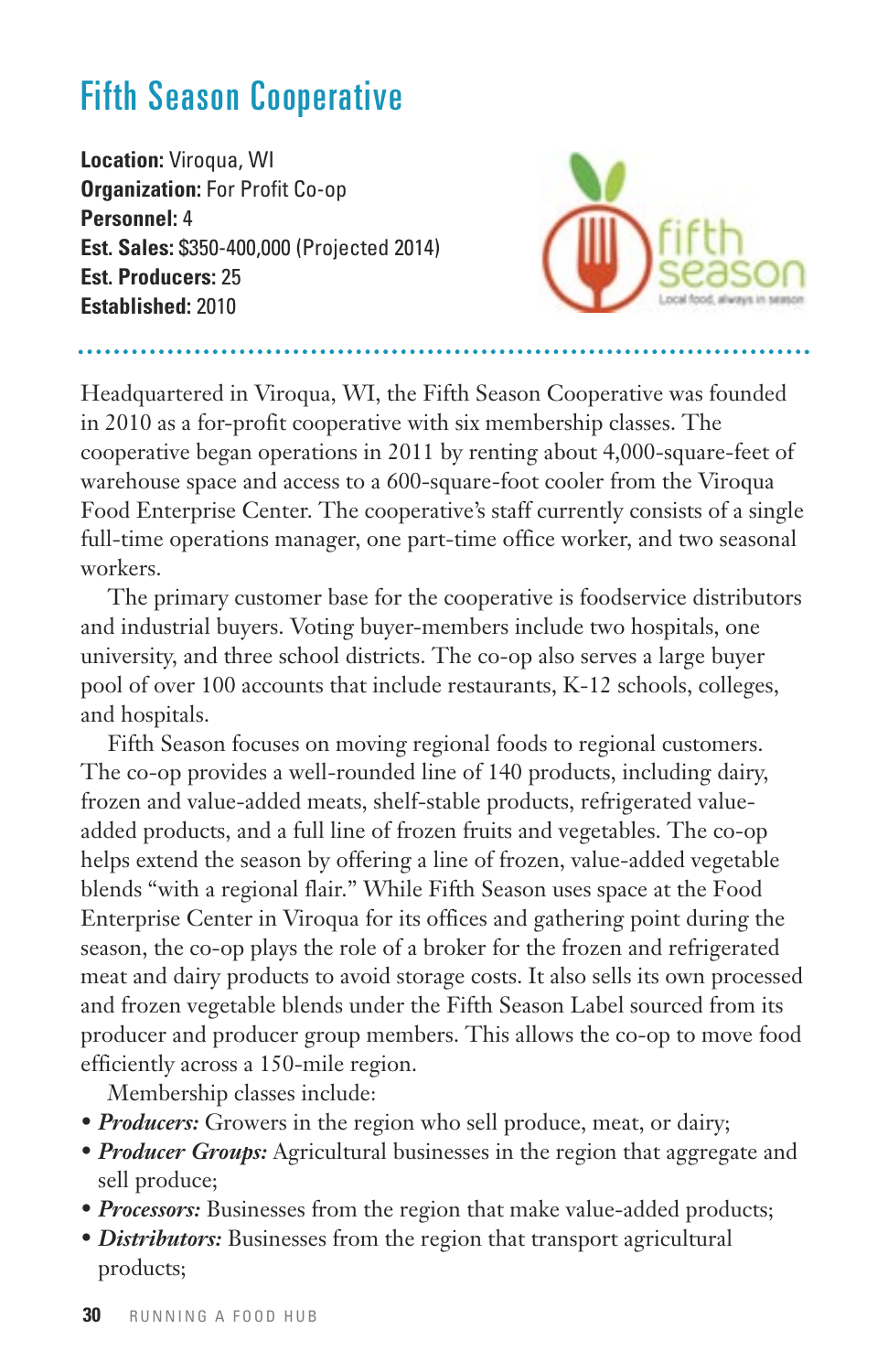- *Buyers:* Institutions and retail stores in the region that purchase product from the co-op;
- *Workers:* Employees who contribute to the co-op's success through their labor.

 The membership fee for producers and workers currently consists of a \$250 equity contribution, while producer groups, processors, and distributors are required to pay a \$750 equity contribution.

 Member expertise is used to assist with addressing specific functions of the cooperative. One example is the relationship with one of the co-op's distributor members, Reinhart Foodservice, in La Crosse, WI. This broad product-line foodservice distributor has made a commitment to purchasing local foods for customers.

 The membership of Reinhart provides several operational advantages. The cooperative is able to access a large pool of ready customers by serving as a vendor for Reinhart. Reinhart uses its established distribution network to provide a platform for Fifth Season Cooperative products, actively promoting its local food products to customers.

 The cooperative currently has a full product line available for sale through Reinhart, which accounts for 97 percent of Fifth Season's sales. In addition to serving as a distributor member for local products, Reinhart also meets the cooperative's transportation needs by backhauling cooperative products from several pick-up points across Wisconsin. Fresh produce is now aggregated solely in Viroqua and is back hauled twice weekly.

 Using Reinhart's transportation service allows Fifth Season to forgo having to purchase expensive delivery and transportation infrastructure and reduces overall costs for the cooperative. The remainder of sales is made to smaller accounts, which are delivered by local transport companies and the co-op's other distributor-member, Keewaydin Organics, on an "as-needed basis."

 Fifth Season has developed the first two products in a value-added, frozen vegetable line, geared toward K-12 schools and other institutional use. These products are unique in that they are all grown in the Driftless Region of Wisconsin and are processed by a family-owned business: Sno Pac Foods, in Caledonia, MN.

 Winter Moon and Wisconsin Potato Fusion–two vegetable blends that are part of a line of seven products–have been well received by institutional customers and restaurants. These tasty, nutritious vegetable blends–which meet USDA menu color requirements to provide "eye appeal"–are proving popular with institutional buyers.

The relationship between the co-op and Sno Pac Foods quickly grew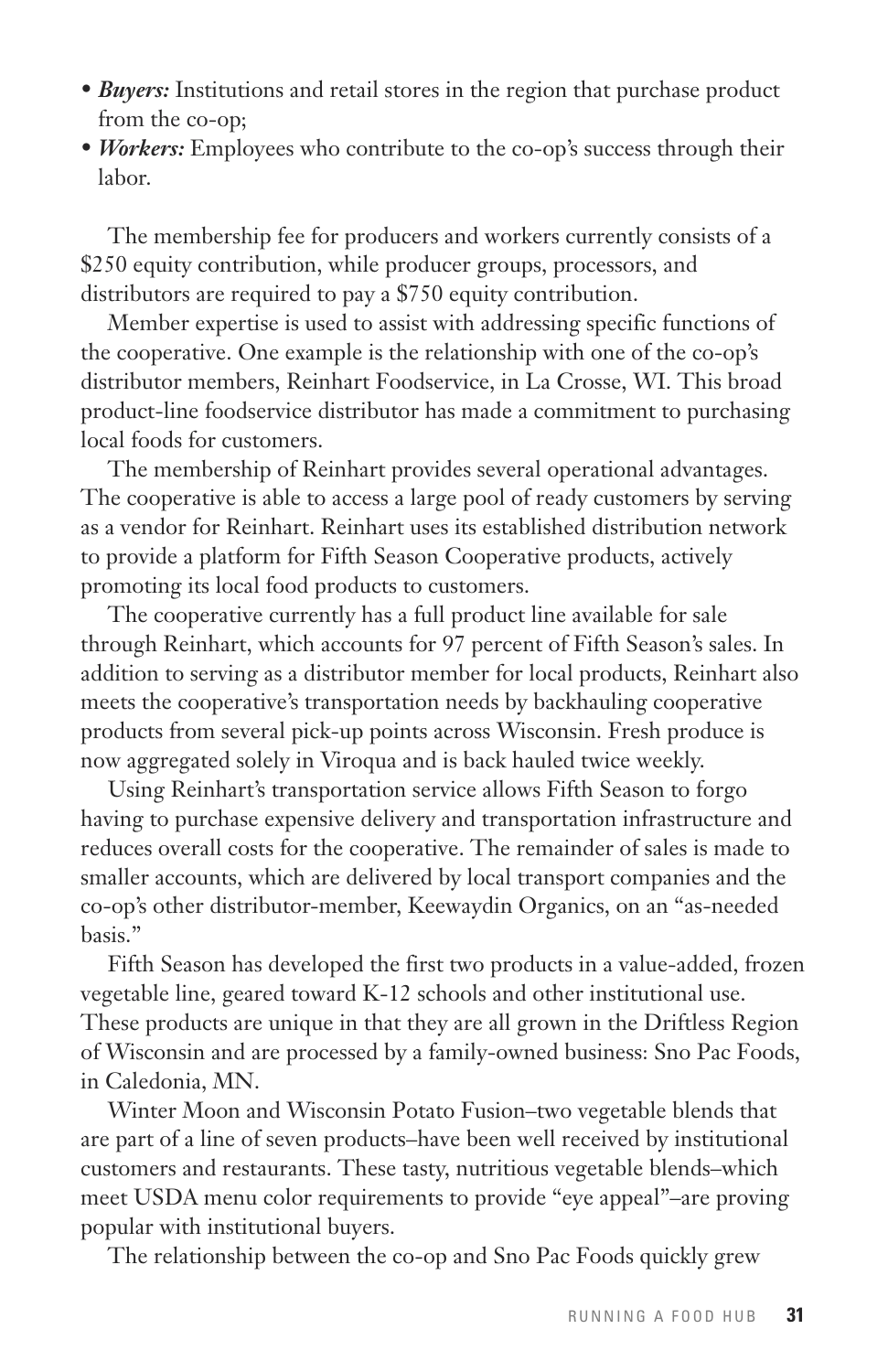beyond an initial processing run in 2013. It has bloomed into a processormember status for Sno Pac, which is also now represented on the board of directors. By combining Sno Pac's vegetable line with Fifth Season's newly created blend product line, the co-op can now offer a full line of frozen, sustainably grown, regional vegetables.

 Fifth Season has assisted producers with training, including one-on-one work with a contracted auditor, to help them comply with Reinhart's established rules for vendor food safety. Reinhart's regulations are largely based on GAP certification requirements and are stringent enough to satisfy the safety requirements of institutional customers without the costs of GAP audits and fees. Yearly audits are conducted at all Fifth Season farms and facilities via contracts with an independent food-safety auditor. The cooperative works with processor-members of the cooperative to conduct a HACCP (Hazard Analysis and Critical Control Point) audit or find assistance to have HACCP plans written if necessary.

#### La Montañita's Co-op Distribution Center

**Location:** Albuquerque, NM **Organization:** Co-op **Personnel:** 8 **Est. Sales:** \$5.5 Million (FY 2014) **Est.** # Producers: 700 **Established:** 2007



La Montañita is a cooperatively structured grocery chain, which began operations in 1976. Today, the food hub has grown to include multiple activities, including retail stores, wholesale warehouse facilities, and community involvement work. The cooperative sources more than 1,100 products from nearly 700 local producers. It services multiple areas in New Mexico. La Montañita's fiscal-year 2014 sales will surpass \$30 million.

 The co-op's retail division sells local and national brands at five retail stores in New Mexico. These include stores in Albuquerque, Santa Fe, and Gallup. Additional customers include retail location, such as Whole Foods, and local natural grocery stores that are unable to access the traditional natural foods industry because of the low volumes needed. Customers also include schools, universities, and Bon Appetite, which operates cafeterias in the area.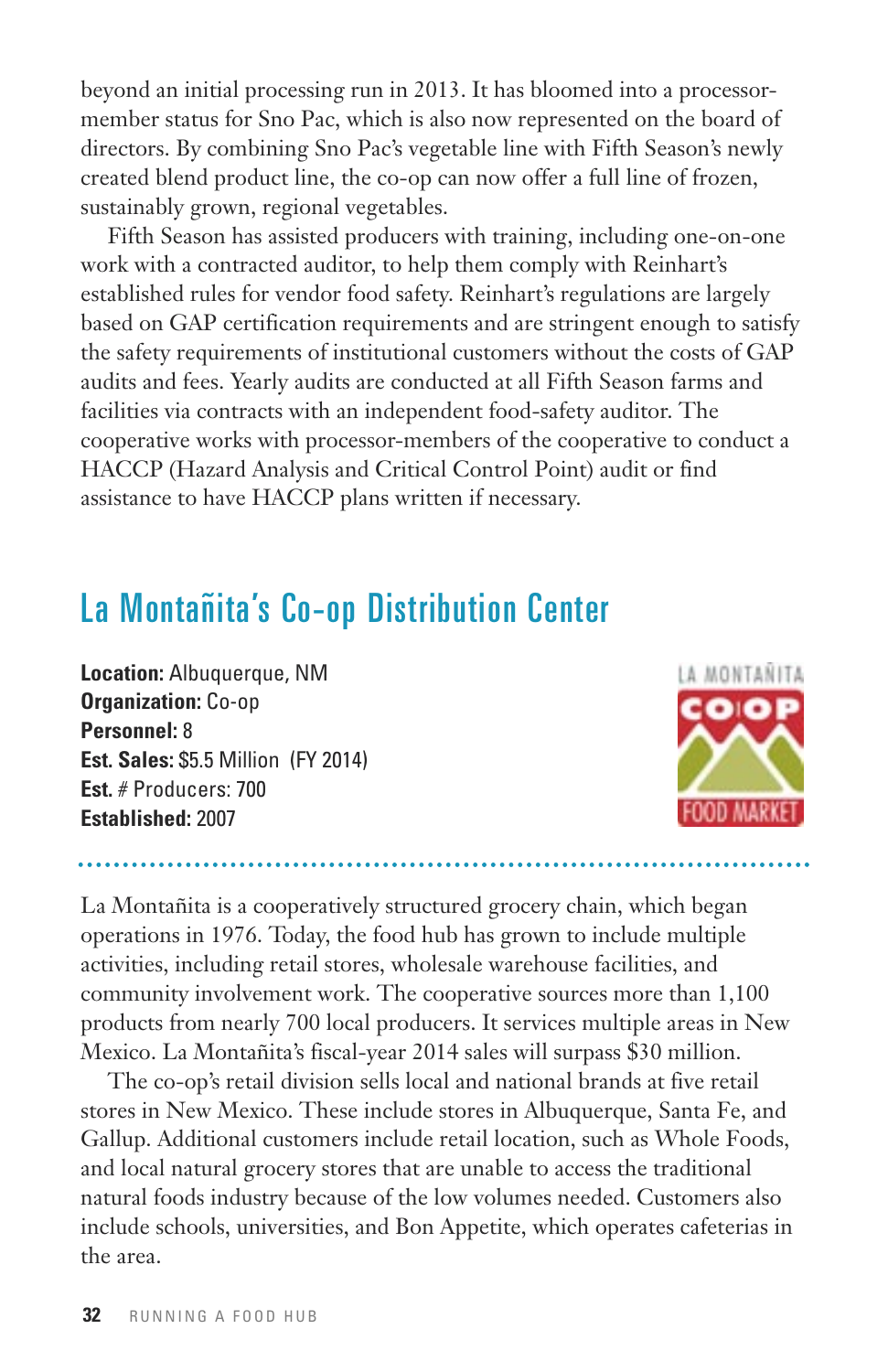The co-op also offers revolving loan programs. One example is the La Montañita Fund, through which co-op members can invest to assist farmers, ranchers, and other food producers in the region.<sup>3</sup>

 In January 2007, La Montañita opened its Cooperative Distribution Center (CDC) on Columbia Drive in Albuquerque. This center operates as a food hub by supplying wholesale customers and retail stores. During its first year, the CDC delivered more than \$100,000 worth of meat, eggs, milk, and produce from about 30 producers by engaging with Whole Foods, Raley's,4 Cid's, Los Poblanos, and other grocery retailers to build the co-op's wholesale market.<sup>5</sup> The CDC also sells to retailers and restaurants, which extends La Montañita's operations and allows increased market access to regional producers.

 The CDC is now housed in a 17,000-square-foot facility, which includes about 4,000 square feet of cooler space divided among four coolers. It also includes 1,000 square feet of freezer space, with the remainder of the facility used for general storage and handling, as well as administrative functions.

 Until 2014, the CDC did not handle a significant amount of produce, instead focusing on animal protein, dairy, shelf-stable items, and "hardy vegetables," such as potatoes and squash. Other seasonal items, including apples, are offered, as available. A recent investment in a dedicated produce cooler has allowed the co-op to scale up sales of more perishable produce.

 Using a grant recently awarded through the Wallace Center, the CDC has been able to construct preparatory space within the facility, including areas for washing, meat smoking, and cryo-packaging for meat products. The grant also funded a dedicated produce cooler that is helping the co-op to move more into produce brokering.

 Sales from the CDC will exceed \$5.5 million for fiscal year 2014. The CDC operates with minimal grant or foundation funding. While it has lost money in each year of operation, the losses have declined steadily, and it is approaching break-even status. During the most recent fiscal year, the loss dropped from \$100,000 to \$50,000. The support of the cooperative's profitable retail stores has enabled CDC to continue to focus on accomplishing its nonprofit mission, rather than on attaining a profitable status.

 The Co-op Trade and Food Shed Projects—the initiatives ultimately responsible for procuring the warehouse facility—were started to create the

<sup>&</sup>lt;sup>3</sup> Community Development Financial Institutions Fund. Financing Healthy Food Options: Implementation Handbook Case Study. "La Montañita Cooperative" 4This Raley's store has since been closed, although the chain remains in operation.

<sup>5</sup> www.lamontanita.coop: "Food Shed"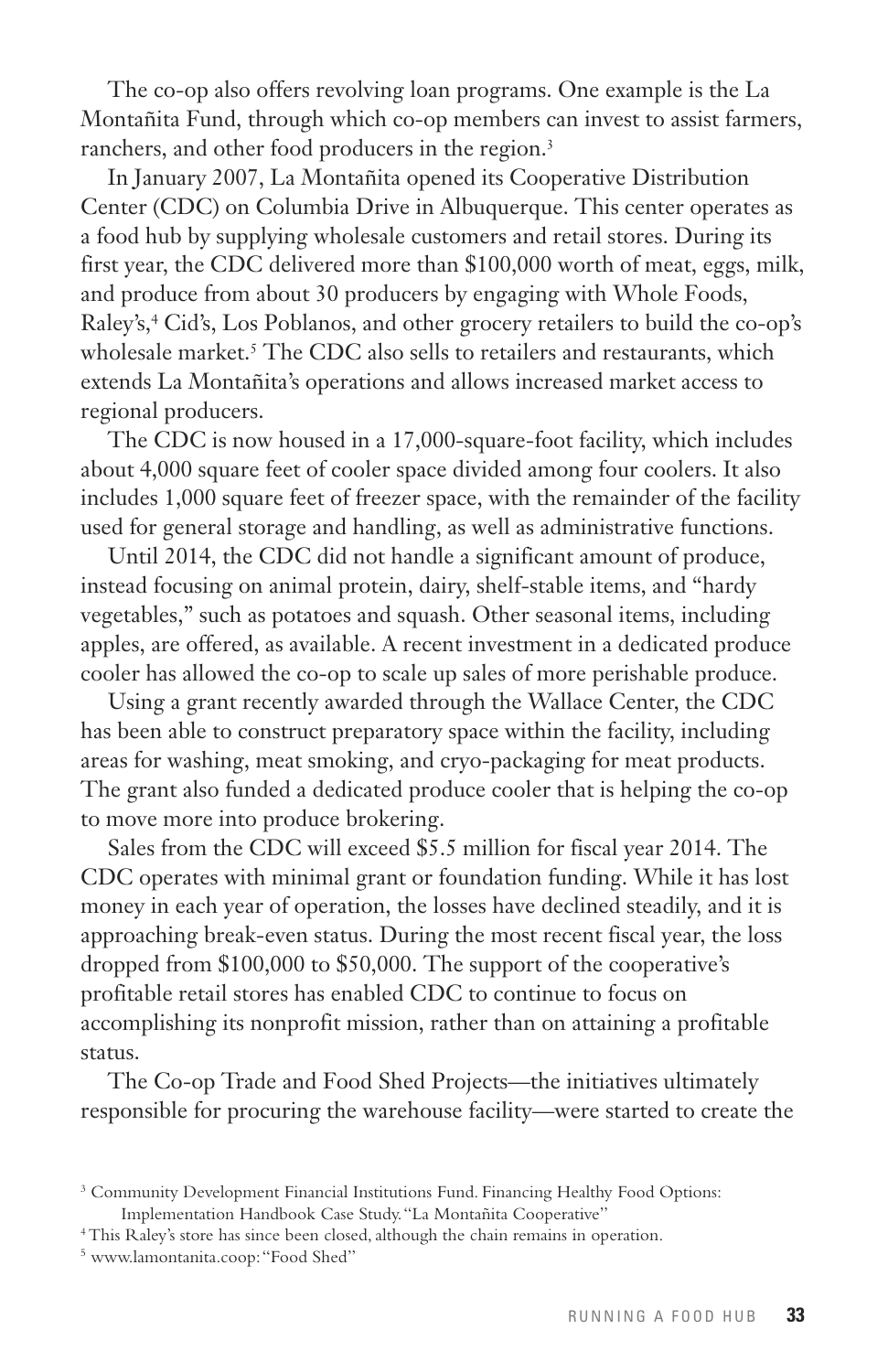opportunity for wholesale marketing and to facilitate pick-up, distribution, supply delivery, and storage for local producers through warehouse and trucking services.6 According to an article in "Cooperative Grocer" magazine, the cooperative realized that breaking even by focusing solely on local products would not be attainable. So, in 2007 it began sourcing selected products–such as meat, eggs, and dairy products–from national producers.

 The facility handles deliveries and pickups. Larger producers find it more efficient to bring their own product to the center, while smaller producers often use La Montañita's refrigerated box trucks to handle their product pick-ups. These trucks are primarily used for the delivery of product to customers, running regular routes 5 days per week. Logistics are handled inhouse, with pick-up and back-hauling used whenever possible to mitigate costs.

 The CDC uses a mix of software programs for coordinating accounting functions with the larger company. Sales and order processing, inventory, and invoicing are handled with Quickbooks Enterprise, which has been fairly adaptable to buying and selling operations and can use variable pricing levels.

 The CDC typically operates with about eight staff members. These include warehouse workers, delivery drivers, an outside salesperson, a buyer, a customer service representative, and a warehouse manager.

 The CDC is encouraging producers to pursue food safety certifications. A survey of producers was used to create awareness of the need for food safety procedures and to gauge the reaction of participating farmers. Responding to the survey was mandatory if a producer wanted to continue to supply to the CDC. The next step involves finding ways to help groups of growers become food safety certified. The center has worked on food safety procedures individually with the larger producers, stressing the importance of compliance.

 Outside of its own proprietary retail stores, La Montañita's CDC serves about 100 wholesale customers, with sales of nearly \$2.6 million. Other than La Montañita's own retail stores, the main customers are wholesale purchasers looking for whole cases of items. There is no fee, other than the cost of the items purchased, for buyers looking to purchase product from the CDC.

<sup>6</sup> www.lamontanita.coop: "About Us"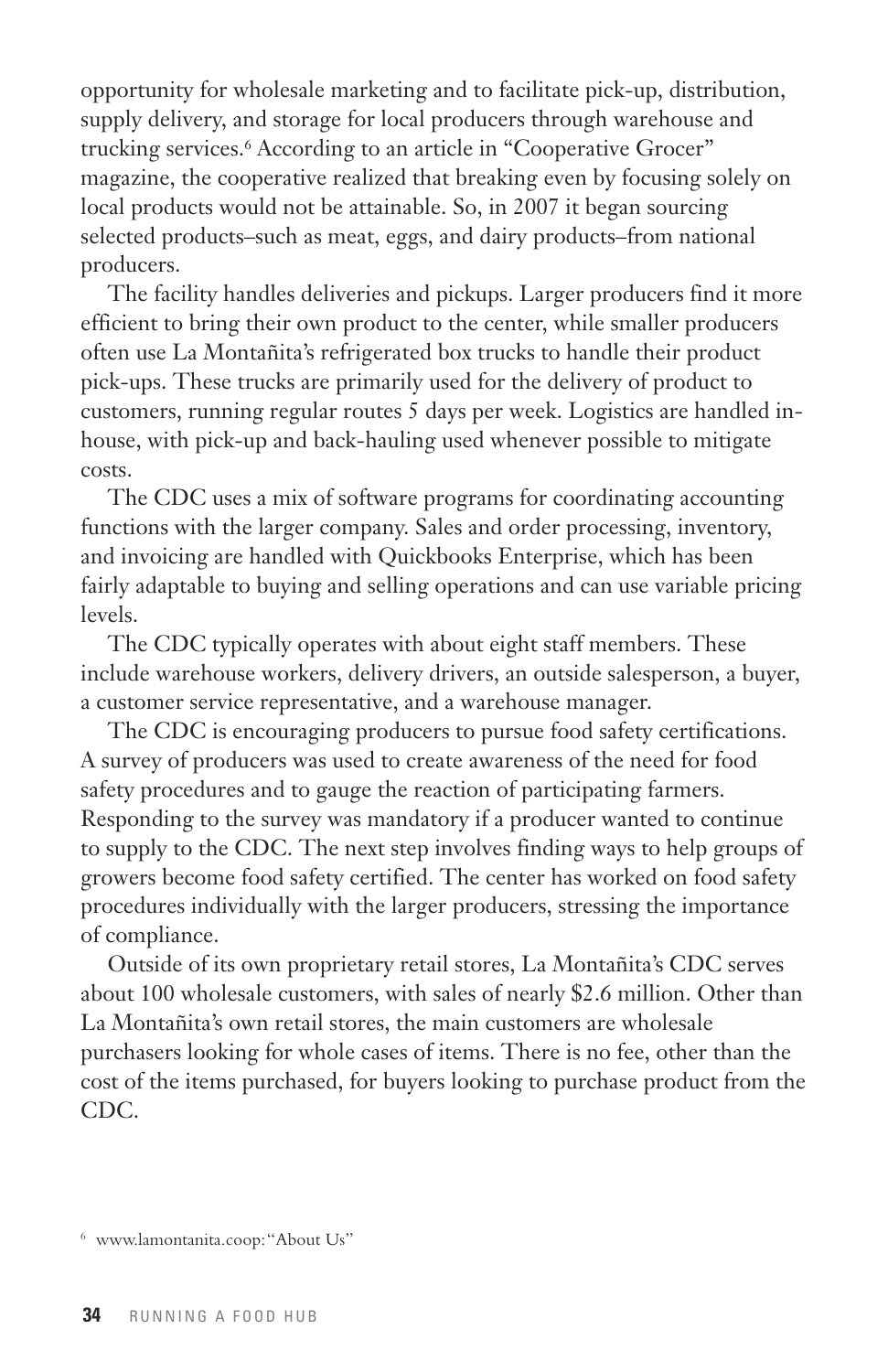## Capay Valley Farm Shop

**Location:** Esparto, CA **Organization:** S-Corp **Personnel:** 10 **Est. Sales:** \$1,000,000 **Est. # Producers:** 45 **Established:** 2007



Capay Valley Farm Shop is a direct-to-consumer and wholesale food hub in the Capay Valley of Central California. Established in 2007, the food hub does wholesale business with independent specialty retailers, restaurants, and corporate cafeterias. A CSA-style "FarmShares" program is available to individuals and families. FarmShares members choose a size (bushel, peck, or bite) and receive a mix of seasonal fresh fruits and vegetables. The food hub website offers a wide selection of pasture-raised meats, eggs, and valueadded products, including olive oils, jams, honey, nuts, and herbs. These products are sold as "add-ons" to the FarmShares or as a stand-alone purchase. Website purchases can also be bundled into monthly mixes called "MeatShares" and "PantryShares."

 The fastest growing portion of the food hub is the wholesale program, which surpassed CSA sales in 2013. The food hub prepares a list of aggregated and source-identified products three times a week for wholesale customers. As of October 2013, the food hub operates in 3,000 square feet of a 4,000-square-foot dedicated warehouse adjacent to a USDA-inspected meat facility. Plans call for a retail store to be established in the remaining space. Previously, the food hub used space provided by member farms for storage and aggregation activities.

 The food hub makes deliveries using its own two refrigerated box trucks: a 14-foot and a 16-foot truck. The food hub originally considered leasing the trucks, but found that the rural location made it difficult to schedule regular truck maintenance, due to the distance from where the trucks were leased. California's emissions rules and other regulations affecting the use of refrigerated trucks have resulted in added costs for the food hub.

 The hub's wholesale business grew out of its CSA program. Many of the CSA pickup sites were at corporate or commercial cafeterias in the San Francisco Bay Area. So, it was a natural extension of the business to begin selling in wholesale quantities to these entities.

 The CSA portion of the food hub relies mostly on CSAware software to manage orders and inventory. However, the food hub also relies on a mix of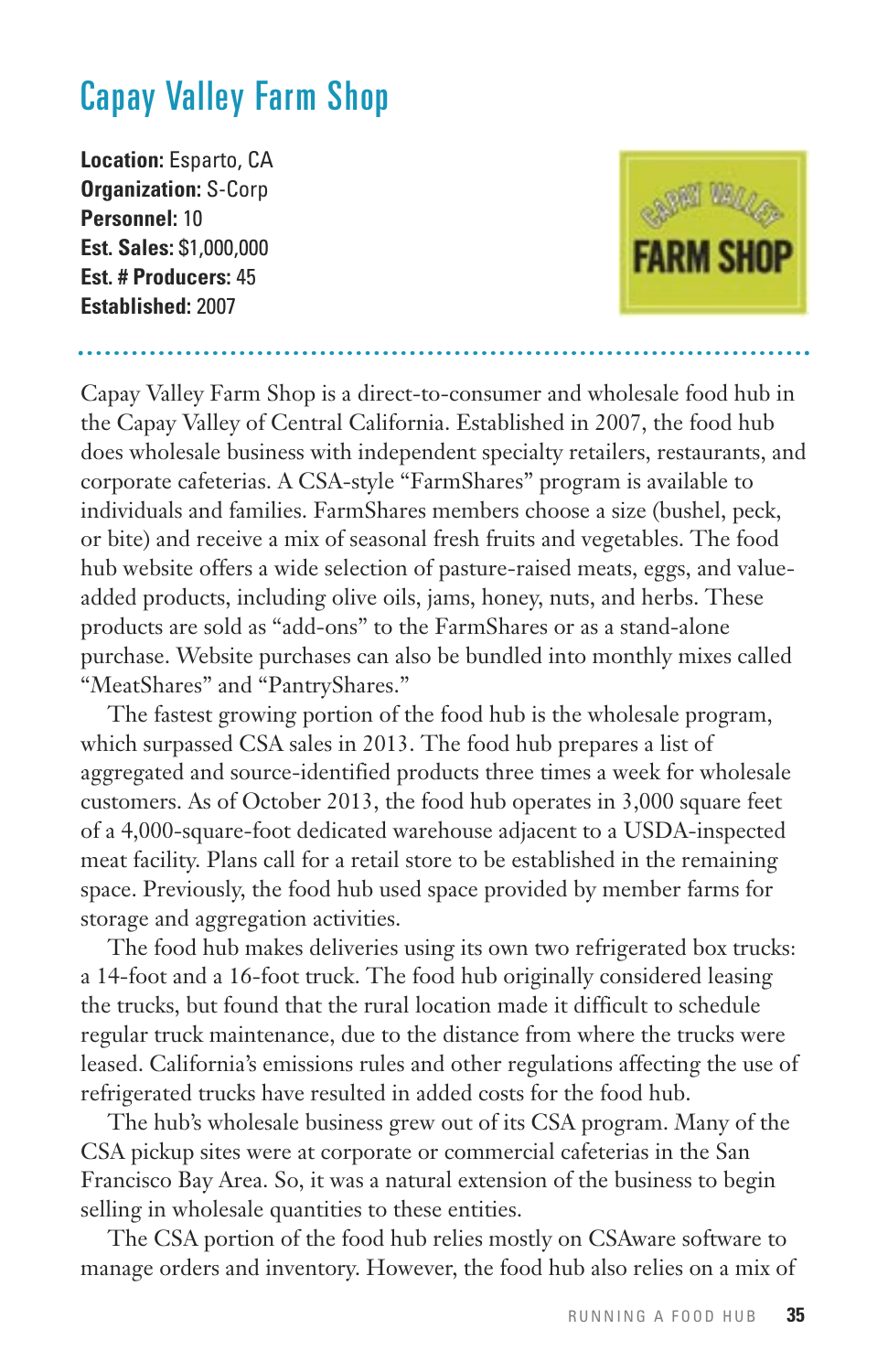Excel and Google documents, as well as Quickbooks online, for internal tracking. Management is considering other software options to determine the best program to upgrade the current software system.

 Capay Valley Farm Shop's employees are all paid staff of the food hub. The hub currently operates with a staff of 10. These include: a president (who functions as the general manager), operations manager, assistant operations manager, packing crew, delivery driver, and a purchasing manager who communicates and coordinates with growers to determine availability and product flow.

 Sales staff consists of a director of business development, sales manager, sales associate, and marketing and communications coordinator. Administrative functions are handled by a bookkeeper and office manager.

 The food hub works with 45 producers, with product pickup from member farms 5 days per week. It uses a "just-in-time" system to purchase products from member farms, pick up products, and deliver them to customers. Member-farmers set their own prices for products, with a markup percentage added to the cost, based on product availability and demand.

 The food hub manages some inventory items, such as dry goods and shelf-stable value-added products. But these items represent a small portion of overall sales. Meat sales are generally handled through a brokerage arrangement with a nearby slaughter facility. Producers drop off their animals for processing, with the slaughter facility handling the delivery of the packaged meat.

 The hub does not experience significant demand from customers requiring GAP certification, but it is preparing for GAP and other food safety certifications related to the Food Safety Modernization Act (FSMA). The hub is currently reviewing the requirements for GAP certification and working with member farms.

 Prior to receiving a Wallace Center Food Hub Development grant in 2014, the food hub had not used any grants in its operations. It has instead used private funding for startup and operations. Sales for 2014 are anticipated to approach \$1 million. The wholesale operation will continue to be the primary driver for growth of the food hub.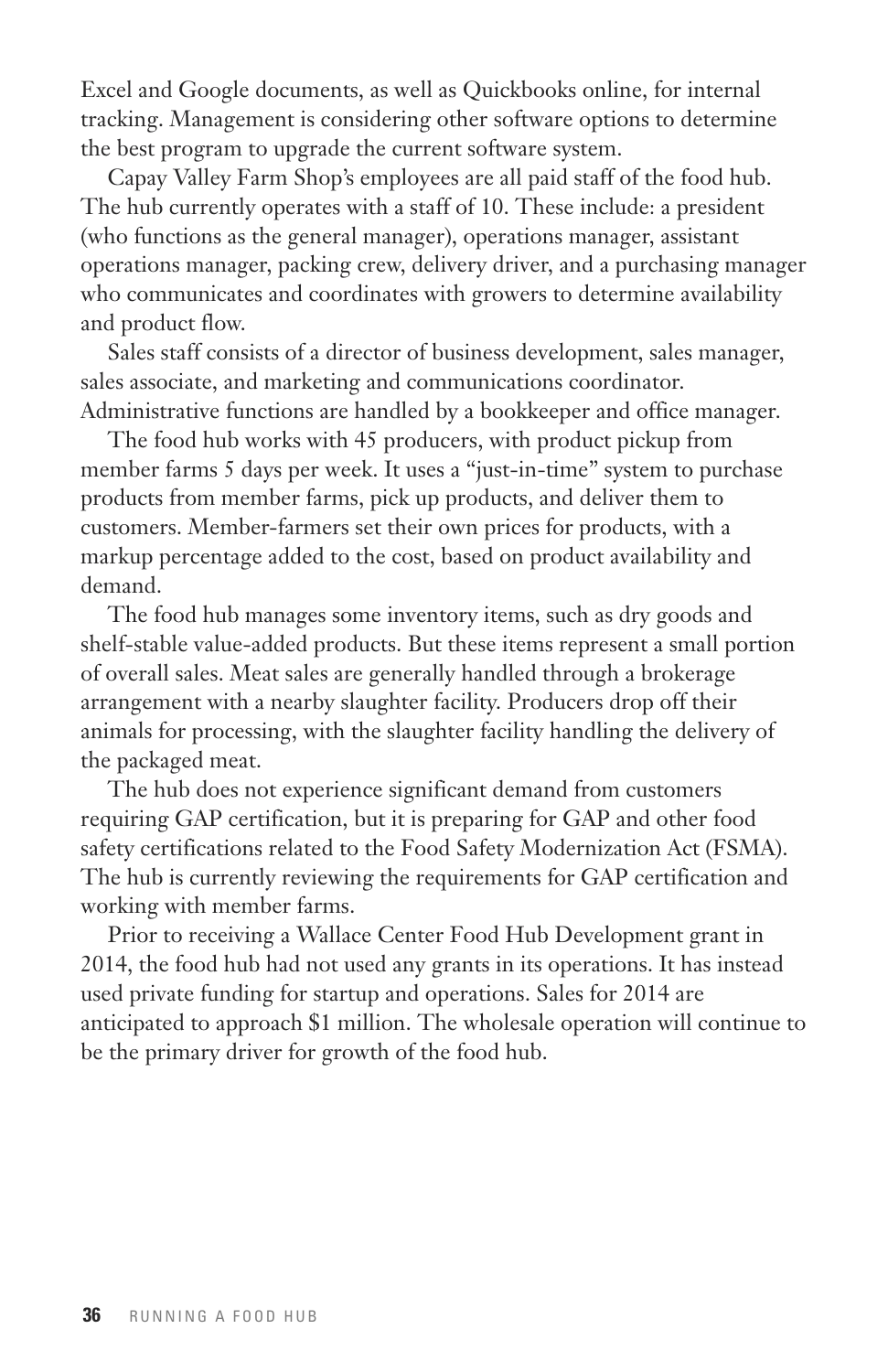## This Old Farm

**Location:** Colfax, Darlington, IN **Organization:** S-Corp **Personnel:** 22 **Est. Sales:** 1.4 Million (2013) **Est. # Producers:** 40-125 **Established:** 2009



This Old Farm was started from the Smith family's original 88-acre farm. It has grown over time to include a USDA-inspected meat processing facility. It oversees the processing of all the meat sold through the This Old Farm food hub to ensure humane, clean handling of all meat products and that there is consistent meat quality. While This Old Farm is formally organized as an S-Corp, it partners with an informal alliance of producers to offer fresh produce, meat, and value-added products.

 The food hub typically only acquires 10 percent of sales from produce items. In recent years, it has been focusing on building relationships with producers, helping them to "scale up" their operations so it can broaden its product line. In the past, the hub was able to function using various smallscale coolers. It is currently looking to expand its cooler space to accommodate more of this type of product. Plans call for this new facility to have about 2,500 square feet of cooler space, which would facilitate a sales volume of \$3 million–\$5 million.

 Most of the produce the hub offers moves directly from farms to customers. It operates primarily by working with larger farms in the network that have the facilities for aggregation and product handling.

 The meat processing facility was purchased in 2009, at which time it was a custom-slaughter facility. It was subsequently updated and readied for USDA inspection. After a fire destroyed the facility, the owners chose to rebuild on the existing site, where it has operated ever since. It is now a 10,000-square-foot facility.

 The food hub seeks to work with producers who need help with quality control and in producing consistent supply. The hub is experiencing significant demand for GAP-certified production and is thus working with producers on these certifications. The current producer base is a mix of GAP-certified and non-certified farms, so the food hub must ensure the separation of these products. The owners' experience with the food safety aspect of meat slaughter and processing has allowed them to successfully work to acquire these certifications.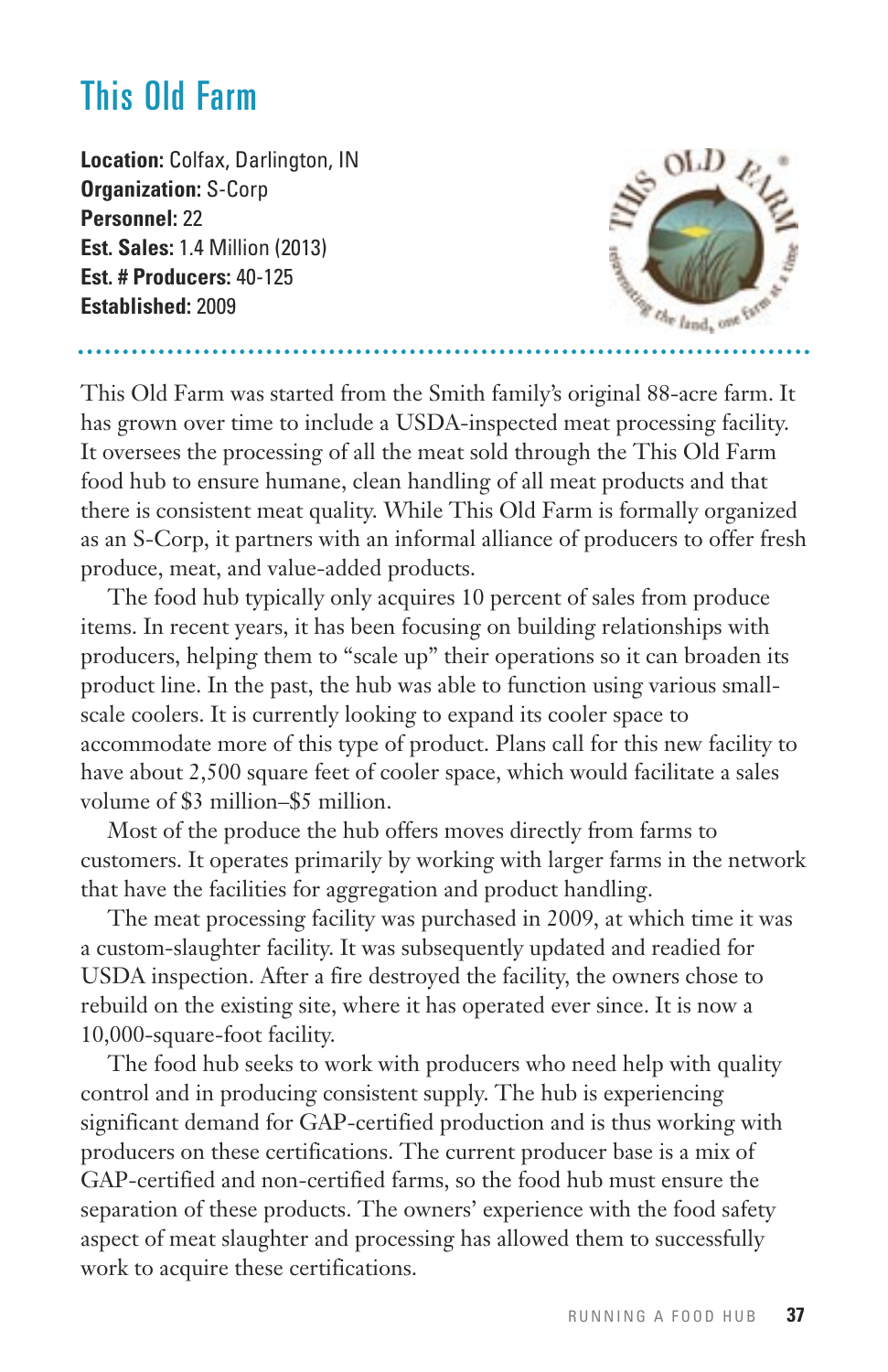The This Old Farm store accounts for about 10 percent of the hub's meat sales, while wholesale customers—primarily foodservice operations account for a large share of the meat and produce sold. Direct sales of produce to consumers are limited due to the perishable nature of produce and the rural location of the hub. So, the food hub has chosen to focus primarily on wholesale channels.

 Meat processing was seen as a need in the region, and the hub leaders felt there was a good opportunity to make a meat business work. Most of the meat products handled by This Old Farm are frozen, although its facility can produce fresh cuts of meat for sale. The food hub owns two trucks that can handle about six pallets each. One is used as the primary delivery vehicle and the second functions as a "flex" vehicle used for emergency deliveries or to accommodate seasonal sales.

 The food hub handles deliveries for non-local sales by contracting with less-than-truckload (LTL) carriers and works with a regional produce company to arrange backhauling. While these arrangements have worked well for the food hub, the owners still see a need to maintain their own transportation vehicles to satisfy customer demand in a timely manner.

 This Old Farm uses custom-designed software to manage its operations. The software continues to evolve, based on business needs. It currently is used for traceability, bar-coding, labeling, and order fulfillment.

 The food hub and slaughter/processing facility currently operate with 22 employees, including 5 managers. Four employees, including one driver, handle the produce portion of the operation, while the remaining employees work in the meat slaughter and processing business. The most difficult part of the human resource needs was finding and training individuals for the hub, because there were few in the labor pool with experience related to a food hub.

 The owners say volunteer labor has been essential to the successful startup of the food hub, and it continues to use small levels of volunteer labor. However, the owners now recognize the importance of maintaining a paid staff of individuals who are able to accept longer term responsibilities.

 Another significant challenge was the need to develop forms for the business. There were few standard forms suitable for a food hub such as theirs. Thus, many forms had to be developed in-house to facilitate agreements, information capture, ordering, etc.

 Producers were initially paid using an 80/20 split of sales (80 percent for the producer, 20 percent for the food hub). This allowed the food hub to build trust based on transparency and to solidify a consistent producer network. The food hub currently negotiates prices with producers, based on a balance between producer and hub needs.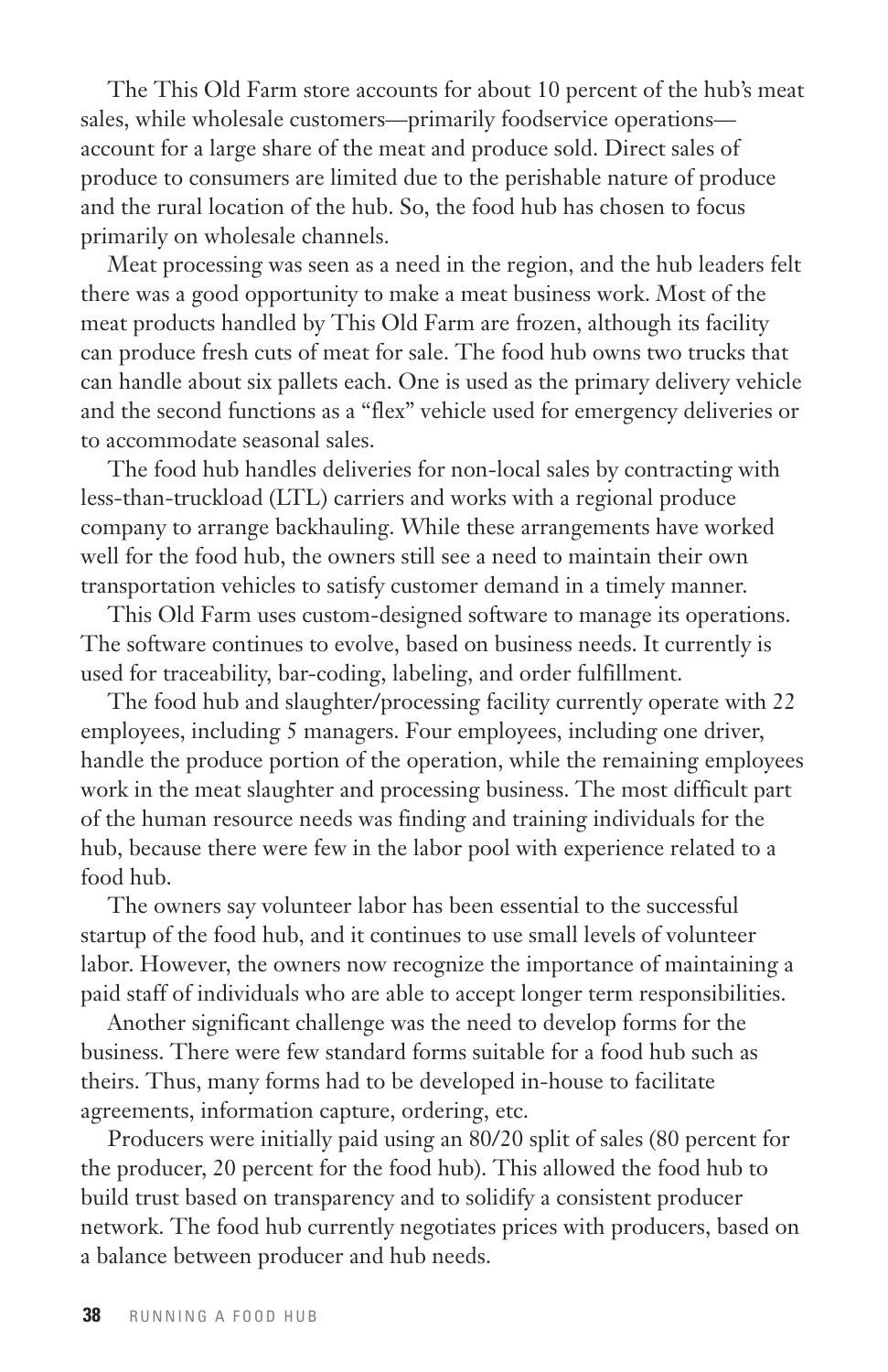#### Greenmarket Co.

**Location:** New York, NY **Organization:** Non-Profit Personnel: 10 **Est. Sales:** \$650,000 (FY 13-14) **Est. # Producers:** 30-55 **Established:** 2012



Greenmarket Co. is a program of GrowNYC, a nonprofit entity established in 1976 and now comprised of multiple programs, including the Greenmarket farmer's market program. Greenmarket Co., which began in 2012, focuses on the wholesale distribution of locally sourced farm products. The wholesale food hub began with modest operations, using shared space provided by City Harvest, a food rescue organization serving New York City.

 After about 16 months, the program outgrew the available space. In June of 2013, it relocated to another shared warehouse where it uses about 1,500 to 2,000 square feet. That included about 1,000 square feet of cooler space, with the rest used for dry storage and office space. Greenmarket Co. quickly outgrew its original space and, in its second year, moved to a 5,000-squarefoot warehouse in the South Bronx, with 3,000 square feet of cooling space, a freezer, and offices.7

 Greenmarket Co. does not offer any processing. It receives product that is already washed, packed, and ready to sell in case quantities. During the growing season, the hub makes deliveries to customers in two 16-foot refrigerated trucks and one auxiliary van. One of these trucks was purchased with a grant from the City of New York in 2013. In the winter and early spring, a single truck is needed to make deliveries.

 While the hub deals primarily in fresh produce, it is also seeing significant growth in the sale of local grain products. GrowNYC's Greenmarket Regional Grains Project has worked with producers, universities, and culinary partners in the region to promote local grains and to test different varieties to determine the best products. Greenmarket's role in the project is to investigate strategies for accessing regional markets for these grains and to promote their unique attributes to customers. The grain sales have allowed the food hub to remain busy during slower winter periods

<sup>&</sup>lt;sup>7</sup>The hub intends to utilize the extra space by renting to farmers for interim storage.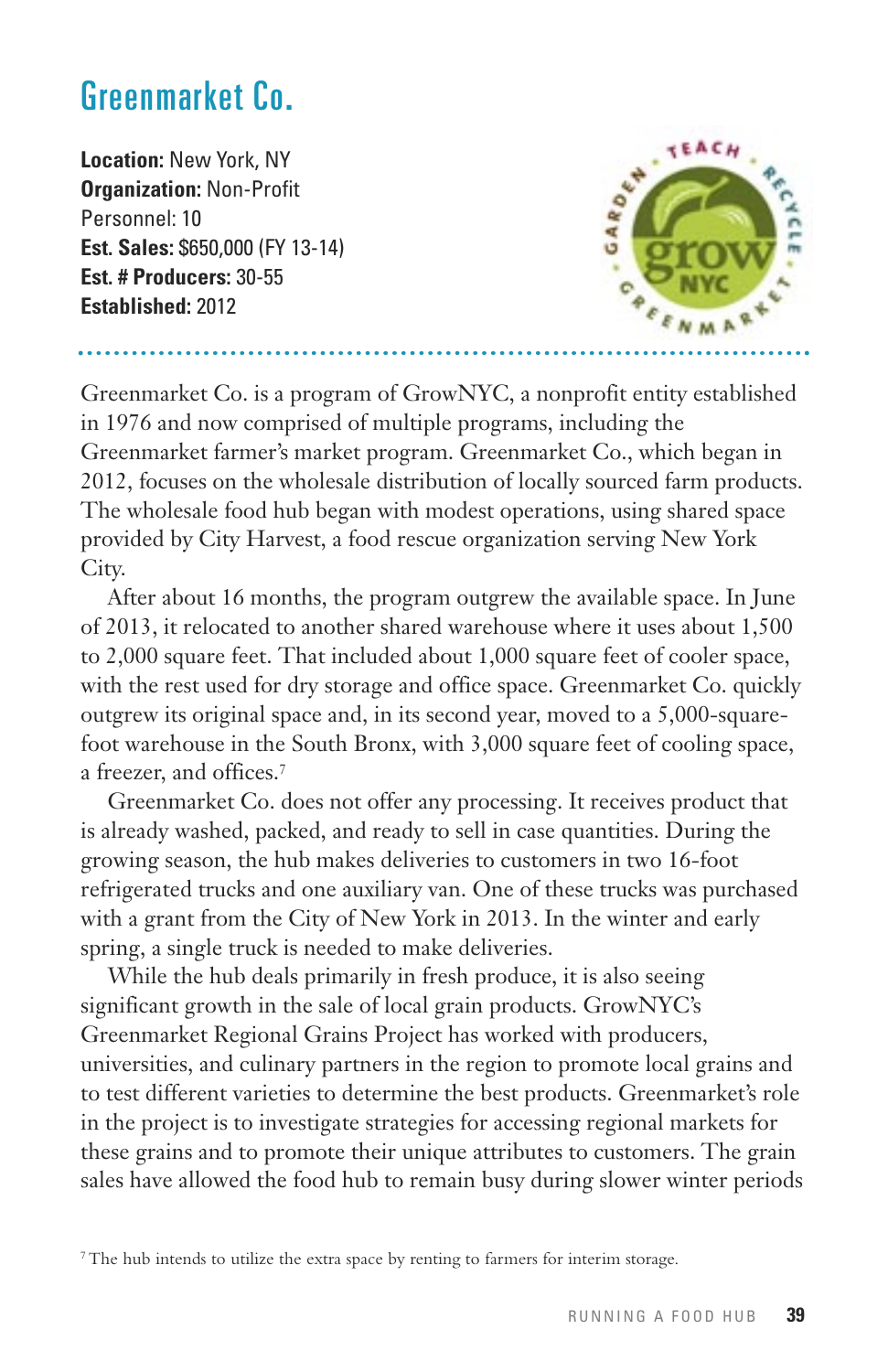and help to provide a more steady flow of revenue.

 Greenmarket Co. employs six full-time and four seasonal, paid staff members. This includes one to three drivers and one or two "picker" positions, depending on the volume of deliveries. The food hub chose not to use volunteer staff, even during startup operations. Because of the steep learning curve involved in this type of operation, it did not want to make volunteers responsible for key operations.

 Continuity was considered a key aspect of human resources, and the institutional knowledge built by the employees was considered to be an important part of success and growth. The collective knowledge, relationships with farmers, and overall experience was a valuable resource that the food hub wished to retain in its employees.

 In addition to wholesale distribution directly to customers such as restaurants and retail stores, the food hub also supplies product to GrowNYC's Food Box and Youth Market programs, which operate independently with their own dedicated staff. While these programs are operated by the same entity, they are also considered customers of the food hub.

 In the past, the hub managed orders and inventory by using Quickbooks. But after consideration of what software would best suit the operations and still mesh with the main organization's financial reporting methods, a switch was made to software designed by Food Connex.

 The food hub works with about 55 producers, about 30 of whom are consistent suppliers. The hub is not GAP certified, nor does it require its producers to be. But records are kept to identify the producers who have achieved these certifications. Very few of the food hub's customers require GAP certifications. Producers wishing to sell to the food hub provide a list of their products. Greenmarket Co. staff selects product to purchase outright from the producer, which is sold to the food hub's customers. These customers number from 30 to 40 per week in low-demand months and more than 100 during peak season. For the food hub's last fiscal year, it had about \$650,000 in gross sales. More than 60 percent of Greenmarket Co.'s sales to date have been to buyers serving low- to mid-income consumers, including senior centers, charitable food pantries, nonprofit organizations, and GrowNYC's food access programs.

 The food hub has relied heavily on grant funding, especially during startup, due to the significant infrastructure requirements to operate the hub and the low margins that are typical of produce sales. The food hub received several grants from foundations to begin operations and continues to use the remnants of those grants. While distribution is seen as a continued growth area, the food hub would not currently be profitable without grants.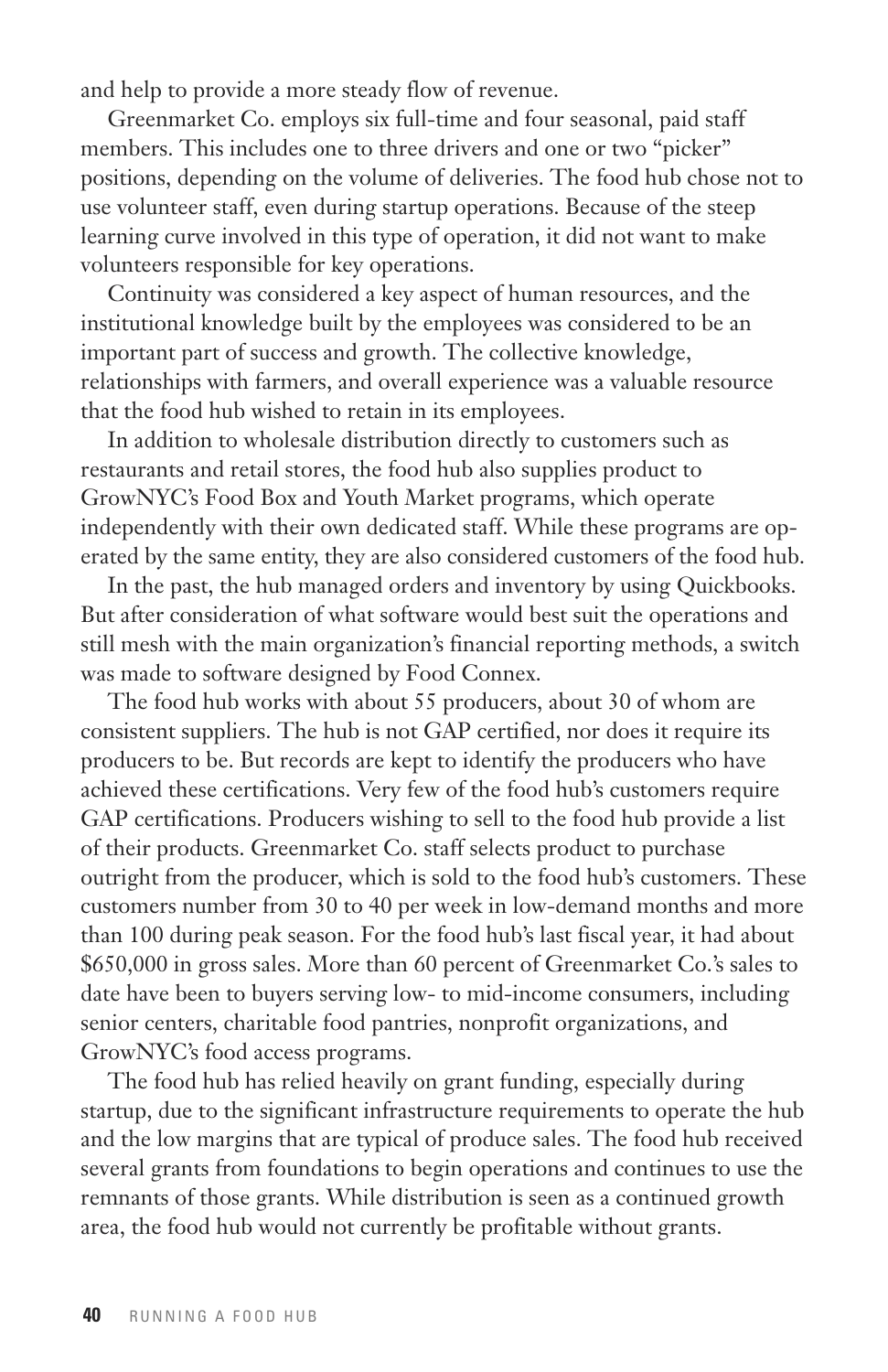## Sandhills Farm to Table Cooperative

**Location:** Whispering Pines, NC **Organization:** Cooperative (Multi-Stakeholder) **Personnel:** 8 **Est. Sales:** \$460,000 (2013) **Est. # Producers:** 30-38 **Established:** 2009



Sandhills Farm to Table Cooperative is a multi-farm, community supported agriculture (CSA) cooperative organized in late 2009. The goal of the cooperative, set by founders Fenton Wilkinson and Jan Leitschuh, was to create an entity to meet demand for locally produced food while also benefiting the producers, consumers, and workers. They also wanted to focus on strengthening the community through the cooperative by connecting the people who were buying the food to the people producing it. The cooperative is now exploring the idea of a commercial operation focused on providing locally grown food to commercial kitchens.

 Sandhills Farm to Table Cooperative (SF2T) has been formed as a multistakeholder cooperative. By including three different stakeholder groups (producers, consumers, and employees) in the decisionmaking structure of the operation, SF2T has been able to expand the scope of benefits and help address some issues present in a traditional cooperative. It is one of the first local food cooperatives in the country in which the farmers, consumers, and staff are all equal owners.

 The main products sold are produce-box subscriptions. For 18 weeks in the spring and summer, and 10 weeks in the fall, SF2T members can receive a weekly or bi-weekly box of produce. These feature a variety of between seven and nine local products, depending on the season. Two sizes are offered: standard, intended to serve two people, and family, which serves four.

 The co-op also sells bulk produce in standard case lots and specialty produce, such as heirloom tomatoes, spring salad mix, etc. Along with fresh produce, the cooperative also sells shelf-stable items, such as honey, jams, dry pasta, and bread. It also handles meats, eggs, and dairy products. The cooperative has about 1,400 consumer-subscribers.

 The subscription business model benefits both the consumer- and producer-members. It helps producers plan future production so that they are able to meet demand and determine if they will need to sell through additional channels. Consumers are guaranteed a consistent supply of fresh,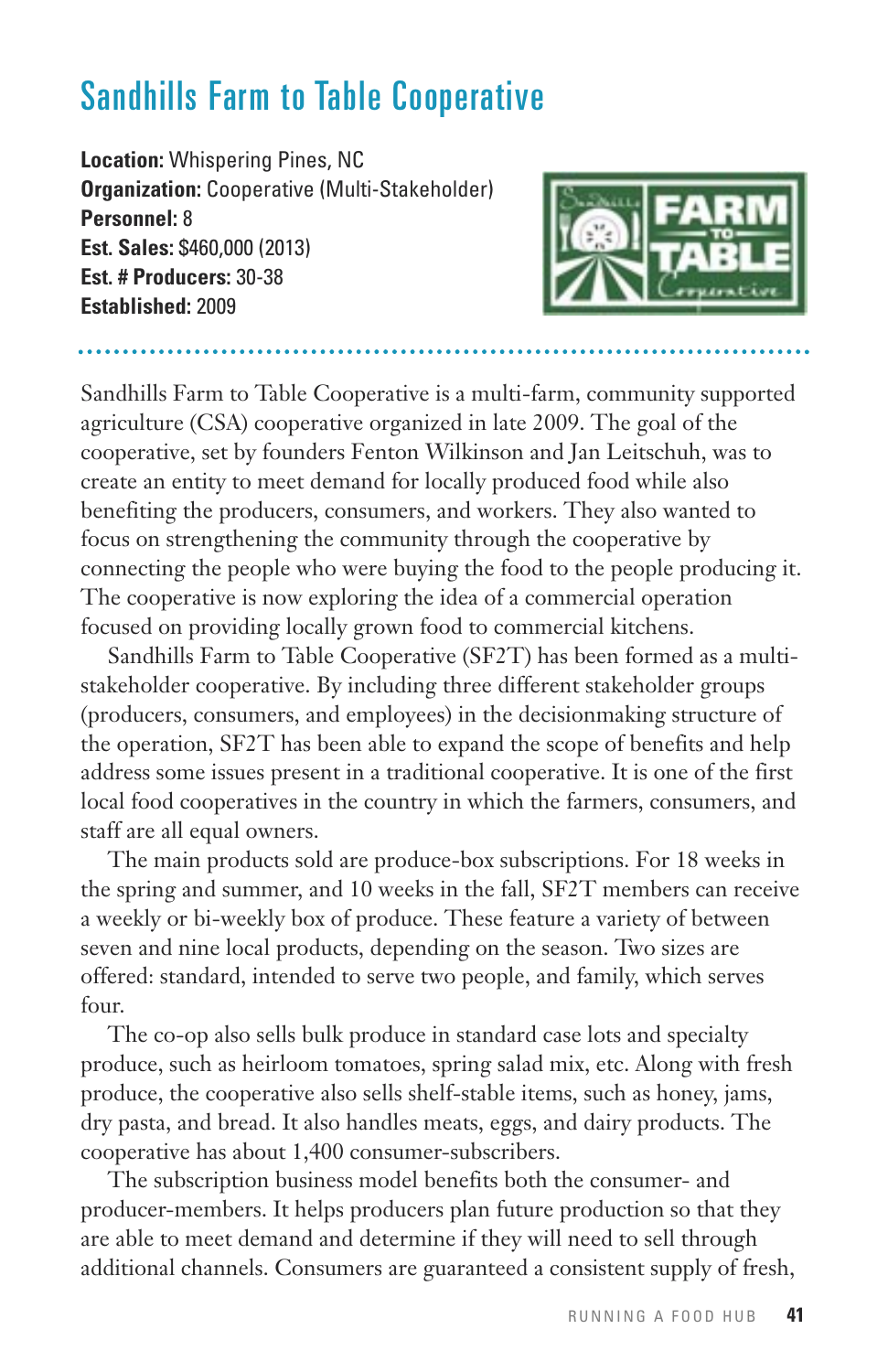in-season product. By allowing members to subscribe for a season, the cooperative receives a monetary commitment, creating a more stable market for both member classes.

 The cooperative relies on a strong pool of producers to provide a wide variety of high-quality, local products. It sources products from producers and farmers within Moore County and eight surrounding counties. Prices are comparable to those of farmers' markets and quality grocery stores. Value-added products are priced according to their local retail price.

 Although the produce boxes tend to be the main source of revenue for the cooperative, the other services provided by the business are often the most important to the success of SF2T. These services include producer and consumer education, product delivery, aggregation, training, and community outreach.

 The co-op's business is growing, with steady sales increases. In 2011, its second year in operation, sales had already increased by 48 percent, to \$425,000. In 2013, the cooperative delivered 22,000 boxes of fresh produce to 1,500 members. Of the 2013 sales, about \$320,000 went to farmers and artisans, with \$40,000 contributed directly to schools, churches, and community organizations.

 Farmers typically receive about 70 percent of retail price for their products. Although this payment is less than they would receive at a retail outlet, the cooperative still pays about 20 to 25 percent more than most wholesalers.

#### Idaho's Bounty

**Location:** Boise, ID **Organization:** Cooperative (Producer-Consumer) **Personnel:** 10 **Est. Sales:** \$900,000 (2013) **Est. # Producers:** 70-100 **Established:** 2006



Idaho's Bounty is a food hub in south-central Idaho that primarily focuses on wholesale marketing to local and regional grocery chains, restaurants, and chefs. It also makes retail sales to individual consumers via the co-op's website and pickup locations. The food hub serves a three-valley region of Idaho through three locations: in Boise, Buhl, and Hailey.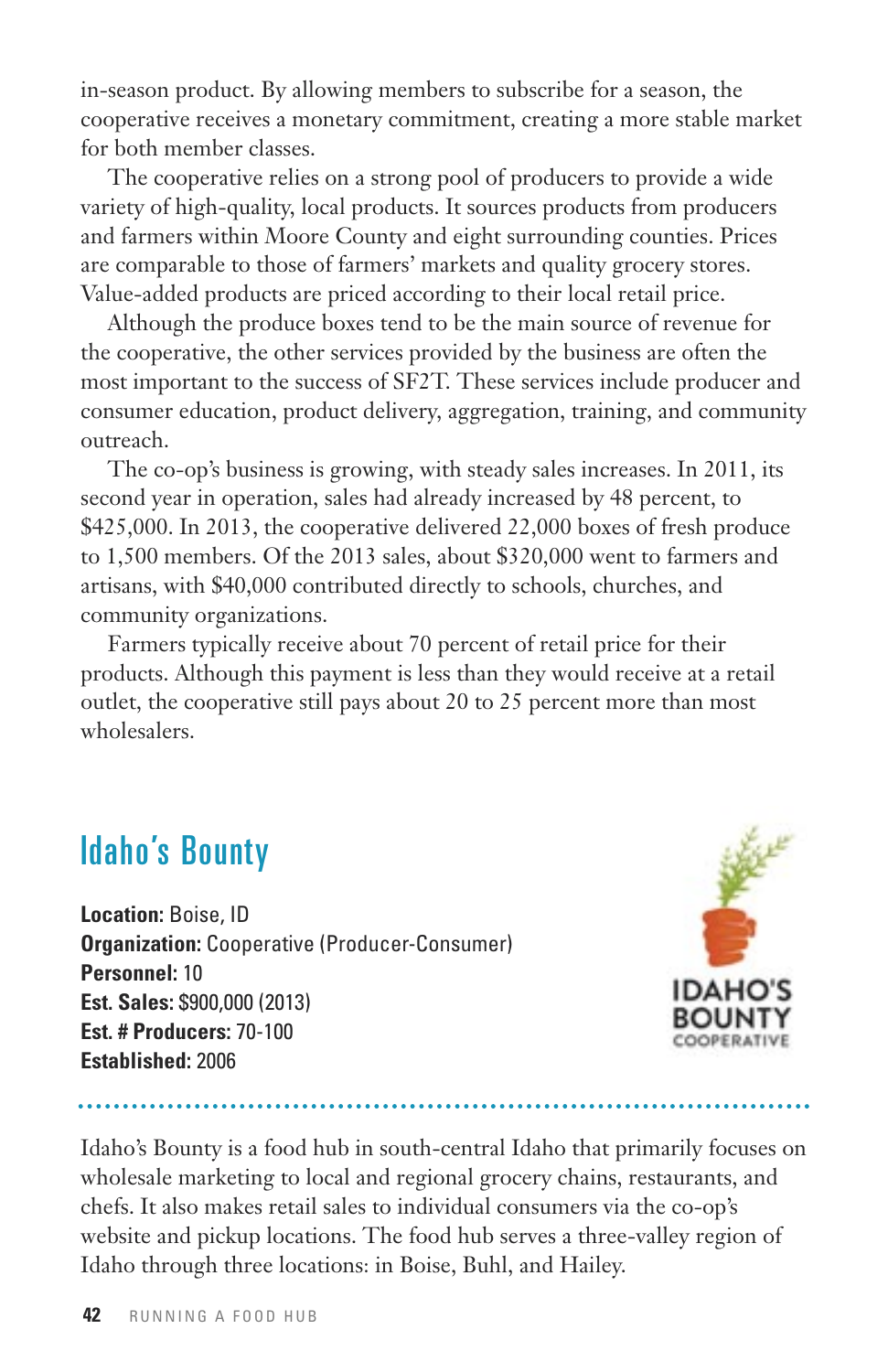Idaho's Bounty began as a cooperative buying club formed by a group of residents interested in procuring fresh, local food. A CSA had recently ceased operations, leaving behind a dedicated core of individuals looking for a new way to buy local foods. Over time, growth resulted in the hub selling increasing amounts of food through wholesale channels.

 Because the food hub operates in three areas of the State, its facilities are dispersed among the locations. The main warehouse in Boise is leased from a member-producer; space in Buhl is also located at the farm of a participating producer, while the Hailey location houses hub office space, as well as some refrigerated storage and additional office space that is leased from a local juice company.

 In all, the food hub uses about 2,000 square feet of warehouse space, spread among the three locations. While the food hub does have access to cooler space, it is used primarily to hold product for a short period of time prior to delivery to customers.

 The food hub uses its own trucks (two or three) to pick up product from producers and for deliveries to customers. Product is received from producers in a "ready for sale" condition. The food hub works with smaller producers to ensure that their product arrives properly washed and in consistent packaging. Producer pickups take place at designated points to allow for easier product aggregation and consolidated pickups.

 The hub's primary product is produce, but it also sells large quantities of meats and some value-added items. Individual customers place orders by going to the Idaho's Bounty website or mobile app., choosing the items they want, then picking up their order at a designated pick-up location.

 Most wholesale products are sold and transported in box or pallet quantities. Wholesale customers include Whole Foods, Albertsons, a local grocery chain, and a local consumer co-op. The food hub uses Local Food Marketplace (LFM) software and Quickbooks, but it is currently working with LFM to better integrate the two programs.

 The hub operates with three full-time staff and seven part-time employees, most of whom are drivers. Part-time workers also do general labor. The food hub's ability to enlist producers has been affected by the large number of local producers already engaged in direct marketing. The hub has had to work to attract producers through outreach and education.

 The food hub currently sources product from about 100 producers, a figure which fluctuates based on availability and the needs of the producers. Management estimates that the co-op has about 50 active wholesale accounts and currently services about 2,000 customer-members through a mix of wholesale and online retail sales.

While the food hub relies on grants to sustain operations, the increase in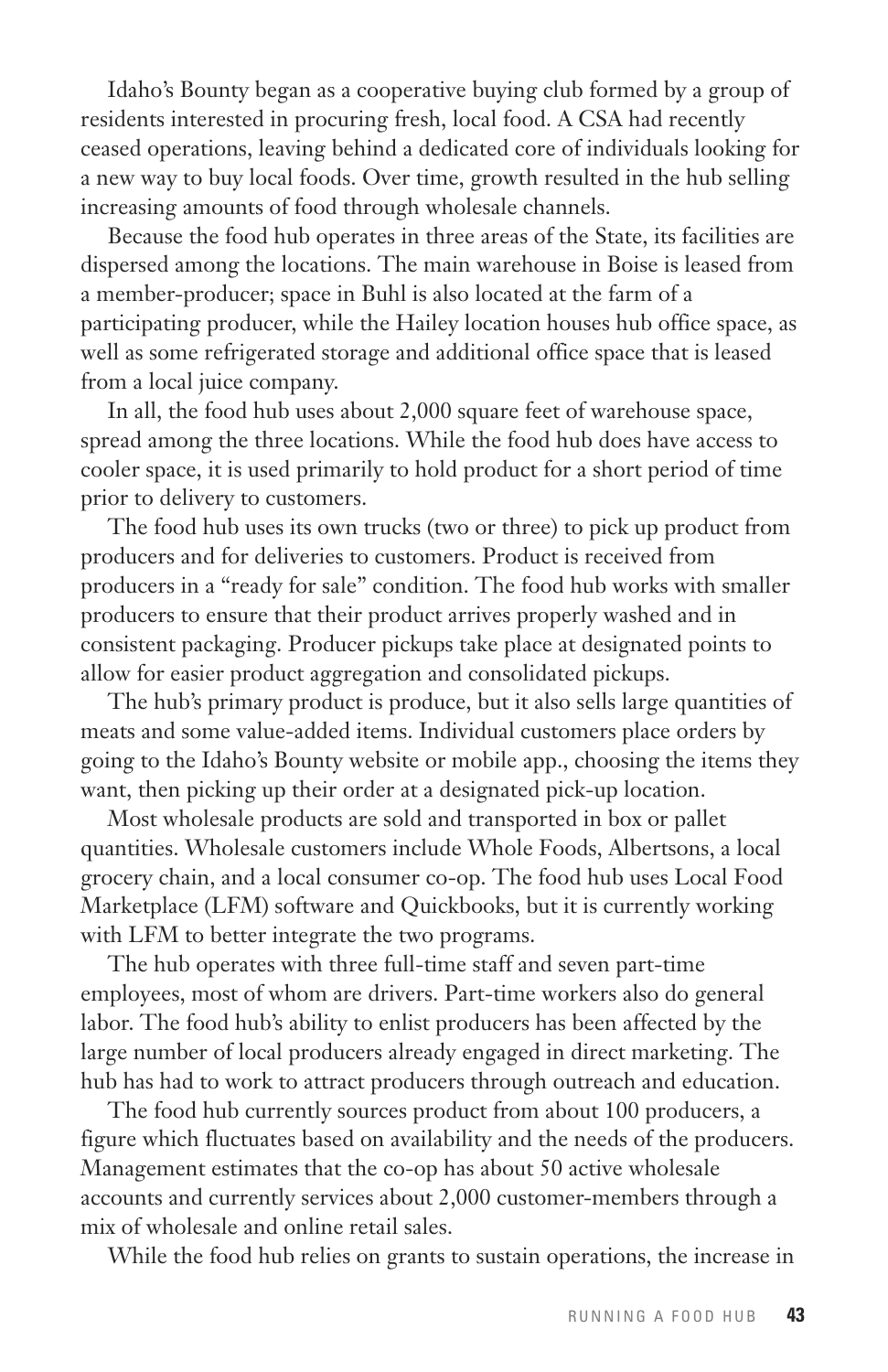wholesale business has moved the hub closer to sustainability. Staff estimates that the break-even goal is \$1.5 million in annual sales. In addition to sales revenue, the food hub charges membership fees, both for consumers and producers.

 Consumers–whether restaurants, retailers, or individual customers–pay a \$10-per-year co-op membership fee. Producers pay a membership fee of at least \$50 per year, or 5 percent of their sales through the food hub, whichever is higher. But the fee is capped at a maximum of \$5,500 annually.

 The food hub does not currently face pressure from customers to achieve GAP or other safety certifications. The only certification obtained by the food hub is an organic handler certification, due to the large amount of organic produce handled by the hub.

#### Nashville Grown

**Location:** Nashville, TN **Organization:** Non-Profit (Pending) **Personnel:** 4 **Est. Sales:** \$60,000 (2013) **Est. # Producers:** 12-54 **Established:** 2012



Nashville Grown is a recently organized food hub that primarily connects local growers to restaurants in the Nashville area. The food hub uses very little infrastructure, although it has recently acquired a grant to assist with the purchase of a refrigerated truck, commercial coolers, and to lease a warehouse facility. The food hub primarily sells fruits and vegetables, as well as some eggs and grains.

 The food hub's producers include "backyard" gardeners and full-time farmers. Product is picked up from among a rotating group of 54 producers for immediate distribution among the hub's 64 wholesale customers.

 One unique feature of this food hub is its willingness to work with backyard gardeners, who may over-produce a certain item that they would like to market. To minimize overhead costs for low volume pick-ups, the hub frequently arranges for small-volume producers to deliver their product to the hub.

 Filling wholesale orders usually requires repacking of produce to meet the customer's quantity and variety needs. The food hub strives to maintain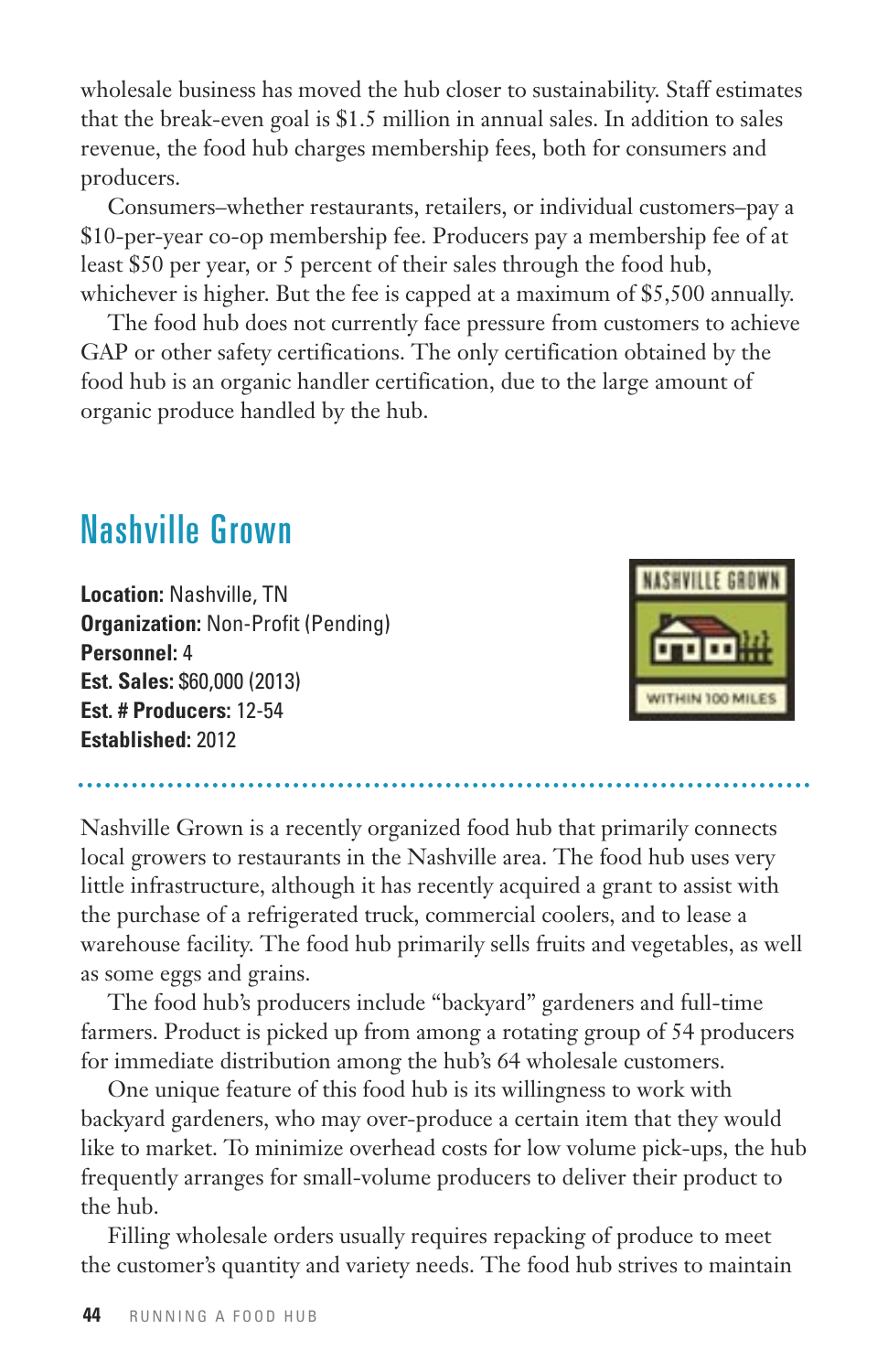the producer's identity throughout the process to ensure a strong link between the producers and the wholesale buyers.

 The hub does not do any additional processing or cleaning of product when assembling orders. Restaurant customers generally perform any additional cleaning of the product.

 In the near future, Nashville Grown will be moving into a rented warehouse, where facilities will include a prep table and a three-phase washing area. The food hub will be able to help with the washing and preparation of certain items on an "as-needed" basis. The new warehouse will also have additional storage space, with 280 square feet of cooler space with two temperature zones, good for storing traditional "cooler items" and for root vegetables, such as potatoes.

 Producers take stock of their harvest for the coming week, then input the information–along with their desired pricing—on a spreadsheet given to food hub staff. The hub applies a mark-up percentage to cover operating expenses. Nearly all the product ordering and tracking uses Microsoft Excel and Google spreadsheets, as well as an e-commerce platform designed by Core Commerce.

 The food hub aggregates supply estimates and notifies customers of product availability, then collects the orders. The ordering information is relayed to the producers, who harvest the needed quantity and prepare it for delivery. Almost all the product is harvested and delivered with little to no storage in between.

 Staff includes two full-time workers, with other individuals helping on an "as-needed" basis. The food hub makes use of volunteers, but only for a limited time during very busy periods.

 Hub leaders are aware of the need for GAP and other safety certifications to reach larger institutional customers. But at this time, the restaurants that are the primary customers are not placing pressure on the food hub to achieve such certifications. Nashville Grown thus has no immediate plans to pursue the certification.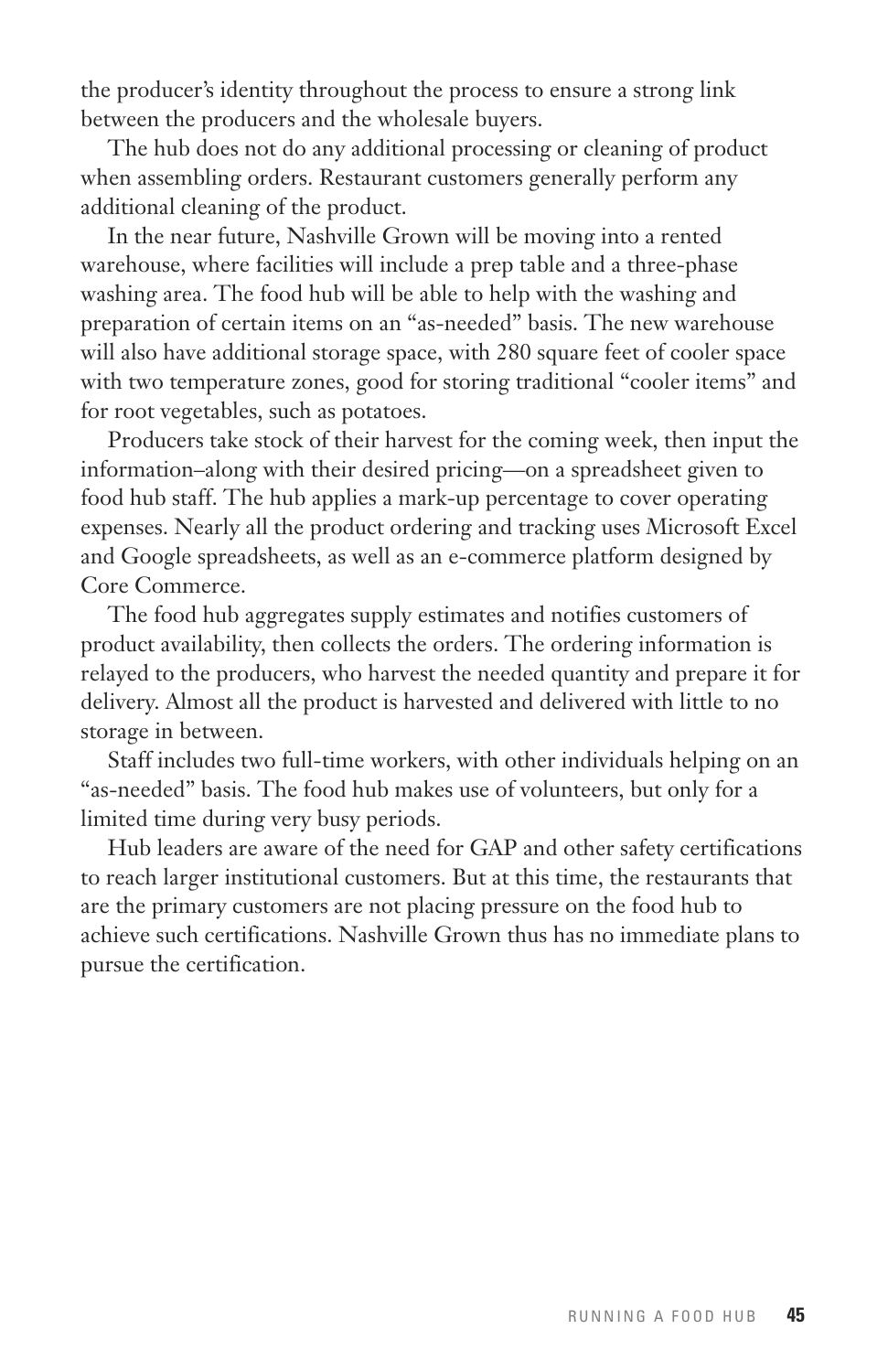### Eastern Carolina Organics

**Location:** Durham, NC **Organization:** LLC **Personnel:** 13 **Est. Sales:** \$3.8 Million (2013) **Est. # Producers:** 50 **Established:** 2004



Eastern Carolina Organics (ECO) operates a food hub that specializes in offering local organic foods. Founded in 2004 by the Carolina Farm Stewardship Association, the hub works with 50 growers to provide yearround, fresh produce to local wholesalers. These farmers own 40 percent of the food hub and retain 80 percent of total sales.8 The food hub is not GAP certified, nor does it require its producers to obtain GAP certification.

 The food hub started with a \$48,000 grant in 2004. The only subsequent grant it received was \$50,000 to make building renovations when it moved to Durham, N.C. In 2005, ECO reorganized as a grower- and managerowned LLC. By 2013, the food hub's annual sales were about \$3.8 million.

 Infrastructure consists of a 26,000-square-foot warehouse and 12,000 square feet of office space. About 5,000 square feet of cooler space is available for food hub use. The 13-member staff is divided nearly equally between operational and administrative personnel.

 The food hub uses two refrigerated trucks, owned by ECO, for deliveries, which are conducted within a 3-hour radius of the warehouse. ECO also contracts with freight carriers that can deliver as far north as Montreal and as far south as Florida.

<sup>8</sup> Matson, James, Martha Sullins, Chris Cook. The Role of Food Hubs in Local Food Marketing. USDA. 2012.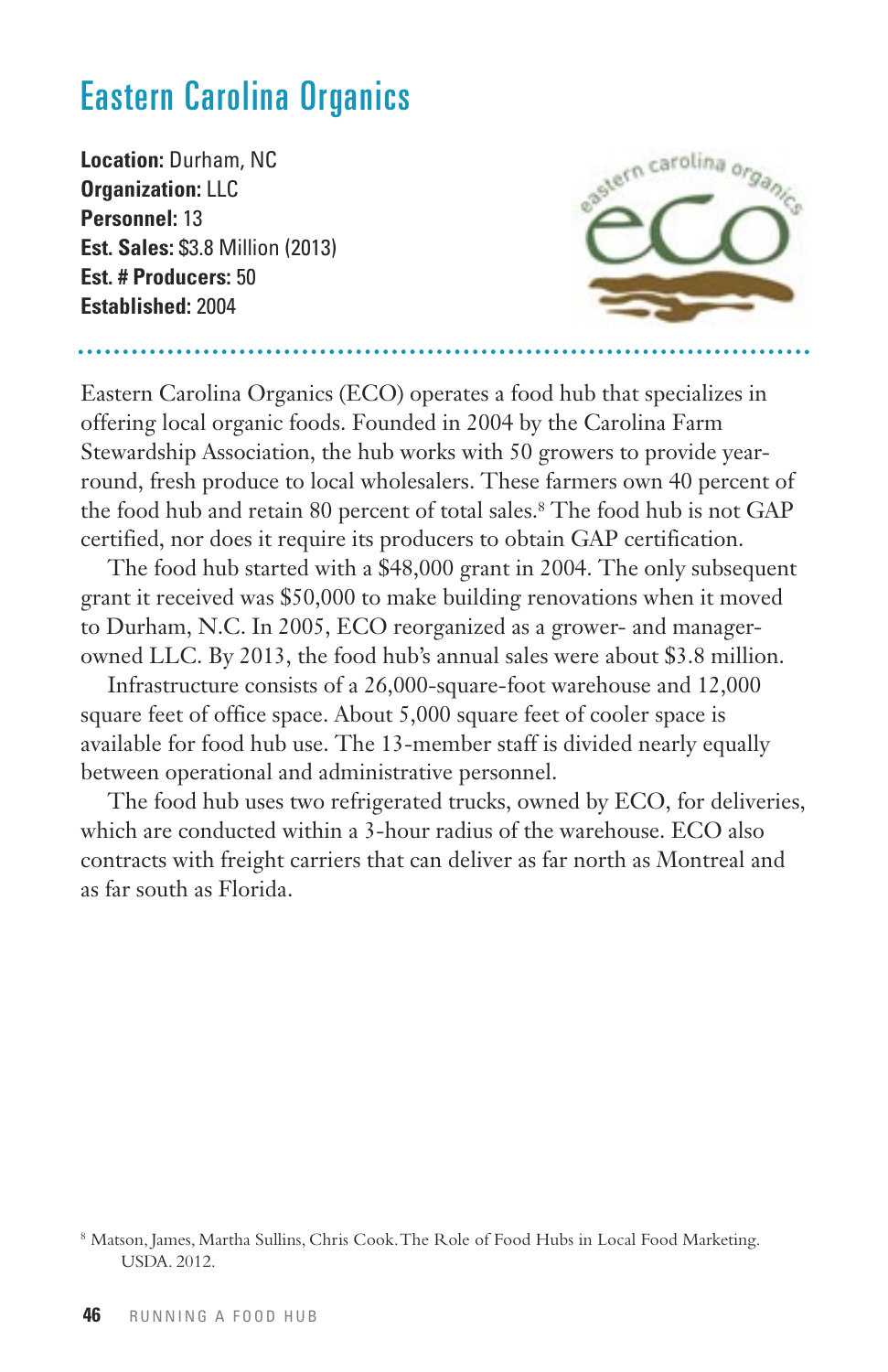## Local Food Hub

**Location:** Charlottesville, VA **Organization:** Non-Profit **Personnel:** 12 **Est. Sales:** \$985,000 (2013) **Est. # Producers:** 80+ **Established:** 2009



Local Food Hub is a nonprofit food hub located in Charlottesville, Virginia. Founded in 2009, the food hub specializes in food grown within a 100-mile radius of Charlottesville. The hub grew out of growers' need to better reach large-scale customers. While many growers were able to target chefs and smaller retailers, they were not able to meet the insurance, volume, food safety, and traceability requirements to access institutional buyers.

 Local Food Hub, which focuses mainly on aggregation, operates a central warehouse as the center of its food-delivery system.<sup>9</sup> From this facility it distributes produce, meat, and value-added products for its more than 80 partner producers. The food hub carries a \$3 million liability insurance policy for the individual producers.

 The hub offers a diverse product mix that includes fresh fruits, vegetables, ground beef, ground and cured pork, eggs, local honey, vinegar, apple cider, bottled water, stone-ground grits, cornmeal, whole wheat flour, pancake mix, hushpuppy mix, non-genetically modified organism (non-GMO) grains, and value added products not directly produced by hub members.

 The hub addresses seasonality issues by educating consumers about when different types of local foods are available and by carrying shelf-stable and value-added product lines year-round. It also works with growers on ways to extend their growing seasons, sometimes even through the winter. The hub has formed a group of producers who help other growers find ways to extend their growing season.

 Local Food Hub had sales of \$985,000 in 2013, and projects having \$1.2 million in sales for 2014. Due to the high cost of infrastructure and the level of service provided to its growers and buyers, the food hub is not yet profitable, but it is in a growth phase and estimates that it will reach a break-

<sup>9</sup> Matson, James, Martha Sullins, Chris Cook. The Role of Food Hubs in Local Food Marketing. USDA. 2012.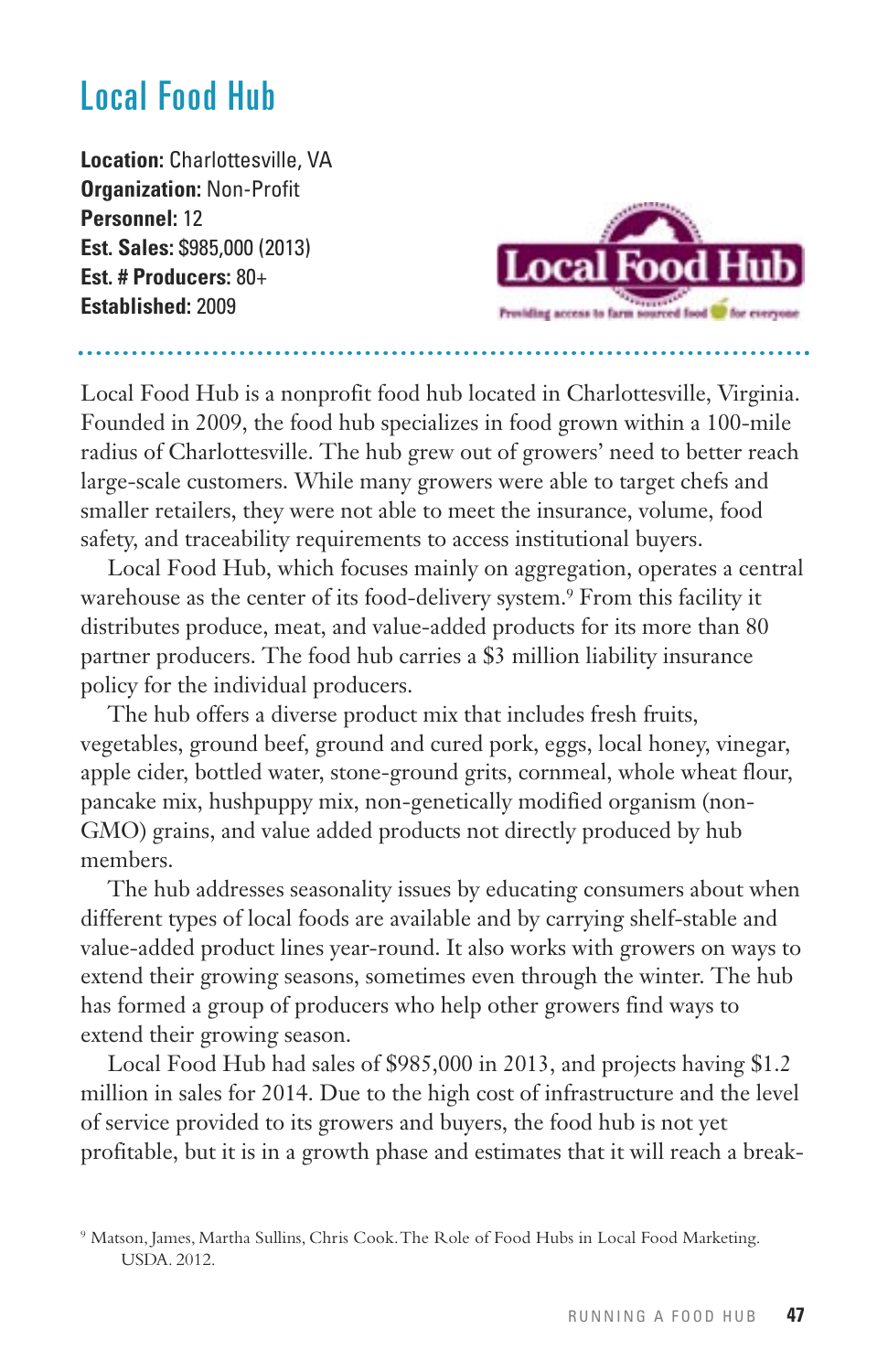even point when annual sales are between \$1.5 million and \$2 million.

 The hub is also supported by grants and donations from the community. Local Food Hub donates generously to local hunger organizations, partners with other nonprofits, and has a strong year-round presence in the schools. The hub is also active in local food-policy discussions and provides food for many local community events. During the region's Farm to School Week, the food hub coordinates with the public schools in five districts to provide local produce and grass-fed beef for school lunches.

 The 80 producers the hub works with represent a wide range of farm sizes and types. Some producers provide multiple crops, while others grow just one or two crops. Local Food Hub requires growers to deliver product to the food hub. The hub purchases products outright from growers and then resells the product, adding a 15-25 percent service fee paid by customers.

 The customer base for the food hub includes more than 200 accounts, with customers falling into three major categories: institutions (such as universities, hospitals, and public schools), chefs and caterers, and retailers and buying clubs.10

 The hub's roughly 3,400-square-foot warehouse previously served as a distribution center for Independent Grocers Alliance (IGA) stores. It is comprised of refrigerated space, divided into multiple temperature zones, and dock space. The temperature zones are maintained at 50 degrees, 38-40 degrees, and a walk-in cooler at 34-37 degrees. There is also a walk-in freezer.

 The food hub does all deliveries to end customers using a refrigerated cargo van and two refrigerated box trucks (one 16-foot, the other 14-foot). Delivery expenses are a major operational cost. One truck is leased for \$1,200 a month, and—added to the cost of fuel, mileage/maintenance, driver labor, and other factors—it costs the hub \$20-\$30 per stop for deliveries. To reduce delivery costs, the hub does backhauling for its foodservice buyers. As a vendor for Sysco and US Foods, the food hub is able to fill its empty trucks for the return trip, saving money on fuel and other costs.

 Sales depend on building good relationships, so hiring and maintaining good staff is key. The food hub employs 10 full-time employees and one or two part-time or seasonal employees in its administrative office and warehouse. The warehouse staff fluctuates between six and nine workers during the course of the year.

<sup>&</sup>lt;sup>10</sup> The food hub currently serves 5 public school districts, equaling about 50 public schools, as well as some private schools.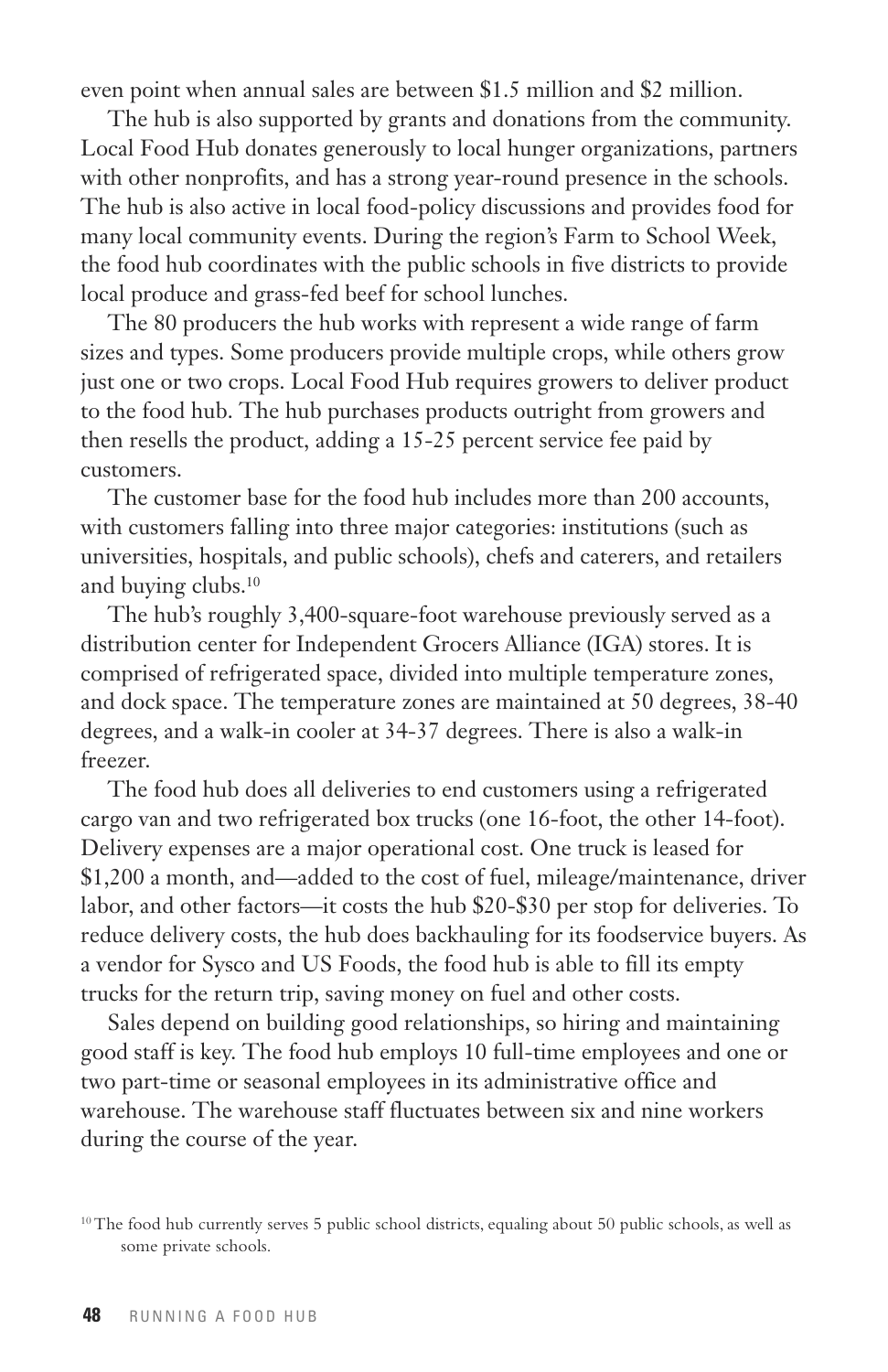Local Food Hub does not require that its producers be GAP certified, but several have achieved safety certifications. It does require a water test showing that any water used for washing or processing meets set standards. The hub plans to partner with water-testing companies to provide reduced testing rates for its members.

 The hub's warehouse is GAP certified, and it is working on an internal, quality-assurance program for growers moving toward GAP certification. While many customers do not require food safety certification, lack of certification has affected the hub's ability to supply some larger accounts.

 Local Food Hub is working to upgrade software used for its operations. With regard to inventory, the hub uses a cloud-based, inventory-control module created by Quickbooks that syncs with its accounting system. It conducts monthly manual inventory counts.

 The hub conducts a number of training workshops for its producermembers in such areas as sustainable production practices, season extension techniques, and food safety, and helps them coordinate their planting decisions to better meet local demand. The hub does a limited amount of food processing, such as producing salad mixes, and provides off-season storage for local producers.

#### Red Tomato

**Location:** Plainville, MA **Organization:** Multi-structured nonprofit **Personnel:** 6 **Est. Sales:** \$3.75 Million (2013) **Est. # Producers:** 40-plus **Established:** 1996



Red Tomato, founded in 1996, is another example of a food hub that focuses on distribution to the traditional food chain. Located in Plainville, Mass., Red Tomato is a multi-structured, nonprofit that partners with farmers and for-profit distributors.11 Its mission is to connect farmers and consumers through its marketing, trade, and education efforts and through its

<sup>11</sup> Matson, James, Martha Sullins, Chris Cook. The Role of Food Hubs in Local Food Marketing. USDA. 2012.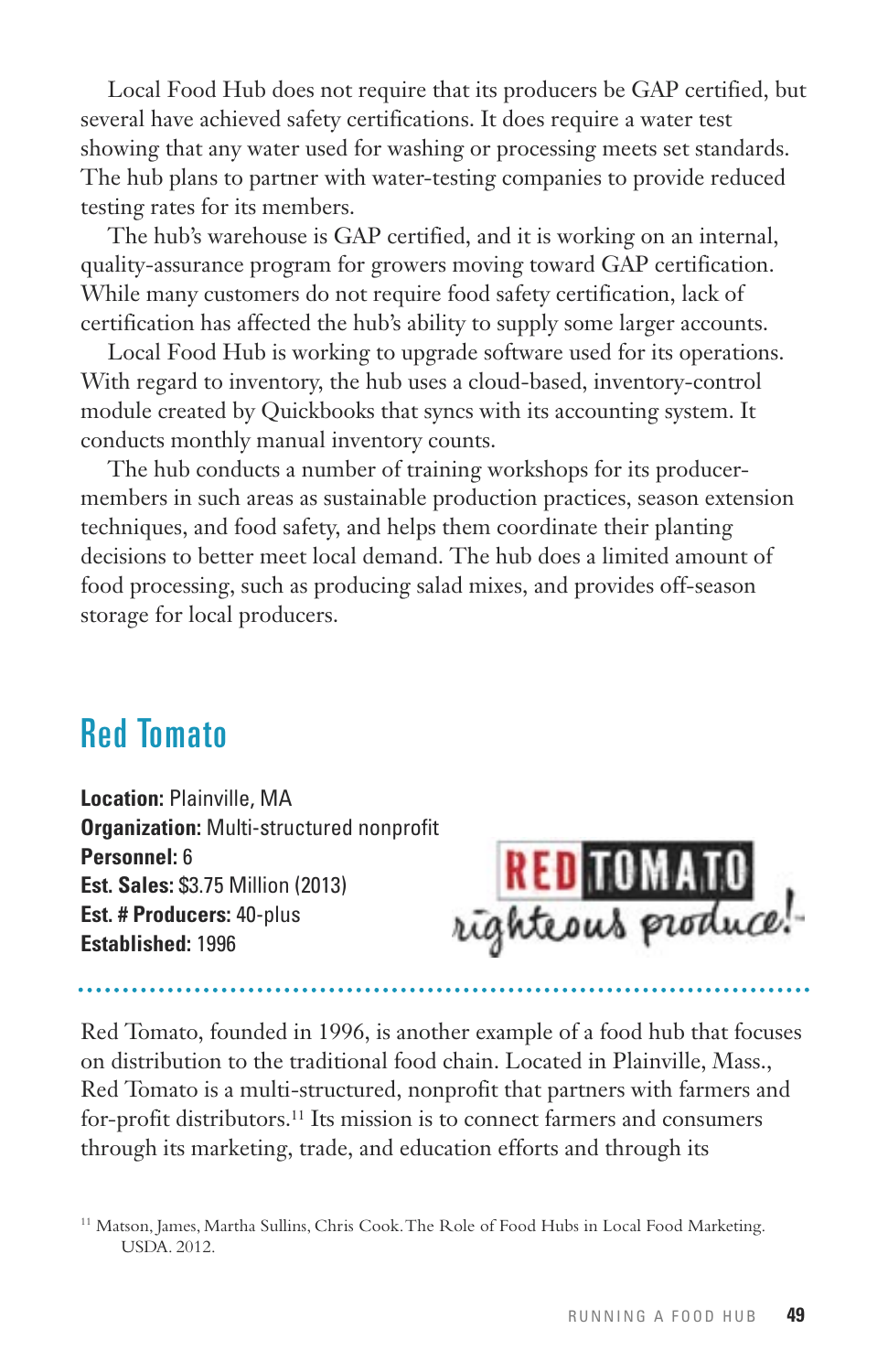"passionate belief that a family-farm, locally based, ecological, fair-trade food system is the way to a better tomato."12

 Red Tomato helps producers located in the same general area coordinate their storage activities. The logistics of pickup and transport is outsourced, which helps the food hub reduce its costs. This allows Red Tomato to return up to 90 percent of revenue to its growers.<sup>13</sup>

 The organization currently operates with six full-time employees. Red Tomato, which had about \$3.75 million in sales in 2013, works with about 40 small-scale producers in the Northeast. It supplies about 200 retail and foodservice customers. A large portion of its sales are made to about 10 distribution centers, from which product is shipped to many stores.

 In addition to sales, the organization also receives what it refers to as "development funds" that come from fundraising efforts, individual donations, and foundation support. About 60 percent of its revenue comes from these development funds, with the remaining 40 percent generated by sale profits.

 Until 2002, the company used a traditional approach to aggregating and selling local product. It operated a warehouse and delivery trucks for fulfillment of orders. However, the high cost of labor, coolers, insurance, maintenance (for equipment and infrastructure), tight margins, and the high product volume necessary to sustain the operation prevented sufficient time from being devoted to marketing efforts.

 Now, Red Tomato operates by coordinating the setup of clusters of from two to five producers located in close proximity to one another. These farms are spread from Vermont to Pennsylvania. The farms have different infrastructures. Typically, only the larger farms have access to coolers, trucks, and other equipment. Red Tomato thus sets up networks of farms within a region which then work together to consolidate shipments at larger farms. This ensures that the "cold chain" is maintained throughout the process.

 The entire operation uses a "just-in-time" inventory approach. A product manager is responsible for maintaining contact with farmers. This manager works with individual farmers to project produce availability about 2 weeks into the future. This information is communicated to an account manager, who then works with customers to procure orders. Orders are maintained and tracked using an in-house designed Excel spreadsheet program. As of

<sup>12</sup> www.redtomato.org

<sup>&</sup>lt;sup>13</sup> Davis, Mandy and Sona Desai. 2007. Moving Food: How Farmers and Nonprofits Are Building Localized Food Systems for the Twenty-First Century. Paper from the Intervale Center, September 1, 2007.